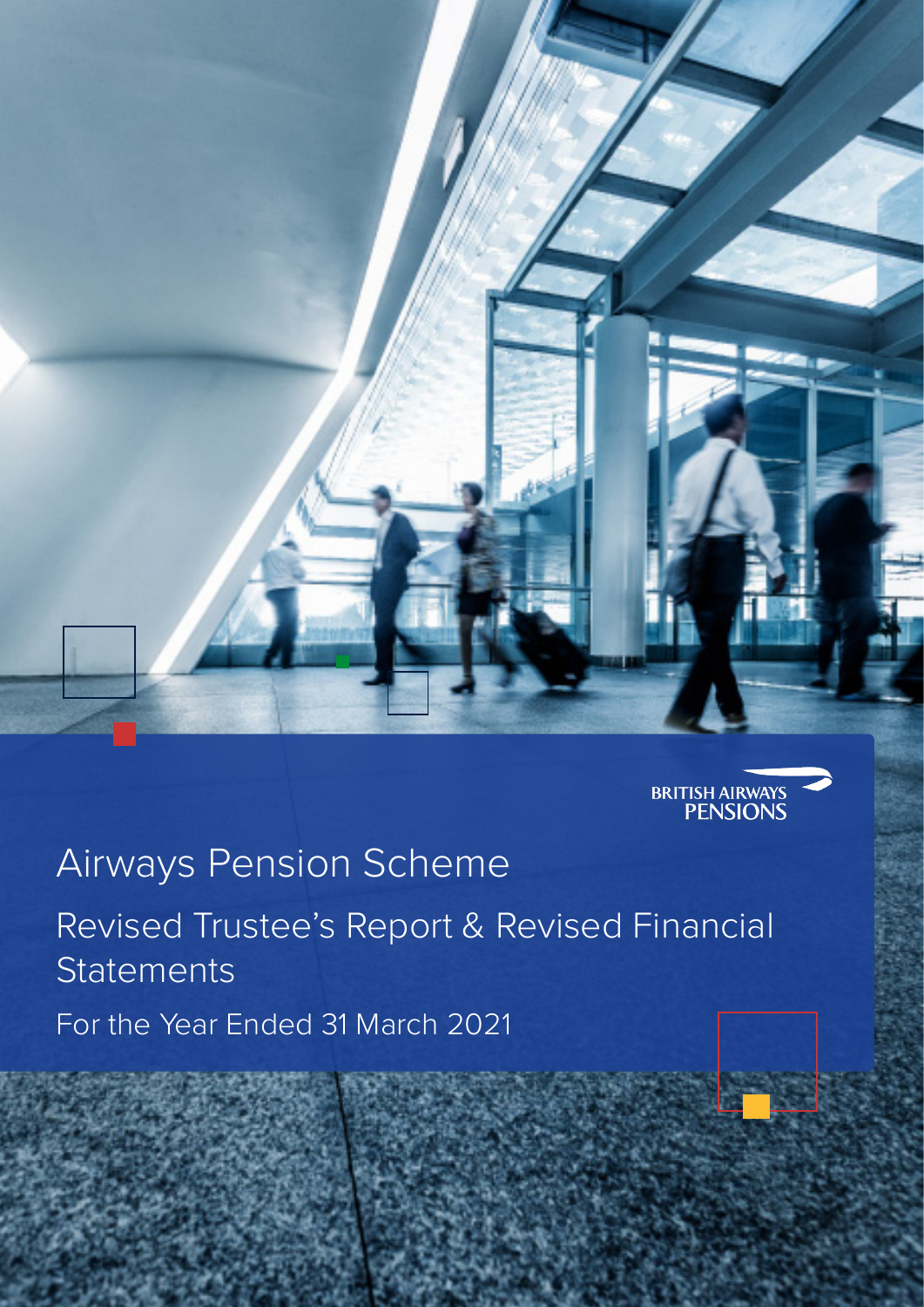These revised financial statements for the year ended 31 March 2021 replace the original financial statements for that year which had been approved on 28 September 2021.

The financial statements have been revised to include £69.6m of other investment liabilities in respect of the true-up value for the buy-in insurance contract.

Please refer to accounting policy note 1. Basis of preparation on [page 30](#page-32-0) for further details.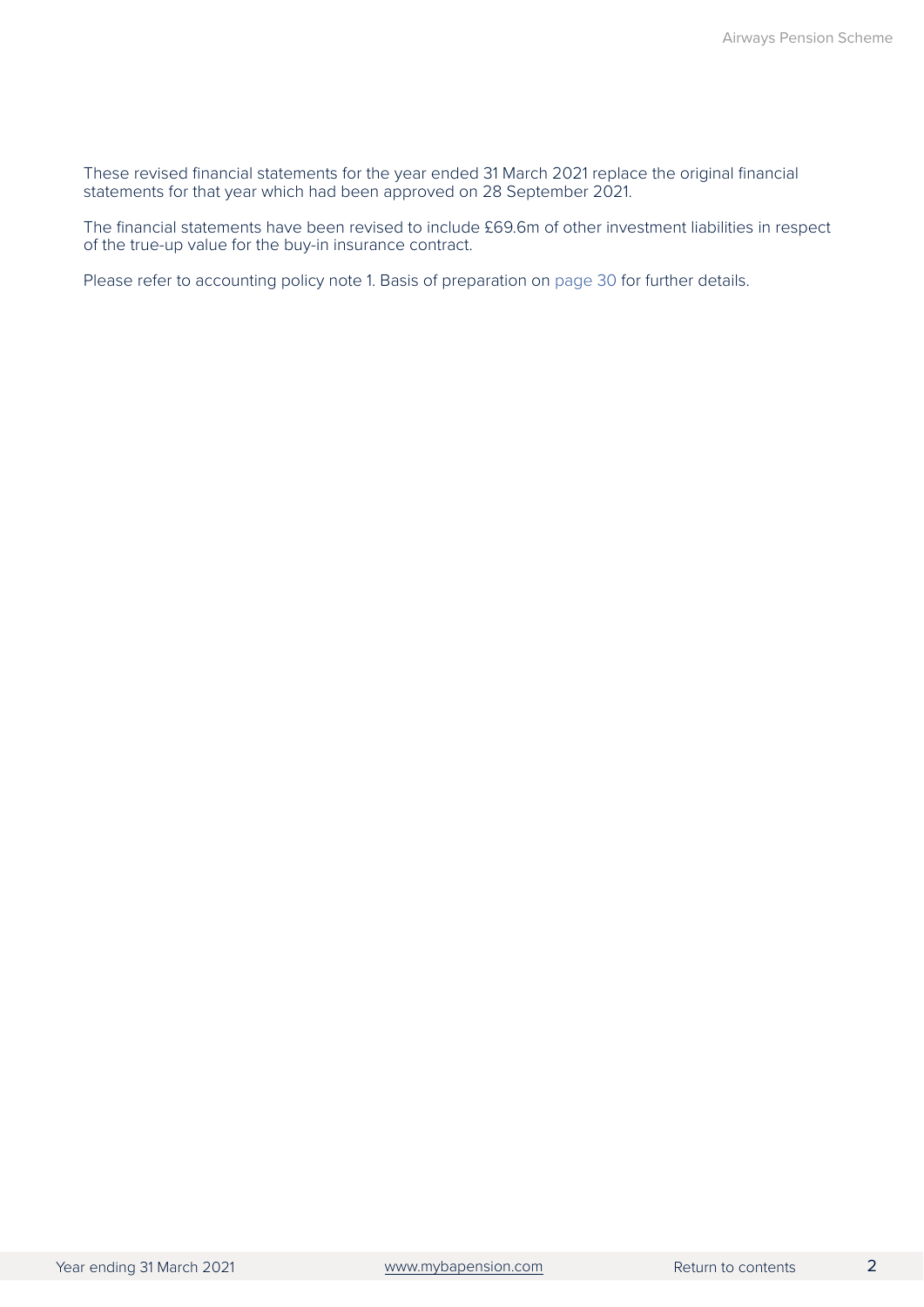## <span id="page-2-0"></span>**CONTENTS**

| TRUSTEE DIRECTORS AND ADVISERS3                         |  |
|---------------------------------------------------------|--|
|                                                         |  |
| STATEMENT OF TRUSTEE'S RESPONSIBILITIES11               |  |
|                                                         |  |
| INDEPENDENT AUDITOR'S REPORT25-27                       |  |
|                                                         |  |
| REVISED STATEMENT OF NET ASSETS 29                      |  |
| REVISED NOTES TO THE FINANCIAL STATEMENTS30-43          |  |
| INDEPENDENT AUDITOR'S STATEMENT ABOUT CONTRIBUTIONS  44 |  |
| TRUSTEE'S SUMMARY OF CONTRIBUTIONS 45                   |  |
| SCHEDULE OF CONTRIBUTIONS  46-47                        |  |
|                                                         |  |
| REPORT ON ACTUARIAL LIABILITIES 49-50                   |  |
|                                                         |  |
|                                                         |  |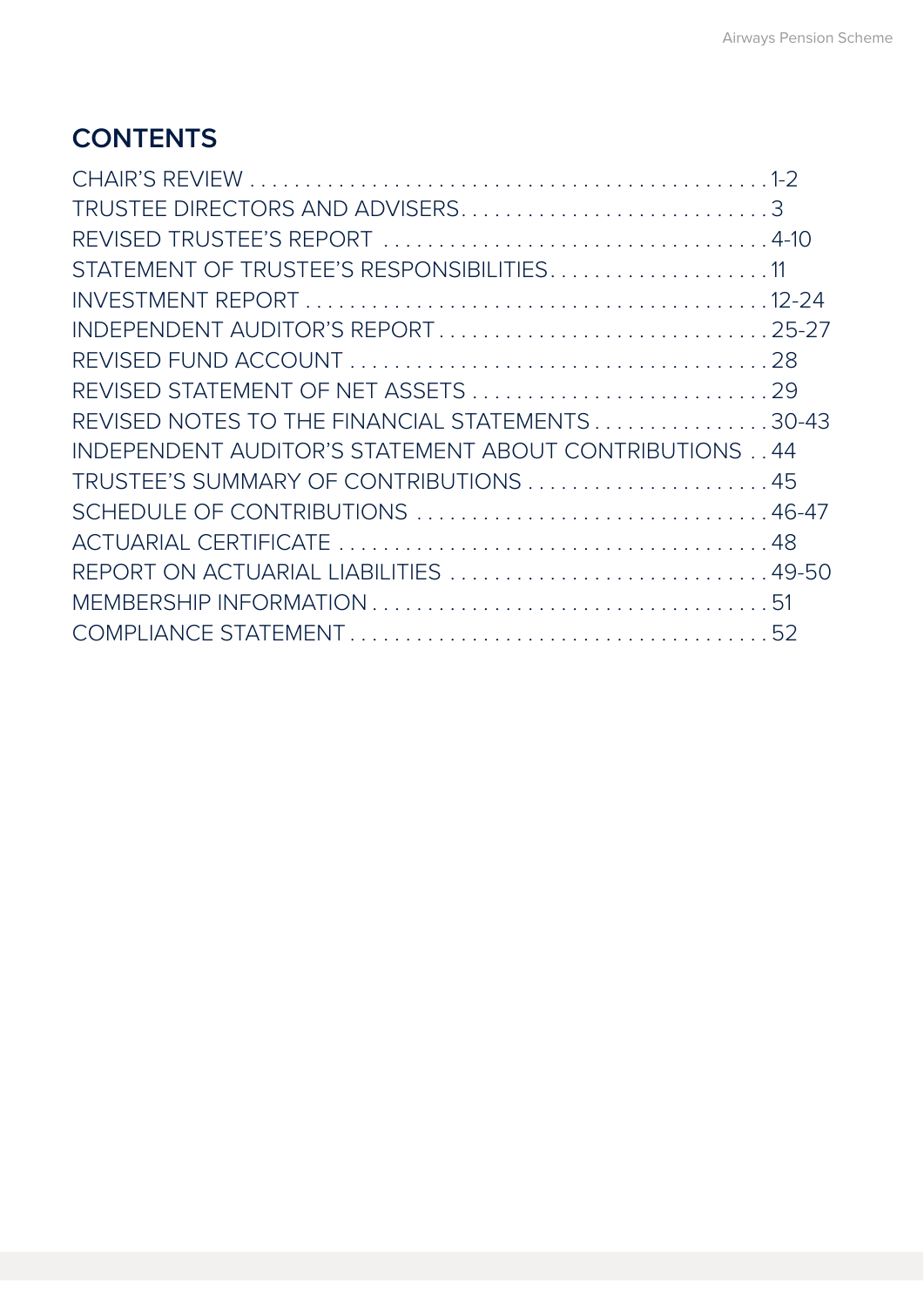### CHAIR'S REVIEW

I last reported to you in September 2020 and, since then, your Trustee Directors have continued to apply themselves to a range of complex issues and challenging projects.

This report provides information on your Scheme's funding, investments, governance and administration during the Scheme year, as well as updating you on some important events since the year-end. Throughout the year, we have kept members informed about Scheme developments through our [2020 Summary Funding Statement,](https://www.mybapension.com/resources/schemeDocuments/aps_sfs_2020.pdf) [In Focus](https://www.mybapension.com/aps/news/in-focus) and [online bulletins.](https://www.mybapension.com/aps/news/trustee_seasonal_bulletin) We also provided regular updates throughout the COVID-19 pandemic to keep our members informed about the availability of our services.

### **COVID-19**

As we reported in our Spring edition of In Focus, the COVID-19 pandemic disrupted the efficient running of the Scheme over much of 2020. Transitioning the BA Pensions team to remote working at the start of the financial year was challenging. During the first UK-wide lockdown, the team needed to prioritise essential services and rapidly adapt to remote working. I am pleased to report that the team was able to return to providing its usual service standards earlier this year. Although the Scheme no longer relies on deficit funding contributions from BA, we are continuing with our monitoring of BA's financial position and the financial strength of the Scheme's insurers. On behalf of all the APS Trustee Directors, I want to commend the BA Pensions team for their dedication and commitment to maintaining our critical member services during the COVID-19 crisis.

### **Discretionary increase award**

Most pension increases are determined by the Pensions Increase (Review) Orders (PIRO), which are currently based on the Consumer Prices Index (CPI), and the standard Scheme increase for eligible pensions in April 2021 was 0.5%. For 2021, the out-of-court settlement with BA permitted the Trustee to award a discretionary increase of up to the full gap between RPI and the rate specified in the Pensions Increase (Review) Orders. The relevant rise in RPI was 1.1%. After considering all relevant circumstances, we awarded a discretionary increase to eligible pensions of 0.6%, representing the full difference between RPI and PIRO.

### **Funding**

The headline results of the 31 March 2018 actuarial valuation showed that the funding level on the Technical Provisions basis improved since the last formal valuation to 108.5% (2015: 98%), with APS's funding shortfall of £150m in 2015 being eliminated and instead there was a surplus of £599m at 31 March 2018. As a result of the Scheme being in surplus as of 31 March 2018, a Recovery Plan was not required.

Since 31 March 2018, the Technical Provisions funding level improved to 112.5% at the 31 March 2019 interim update, with a surplus of £881m, then dropped to 105.4% at the 31 March 2020 interim update with a surplus of £387m. The downturn in the Scheme's funding position over the year to 31 March 2020 was mainly due to the cost of historical pension increases awarded under the Settlement Agreement, the cost of the 2020 discretionary increase awarded to pensioners, and updated expectations of future inflation combined with lower returns over the year in some of the Scheme's assets compared to the increase in liabilities as a result of changes in yields available on Government bonds.

The Scheme Actuary carries out an actuarial valuation of the Scheme at least every three years. The valuation reviews the financial position of the Scheme. It helps to establish whether BA is required to make any contributions to the Scheme in future and other actions that should be taken by the Trustee and BA. The latest valuation, as of 31 March 2021, is in progress and is due to be completed by the statutory deadline of 30 June 2022.

The revised Trustee's report on page 4 shows how the funding position has evolved since the previous formal valuation as of 31 March 2018 by reference to the annual interim updates carried out by the Scheme Actuary. The 31 March 2020 interim update is summarised in our [2020](https://www.mybapension.com/resources/schemeDocuments/aps_sfs_2020.pdf)  [Summary Funding Statement](https://www.mybapension.com/resources/schemeDocuments/aps_sfs_2020.pdf). It is available, together with the full actuarial valuation report for the 31 March 2018 valuation, on the [Scheme](https://www.mybapension.com/aps/documents/index)  [Documents](https://www.mybapension.com/aps/documents/index) page of the member website.

### **Investment**

The Scheme's Long-Term Objective (LTO) at 31 March 2021, is to reach full insurance on an RPI basis before 31 March 2027. Having insured c.£4.4bn of liabilities through a pensioner buyin with Legal & General during 2018, further progress towards the LTO was made over the year, primarily through reducing risk within the investments held and closely reviewing insurance markets. The LTO is currently under review.

You can read more about our investments on pages 12 to 25.

### **Appointment of BlackRock as the outsourced chief investment officer (OCIO)**

In June 2021, following an in-depth review of our investment management business, we announced the appointment of BlackRock as the OCIO for the assets directly under management for the Airways Pension Scheme (APS) and the New Airways Pension Scheme (NAPS). The assets were previously managed by our in-house team at British Airways Pension Investment Management Ltd (BAPIML). The agreement encompassed c.£2.1 billion assets directly under management for APS.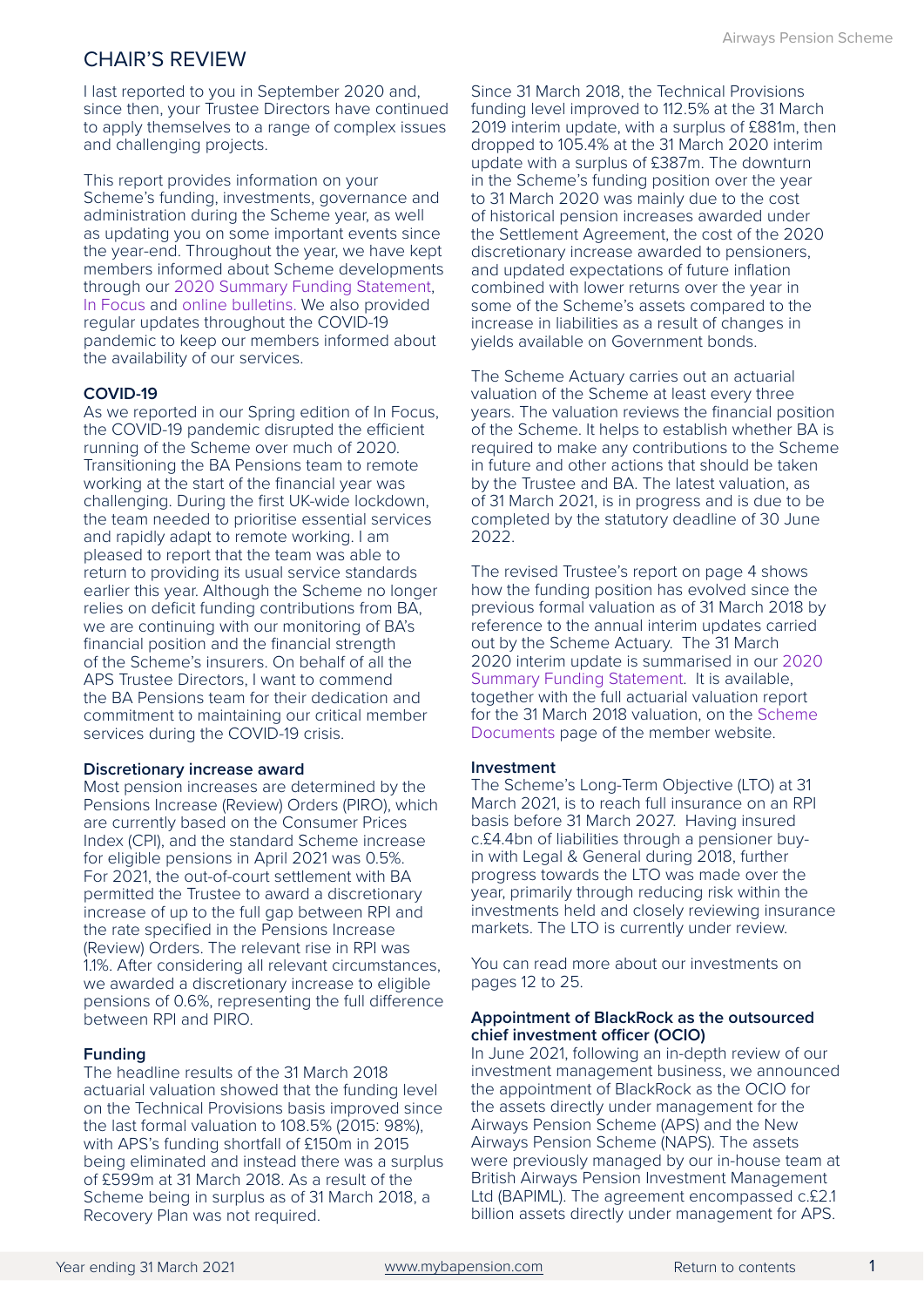### CHAIR'S REVIEW

Approximately £5.3 billion of APS's assets are insured through insurance 'buy-ins' with Legal & General Assurance Society and Rothesay.

In recent years, regulation has intensified, operational costs have risen, and investment complexity has increased. Consequently, many UK pension schemes are looking externally for investment management capabilities with the scale and resources to take on the challenges. Alongside these external drivers, the Scheme has continued to mature, and its investment needs have changed considerably, requiring an increased focus on managing investments to provide an income that matches members' pension benefits. The Trustee also remains committed to ensuring continuity and stability for Scheme members.

For these reasons, we entered into a partnership with an external investment manager to better position the Scheme for the future. Following a rigorous and competitive tender process, BlackRock was selected based on its deep knowledge and commitment to the UK pensions industry, its scale and investment expertise and its market-leading risk management technology. All of these characteristics are set to bring cost benefits, investment excellence and operational efficiencies, maximising value for Scheme members.

The BlackRock-designed investment model has the ability and agility to adapt as the Scheme's investment needs continue to evolve. The Scheme's assets are managed by a team of highly experienced BlackRock and former BA Pensions investment professionals, ensuring the continuity of key institutional knowledge and the Scheme's strong operational and reporting culture. Importantly, the team can also leverage BlackRock's wider expertise and technology resources to provide unique and exclusive insights for the Scheme.

This agreement is the necessary next step in the evolution of the Scheme as it looks to enhance its investment strategy, working toward its funding goal.

### **Governance matters**

During the year, we concluded a detailed review of our risk management framework, and we continue to monitor and develop it. We also revised our Conflicts of Interest Policy and arrangements for the election of membernominated Trustee Directors (MNDs).

### **The Government's consultation on RPI/CPI**

In 2020, the Government consulted on its proposal to more closely align the Retail Prices Index (RPI) with the Consumer Prices Index, including housing costs (CPIH). We responded to the consultation independently in our [letter to HM](https://news.mybapension.com/system/resources/W1siZiIsIjIwMjAvMTAvMjYvNHN4cW5pam9pMV9CQVBfUlBJX1JlZm9ybV9jb25zdWx0YXRpb25fcmVzcG9uc2VfQVBTXzIwMDcyMF9yZXYucGRmIl1d/BAP%20RPI%20Reform%20consultation%20response%20-%20APS%20200720%20rev.pdf) 

[Treasury in July 2020](https://news.mybapension.com/system/resources/W1siZiIsIjIwMjAvMTAvMjYvNHN4cW5pam9pMV9CQVBfUlBJX1JlZm9ybV9jb25zdWx0YXRpb25fcmVzcG9uc2VfQVBTXzIwMDcyMF9yZXYucGRmIl1d/BAP%20RPI%20Reform%20consultation%20response%20-%20APS%20200720%20rev.pdf), and we also joined with many other UK pension schemes to provide a joint response. In November 2020, the Chancellor of the Exchequer announced that he would not be able to offer his consent to the implementation of such a proposal before February 2030. In practice, this means that the change could be applied in February 2030. Our news article ['The outcome of the Government's](https://news.mybapension.com/system/resources/W1siZiIsIjIwMjEvMDIvMTkvOWNiaTByN204al9SUElfUmVmb3JtX2Fubm91bmNlbWVudF8xOTAyMjEucGRmIl1d/RPI%20Reform%20announcement%20190221.pdf)  [RPI reform Consultation'](https://news.mybapension.com/system/resources/W1siZiIsIjIwMjEvMDIvMTkvOWNiaTByN204al9SUElfUmVmb3JtX2Fubm91bmNlbWVudF8xOTAyMjEucGRmIl1d/RPI%20Reform%20announcement%20190221.pdf) explains the potential impact of this change for APS.

#### **Appointment of Vinny Ehzuvan as CEO, British Airways Pension Services Limited (BAPSL)**

On 1 June 2021, Fraser Smart stepped down as CEO, British Airways Pensions. Fraser was hired in 2016 with a remit to modernise British Airways Pensions and its support for the Trustees of APS and NAPS. With Fraser's support, the Schemes today operate more efficiently and are supported by a stronger internal team and roster of advisers. On behalf of the APS Trustee Directors, I would like to thank Fraser for his significant contribution to BA Pensions. He has been a key part of the team that has delivered several strategic changes for the Schemes, and I wish him success in his future endeavours.

As part of regular succession planning and a robust talent management strategy, Vinny Ehzuvan was identified as the outstanding candidate to takeover following Fraser Smart's departure. Vinny brings a wealth of senior leadership experience spanning strategic, commercial and financial operations and a track record for delivering positive change through successful programmes to improve efficiency and quality. Vinny joined BAPSL in April 2018 as Chief Operating Officer and brings continuity to the CEO role, having already played a significant role in transforming the company.

#### **Trustee Directors**

BA appointed Sarah Hunt as an Employee Nominated Trustee Director (END) on 1 October 2020. Sarah replaces Andrew Fleming, who left on 30 September 2020.

On behalf of the APS Trustee Board, I would like to welcome Sarah and thank Andrew for his valuable contribution to the APS Trustee Board.

To close, I would like to thank my fellow Trustee Directors for the work they have undertaken over the past year. I would also like to acknowledge the demands that have been made on the teams at BAPIML and BAPSL and the way in which both organisations rose to the challenges relating to the COVID-19 pandemic and laying the foundation for our OCIO partnership with BlackRock.

#### **Roger Maynard Chair of the Trustee**

29 October 2021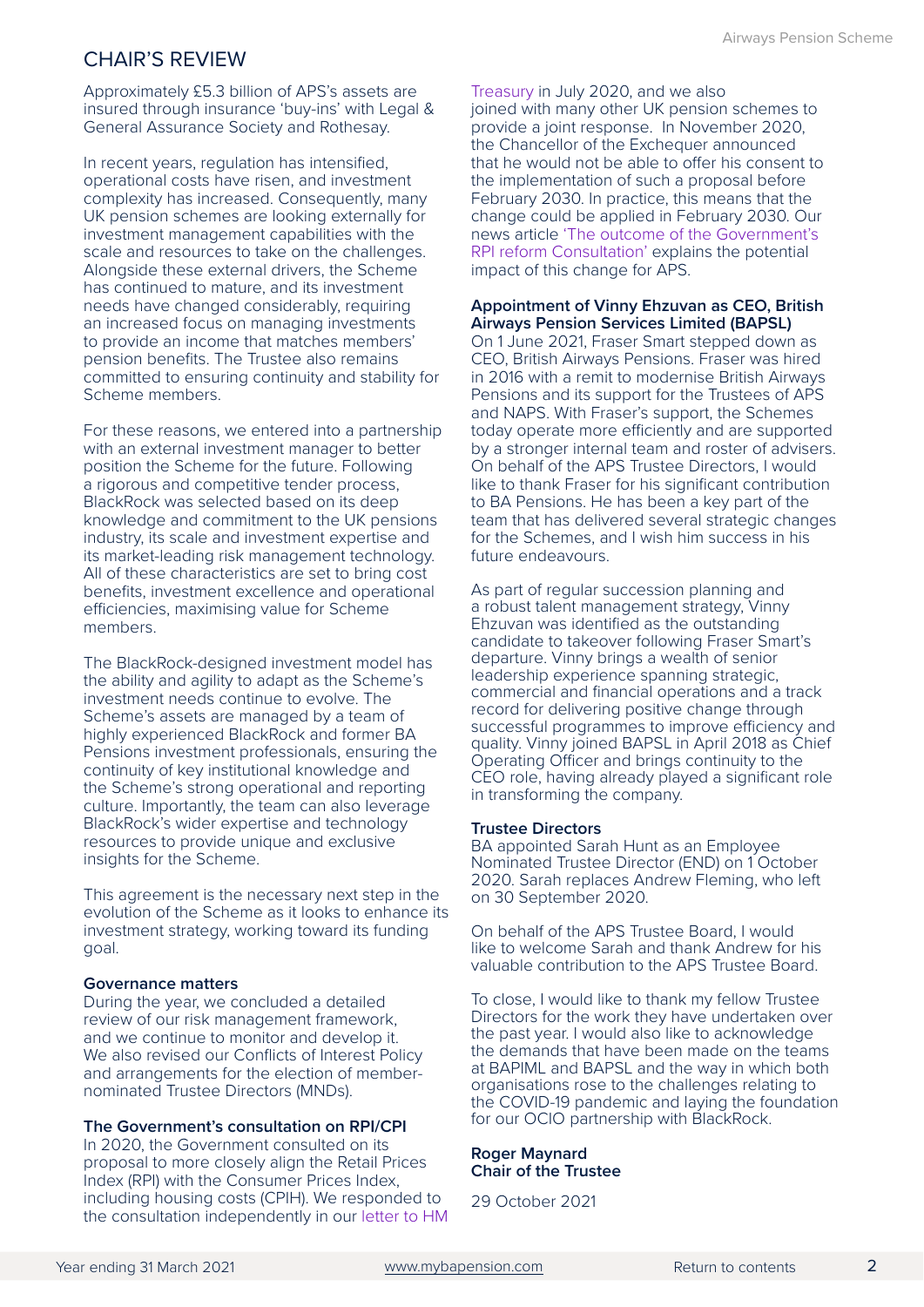### <span id="page-5-0"></span>TRUSTEE DIRECTORS AND ADVISERS

### **Appointed by British Airways Plc (BA) (ENDs)**

| <b>Roger Maynard</b><br>(Chair)<br>Independent Trustee | <b>Zoe Davis</b><br>Director of IAG GBS  | <b>Sarah Hunt</b><br>Head of Audit UK &<br>Ireland, BA Plc<br>Appointed<br>1 October 2020 | <b>Tim Richardson</b><br>Head of Property<br><b>BA PIC</b> |
|--------------------------------------------------------|------------------------------------------|-------------------------------------------------------------------------------------------|------------------------------------------------------------|
| Elected by pensioners/members ('MNDs')                 |                                          |                                                                                           |                                                            |
| <b>Frances Axford</b><br>Pensioner elected             | <b>Paul Douglas</b><br>Pensioner elected | lan Heath<br>Pensioner elected                                                            | <b>Phil Hogg</b><br>Pensioner elected                      |
| Left office during the year and since year-end         |                                          |                                                                                           |                                                            |

Left office during the year and since year-end

| <b>Andrew Fleming</b>                   | <b>Stephen Mallett</b> |
|-----------------------------------------|------------------------|
| Ceased 30 September Ceased 23 June 2020 |                        |
| 2020                                    |                        |

**Administration & investment management**

British Airways Pension Services Ltd ('BAPSL') – Trustee support and member services British Airways Pension Investment Management Ltd ('BAPIML') – Investment management until 1 June 2021) BlackRock Investment Management (UK) Ltd – Investment management (from 1 June 2021) Fraser Smart - Chief Executive Officer & Scheme Secretary, BA Pensions and Chief Executive Officer, BAPIML (until 1 June 2021) David Stewart - Chief Investment Officer, BAPIML (until 31 May 2021)

**Thomas Mitchell** Ceased 23 June 2020

Vinny Ehzuvan - Chief Executive Officer, BAPSL (from 1 July 2021) Monica Gupta - Scheme Secretary (from 1 July 2021)

### **Advisers\***

**Scheme Actuary** Michael Pardoe Towers Watson Limited

 **Legal Advisers** Sacker & Partners LLP

**Bankers** BNY Mellon **External custodian** State Street Bank and Trust Co

**Investment Advisers** Mercer Limited

**Auditor** KPMG LLP

\* In addition to the Scheme's principal advisers the Trustee has appointed other advisers to provide advice on specific matters as required.

### **Airways Pension Scheme – Pension Scheme Registry Number: 10057028**

For enquiries about the Scheme, members who are registered to manage their pension can enquire via the website by secure email. Alternatively they can write to British Airways Pensions, PO Box 2074, Liverpool L69 2YL.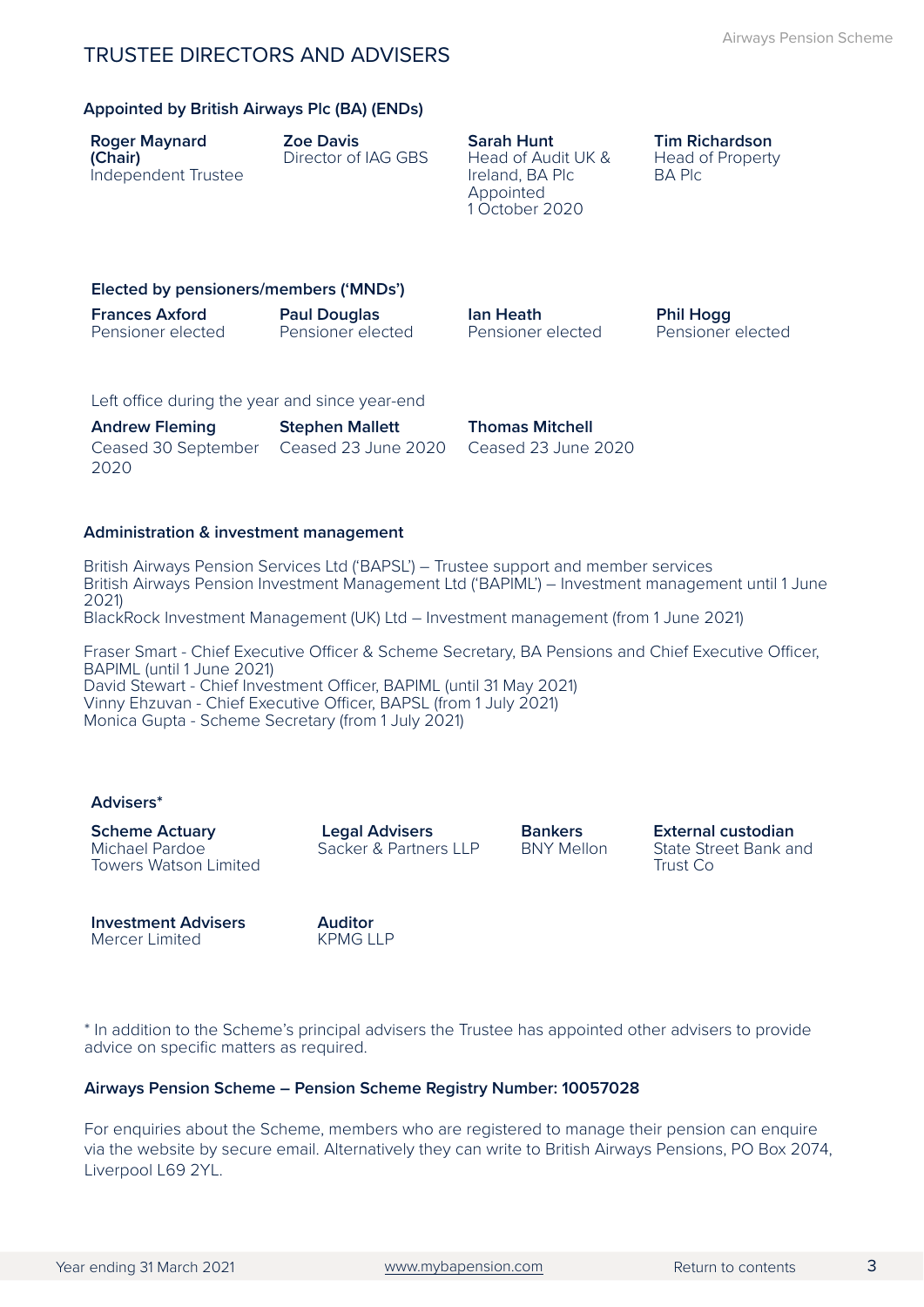<span id="page-6-0"></span>This report provides information about the management of the Scheme and provides more detail concerning the main activities undertaken during the year. There are sections on the funding position of the Scheme, investments, Scheme governance, Scheme changes and pension administration matters.

The financial statements of the Scheme for the year ended 31 March 2021, as set out on pages 28 to 43, have been prepared and audited in accordance with Sections 41(1) and (2) of the Pensions Act 1995.

The financial statements have been revised to include £69.6m of other investment liabilities in respect of the true-up value for the buy-in insurance contract. The revision has no impact on the summary of contributions as approved on 28 September 2021. Please refer to accounting policy note 1 for further detail.

### **SCHEME FUNDING POSITION**

On 8 April 2019, the Trustee and BA agreed the terms of a Settlement Agreement (later approved by the High Court on 11 November 2019), which brought to an end the litigation that commenced in 2013 in relation to pension increases. Following the Settlement, the Trustee and BA agreed and finalised the 31 March 2015 and 31 March 2018 funding valuations, which had been on hold through the litigation. The Settlement Agreement does not require BA to pay cash sweep payments to the Scheme after 31 December 2018 and sets out a framework, known as the Agreed Valuation Basis, through which the assumptions for each actuarial valuation are set. APS was fully funded on the Agreed Valuation Basis for the 31 March 2018 valuation so deficit reduction contributions ceased from 31 December 2018 in accordance with the Settlement Agreement.

It is a requirement that the Scheme Actuary carries out an actuarial valuation of the Scheme at least every three years. The valuation reviews the financial position of the Scheme and helps to establish the contributions payable to the Scheme in future and other actions that should be taken by the Trustee and BA.

In the years between formal valuations, the Scheme Actuary provides an interim update that shows how the funding position has evolved since the last valuation date. Following the Settlement and subsequent completion of the 31 March 2018 valuation, the Scheme Actuary provided interim updates as of 31 March 2019, and 31 March 2020 and the associated Summary Funding Statements have been issued to members.

The funding positions are shown below:

|                  | 31 March<br>2020<br>$(\text{Em})$ | 31 March<br>2019<br>$(\text{Em})$ | 31 March<br>2018<br>$(\mathsf{Em})$ |
|------------------|-----------------------------------|-----------------------------------|-------------------------------------|
| Liabilities*     | (7,221)                           | (7,041)                           | (7,079)                             |
| Assets           | 7,608                             | 7,922                             | 7,678                               |
| <b>Surplus</b>   | 387                               | 881                               | 599                                 |
| Funding<br>level | 105.4%                            | 112.5%                            | 108.5%                              |

\* \*The liabilities as of 31 March 2018 are based on the Technical Provisions assumptions agreed between the Trustee and BA as part of the Settlement, with the liabilities as of 31 March 2019 and 2020 updated by the Scheme Actuary in line with changes in market conditions.

The 31 March 2020 update showed that the Technical Provisions (TPs) funding level had decreased to 105.4% (2019: 112.5%), and the surplus had decreased to £387m (2019: £881m). This was largely due to the cost of historical pension increases awarded under the Settlement Agreement, the cost of the 2020 discretionary increase awarded to pensioners, and updated expectations of future inflation combined with lower returns over the year in some of the Scheme's assets compared to the increase in liabilities as a result of changes in yields available on Government bonds. Although there was significant market volatility from February 2020 in the wake of COVID-19, the Scheme does not hold publicly listed equities and was largely protected by the hedging of interest rates and inflation within the Scheme's investment strategy.

### **Scheme funding**

Following the Settlement Agreement, BA is no longer required to make cash sweep contributions and no deficit funding contributions to the Scheme are needed as APS is more than fully funded on the Technical Provisions basis. However, BA will make available a contingent payment of up to £40m on the terms of the Settlement Agreement, should it be required by the Scheme in the future to fund the proposed package of discretionary increases.

Prior to agreeing the Settlement, the Trustee had appointed PwC to advise the Trustee on BA's ability to fund the Scheme. The advice was based on an analysis of confidential financial and management data provided by BA. In July 2019, the Trustee decided that it no longer required PwC to provide detailed covenant monitoring advice. This is due to the Scheme's limited reliance on contributions from BA following the Settlement and the proportionate response which the Trustee wishes to take at the current time. The Trustee continues to monitor the covenant based on publicly available information and keep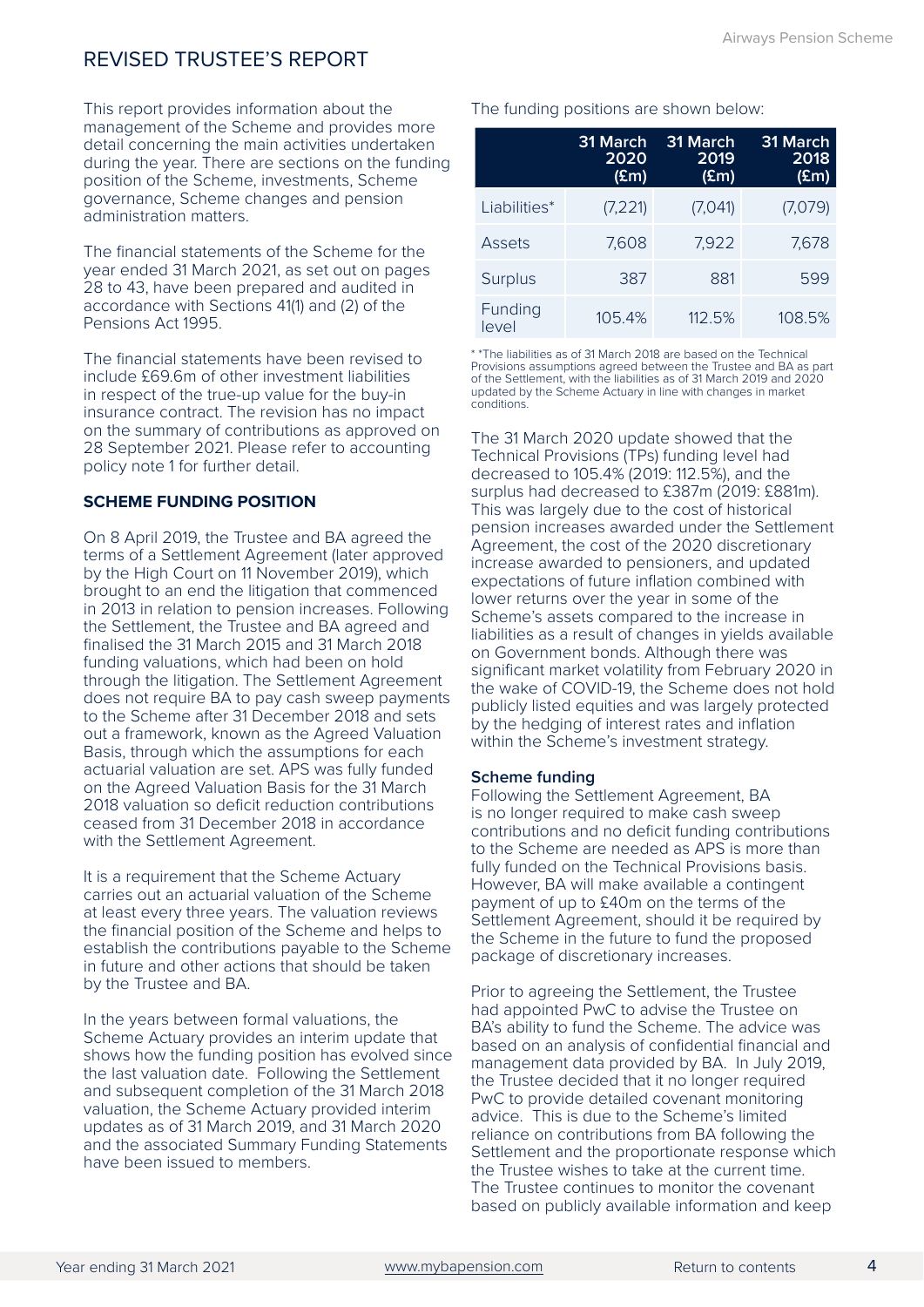the appropriateness of these arrangements under review.

The 2021 valuation is underway and is due to be completed by the statutory deadline of 30 June 2022. As part of the valuation work as at 31 March 2021 and after taking advice from the Scheme Actuary and the legal advisers, the Trustee has concluded that it would not be valuable or proportionate for the Trustee to seek formal external advice on the sponsor covenant. This is due to the unusual position APS finds itself in, whereby it has a significant surplus on the TPs basis, very low reliance on contributions from BA, a very low-risk approach to investment strategy with substantial insurance and 100% target hedging of remaining interest rate and inflation risks.

### **SCHEME INVESTMENT**

### **Asset Allocation**

The APS Trustee decided to restructure the Scheme's investment strategy in 2019. The strategy has moved away from the previous return seeking and liability matching portfolios, to a new combination of a liquidation portfolio and a liability matching portfolio (along with a derivative overlay portfolio as required) to best meet the Scheme's investment objectives following the Settlement and the £4.4bn buy-in completed in 2018. This new structure does not set explicit allocation percentages to each portfolio; instead, there are overarching objectives to run off the illiquid assets quickly and to maintain the 100% target hedge ratios for interest rates and inflation.

The Trustee monitors investment risks on an ongoing basis and identified that the Corporate Credit risk could be reduced with only a modest reduction on overall asset return expectations. Accordingly, the Corporate Credit allocation was reduced by c.£150m by 31 March 2021 and the duration of the bonds held was reduced. Following the appointment of BlackRock as investment manager from 1 June 2021, the Corporate Credit portfolio was further restructured to continue the reduction in risk.

### **De-risking and liability hedging**

The Trustee has put in place suitable policies to manage risk, to buy insurance against longevity and financial risks for a specified group of liabilities, and to run off the illiquid assets. In addition, the Trustee has also established liability hedging arrangements to align the Scheme's assets with the liabilities by hedging the Scheme's exposure to interest rates and inflation, which are the key drivers in relation to the value placed on the liabilities. A range of instruments can be used for this purpose, including Government bonds and swaps.

Following completion of the £4.4bn buy-in in 2018, work has been undertaken to align the insured liabilities under this contract and other insurance arrangements with the benefits in payment, including, for example, allowance for the impact of the Settlement which meant that the insurance cover was increased to reflect the catch-up Discretionary Increases granted in 2019. This work was completed in July 2021 and resulted in a payment of £69.6m to Legal & General.

### **Statement of Investment Principles (SIP)**

A SIP has been prepared by the Trustee of the Scheme in compliance with the requirements of Section 35 of the Pensions Act 1995. The SIP is reviewed at least annually, and updated SIPs were adopted in September 2019, September 2020 and June 2021. A copy of the latest version of the SIP can be accessed on the [Scheme documents](https://www.mybapension.com/aps/documents/index) page of the member website. In relation to the SIP:

- The CIO of BAPIML (or other BAPIML representative) will regularly attend IC meetings to discuss BAPIML's performance, portfolio activity and wider issues. The Investment Advisor will be asked to assist the Trustee's Executive, BAPSL, in monitoring BAPIML. The Trustee will monitor BAPIML's performance over different time horizons against performance objectives but will focus on the long term.
- The Trustee expects BAPIML to, where possible, integrate financially material ESG considerations into the investment decisionmaking processes at a portfolio level, at asset level, across all asset classes and at all stages throughout the entire investment lifecycle including in the selection, retention and realisation of investments.
- The Trustee does not currently take into account the views of members and beneficiaries in respect of non-financial matters, including environmental and social issues.
- In exercising the voting and other rights attached to the Scheme's investments, BAPIML is required to consider recommendations on voting from specialist service providers but may follow an alternative course of action based on their informed view of the investee company and knowledge of the issue.
- The Trustee monitors portfolio turnover and turnover costs on an annual basis through reporting from BAPIML. This includes looking at the level of turnover and the associated costs in absolute terms and relative to various comparators.
- BAPIML is owned in equal shares by the Trustee and New Airways Pension Scheme Trustee Limited (NAPSTL). The Chair of the APS Trustee sits on the BAPIML Board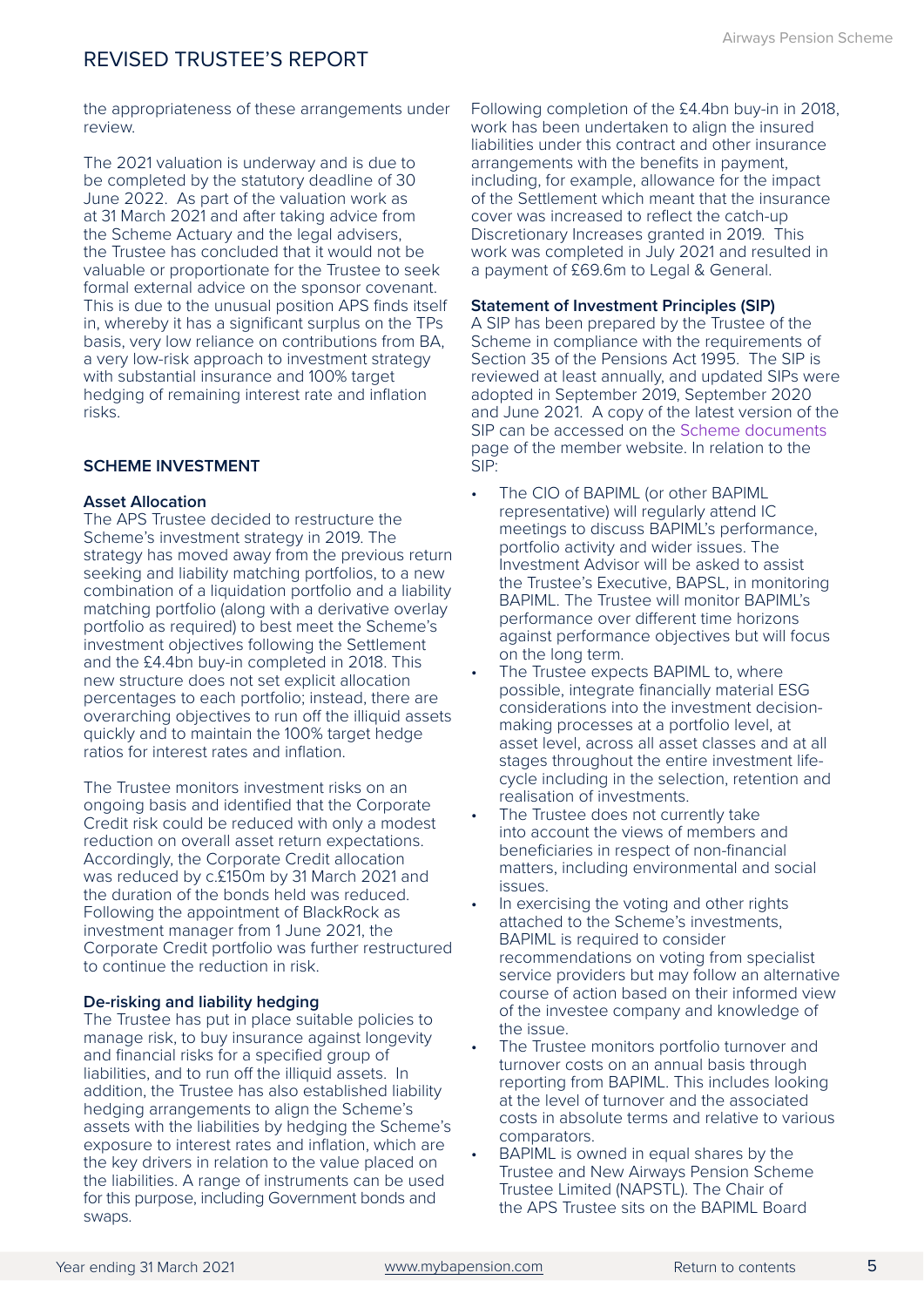and participates in remuneration decisions (as does the Chair of the NAPS Trustee). Remuneration of BAPIML's employees is derived as a result of both quantitative and qualitative factors that reflect the LTO of the Scheme and the objectives of New Airways Pension Scheme (NAPS) and is partially deferred to reflect the long-term time horizon of these objectives. The factors include asset performance (including over the medium to long term), contribution to progress towards the LTO and implementation of the Trustee's Responsible Investment (RI) policy as set out in Section 7. Ultimately the budget of BAPIML has to be approved by both the Trustee and NAPSTL each year.

### **Measuring investment performance**

The Trustee monitors the investment performance by comparing the returns achieved against relevant benchmarks. The performance of each asset category is measured against an index. For example, the index-linked Government bonds are measured relative to the performance of the FTSE Custom Liability Driven Benchmark Index.

At the close of the Scheme year, BAPIML was the in-house investment manager to the Scheme. BAPIML's expenses were charged to the Scheme at cost, and day-to-day investment decisions were delegated to them. For the year to 31 March 2021, the Trustee set BAPIML a target performance in line with a composite strategic benchmark assessed over a rolling five-year period.

Details of the investment performance can be found on pages 12 to 14.

### **SCHEME GOVERNANCE**

### **Trustee knowledge and understanding (TKU)**

The Trustee has a formal training policy, the foundation of which is the TKU regime developed by The Pensions Regulator (TPR). Last year the Trustee reviewed and revised its approach to training.

An induction programme is provided for new Trustee Directors on appointment. The amount of material covered in the induction programme is significant and will usually take several months to complete. This is consistent with the law on TKU, which allows six months for a new Trustee Director to be trained before they are expected to have achieved the required level of knowledge and understanding. Trustee Directors are required to undertake either TPR's toolkit (an online learning programme designed to help trustees of occupational pension schemes meet the minimum level of knowledge and understanding required by law) or the Award in Pension Trusteeship (a formal pensions qualification).

The content, frequency, and level of ongoing training are related to the Committee(s) on which the Trustee Director serves and the business being undertaken by the relevant Committees and Trustee Board. The Trustee Board and each of its Committees produce an annual Committee calendar that identifies the topics and issues that are to be discussed and determined during the year. Appropriate training sessions are then scheduled to support these activities. Standalone training updates cover any important developments in the pensions industry which are relevant to the Scheme. Additional ongoing training may be undertaken to address each Trustee Director's particular learning needs and interests.

Training is provided in a range of formats by a variety of providers. The advisers provide training to some or all of the Trustee Directors either in routine Main Board or Committee meetings or in specially arranged sessions. BAPSL also provides bespoke training, and Trustee Directors are actively encouraged to supplement this formal training plan by accessing other resources, including pensions related publications and, where appropriate, industry conferences, seminars and webinars. Records of all training undertaken are maintained in respect of each Trustee Director.

### **Risk management and reporting**

During the Scheme year, the Trustee completed a substantial review of its approach to risk management and reporting. The Trustee identified key risks, which it keeps under review through the new risk reporting framework. The assessment of these risks will be supported by input from risk and control owners at BAPSL. Work to refine the new risk management framework has continued throughout this Scheme year.

### **Conflicts of interest**

The Trustee understands that it is in a position of trust and needs to have policies and arrangements in place to identify, monitor and manage conflicts. The Trustee conducted a review of the Conflicts of Interest policy during the Scheme year and adopted a new version of the policy. The new Conflicts of Interest Policy addresses the appointment by BA in 2018 of separate ENDs to the boards of APS and NAPS and the appointment of separate primary legal advisers to APS and NAPS in 2019. The revised policy also specifically addresses the scenario of dual appointments where a Trustee Director, including the Chair, serves on both APS and NAPS boards.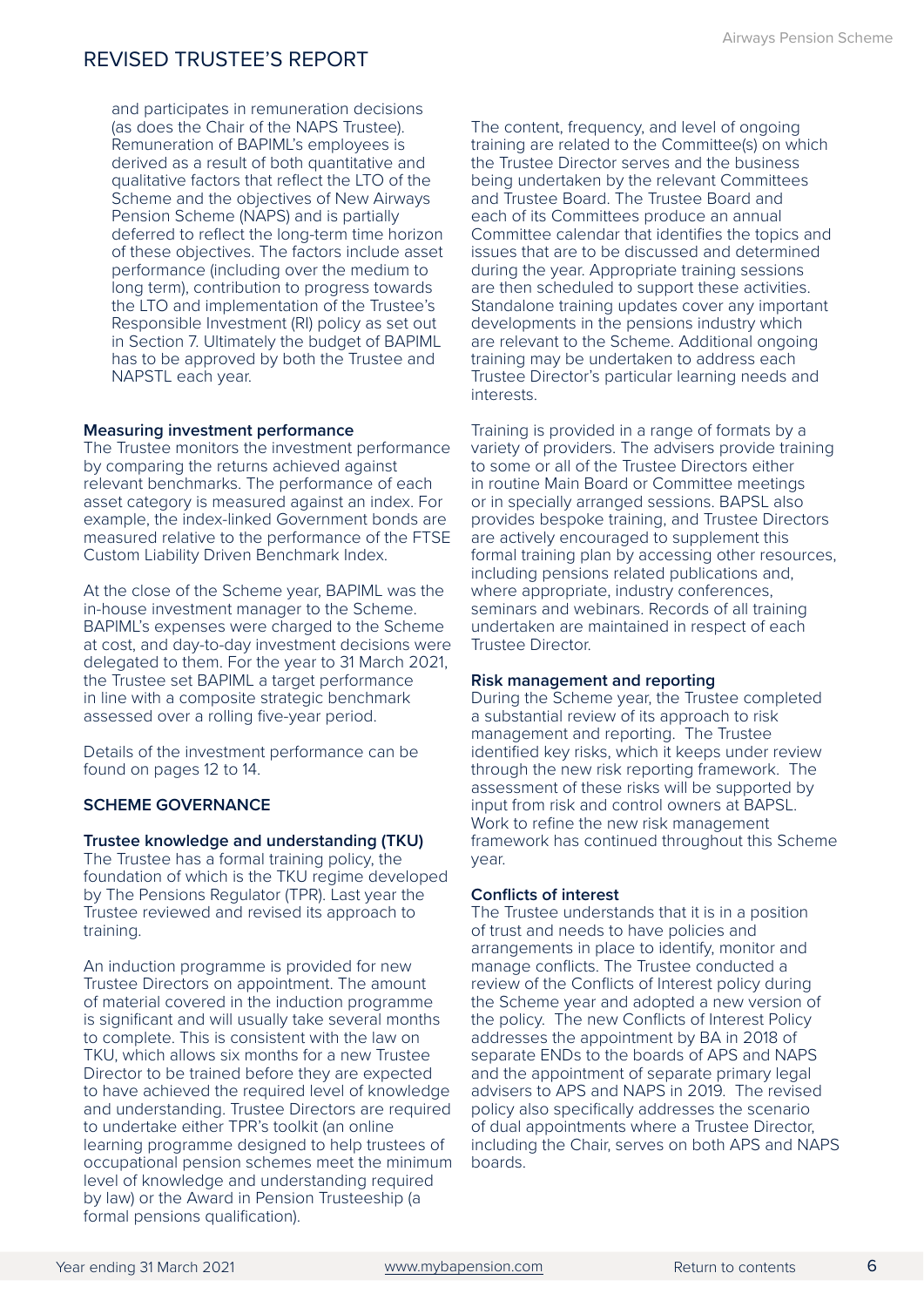#### **Trustee arrangements**

As part of the Trustee Board size reduction to eight Trustee Directors in June 2020, the arrangements for electing MNDs were amended to reflect the reduction in MNDs from six to four and the existing MND constituencies of currently employed members and pensioners were replaced with a single new constituency comprising all current employee members and pensioners. The revised arrangements for Trustee Director appointments are summarised below:

- Four of the Trustee Directors, including the independent Chair, are appointed by BA.
- Four of the Trustee Directors are elected by active members of the Scheme, pensioner members\* and adult survivor pensioners of the Scheme (voting members).
- The Trustee Directors elected by voting members must either be active members or pensioner members\* (excluding adult survivors) of APS.
- A Trustee Director may remain in office for a minimum of five years and a maximum of five and a half years and is eligible for reappointment (provided that he/she still meets the eligibility criteria for the relevant vacancy).
- Nominations for elected member Trustee Directors must be supported by at least ten voting members. If there is more than one nomination for a vacancy, a ballot of the voting members is held. The result is decided on a simple majority of the votes cast. This year due to the COVID-19 situation, the Trustee agreed to allow telephone voting to be used to ensure people could participate in the process.
- An elected Trustee Director may be removed from office following a ballot in which twothirds of the votes cast by members are in favour of removal. A ballot may be held on written request to the Trustee by one hundred of the voting members. The other Trustee Directors must also agree to that Director's removal.
- The Trustee may, at any time, use electronic communications to communicate with, give notice to, or ballot members involved in the process.

\*For this purpose, pensioner members do not include members whose benefits have not yet come into payment, or pensioners receiving only Equivalent Pension Benefits under the National Insurance Acts.

#### **Committees**

Much of the Trustee work is undertaken by committees made up of a sub-set of the Trustee Directors. Committee members review matters in detail before making recommendations to the Main Board. Each committee operates under clear Terms of Reference which govern its membership, remit and activities. Each committee constructs a forward-looking annual activity calendar plan which is used to allocate budgetary resources and informs the development of the Trustee training programme.

There are two committees; the Operations Committee and the Investment Committee. The Operations Committee has within its remit: budgets; audit; risk management; oversight of service levels to members; and member communications. It also makes decisions on payment of discretionary benefits (such as benefits payable on the death of a member) and is the second stage decision-maker for most complaints under the Scheme's Internal Dispute Resolution procedure. Scheme governance is managed directly at the Main Board level.

The Investment Committee, which is supported by independent investment experts and investment advisers, is responsible for detailed consideration of investment initiatives. The Committee also considers Environmental, Social and Governance (ESG) matters, such as the development of the Trustee's Responsible Investment policy, strategy and initiatives, ensuring it is in line with regulatory and industry standards.

In addition to these two main committees, the Trustee Board may establish sub-committees or ad hoc committees so that a small number of Trustee Directors can give detailed consideration to defined issues.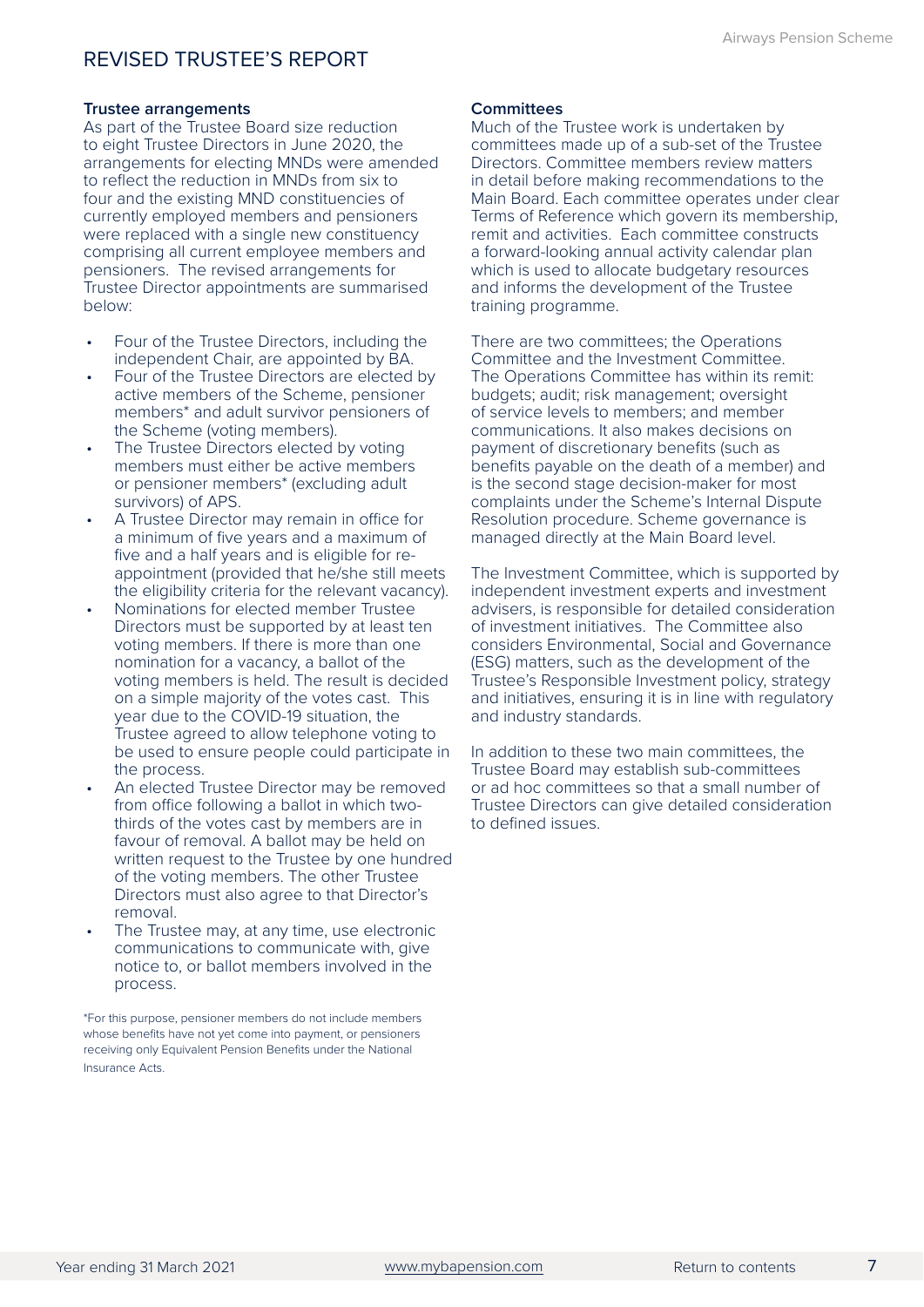### **Attendance by Trustee Directors**

Attendance records for Trustee and Committee meetings have been maintained and are shown below for the Scheme year to 31 March 2021.

| <b>Trustee</b>        | Investment<br><b>Committee</b> | <b>Operations</b><br><b>Committe</b> | <b>Main Board</b> | <b>Period of Appointment to</b><br><b>Main Board</b> |
|-----------------------|--------------------------------|--------------------------------------|-------------------|------------------------------------------------------|
| Roger Maynard (Chair) | 8/8                            | 4/4                                  | 4/4               | <b>Whole Year</b>                                    |
| <b>Frances Axford</b> | 8/8                            |                                      | 4/4               | Whole Year                                           |
| Zoe Davis             |                                |                                      | 3/4               | <b>Whole Year</b>                                    |
| Paul Douglas          | 8/8                            | $\qquad \qquad -$                    | 4/4               | Whole Year                                           |
| <b>Andrew Fleming</b> | -                              | 1/2                                  | 2/2               | Part Year                                            |
| lan Heath             |                                | 4/4                                  | 4/4               | Whole Year                                           |
| Phil Hogg             |                                | 4/4                                  | 4/4               | Whole Year                                           |
| Sarah Hunt            | $\qquad \qquad -$              | 2/2                                  | 2/2               | Part Year                                            |
| Tim Richardson        | 7/8                            | ۰                                    | 3/4               | Whole Year                                           |

Committee and Main Board meetings have been convened throughout the Scheme year using a mix of video-conferencing and in-person attendance.

On occasions that Trustee Directors are not able to attend a meeting, the Rules provide for them to appoint an alternate to attend and vote for them. During the period under review, this has been standard practice. In addition, some Trustee Directors attended, as observers, meetings of Committees to which they were not formally appointed. Such occurrences are not included in the attendance list.

### **Security of assets**

The Custodian Trustee of the Scheme, British Airways Pension Trustees Limited, holds title to the assets of the Scheme on behalf of the Trustee; however physical custody of the Scheme's securities (i.e. bonds and shares) has been delegated to independent external custodians, State Street Bank and Trust Co.

### **Defined Contribution governance statement**

Additional Voluntary Contributions (AVCs) in the Scheme are considered in some respects to be Defined Contribution (DC) Benefits. In this regard, the Trustee annually reviews and assesses the systems, processes and controls across key governance functions (the controls) to ensure that they are consistent with the Standards of Practice set out in TPR's DC Code of Practice and Regulatory Guidance. The Trustee is satisfied that the controls are consistent with that Code, however, were the annual review to identify any areas where those Standards of Practice are not met, the Trustee would consider the reason for those differences and whether any changes to current practice are required.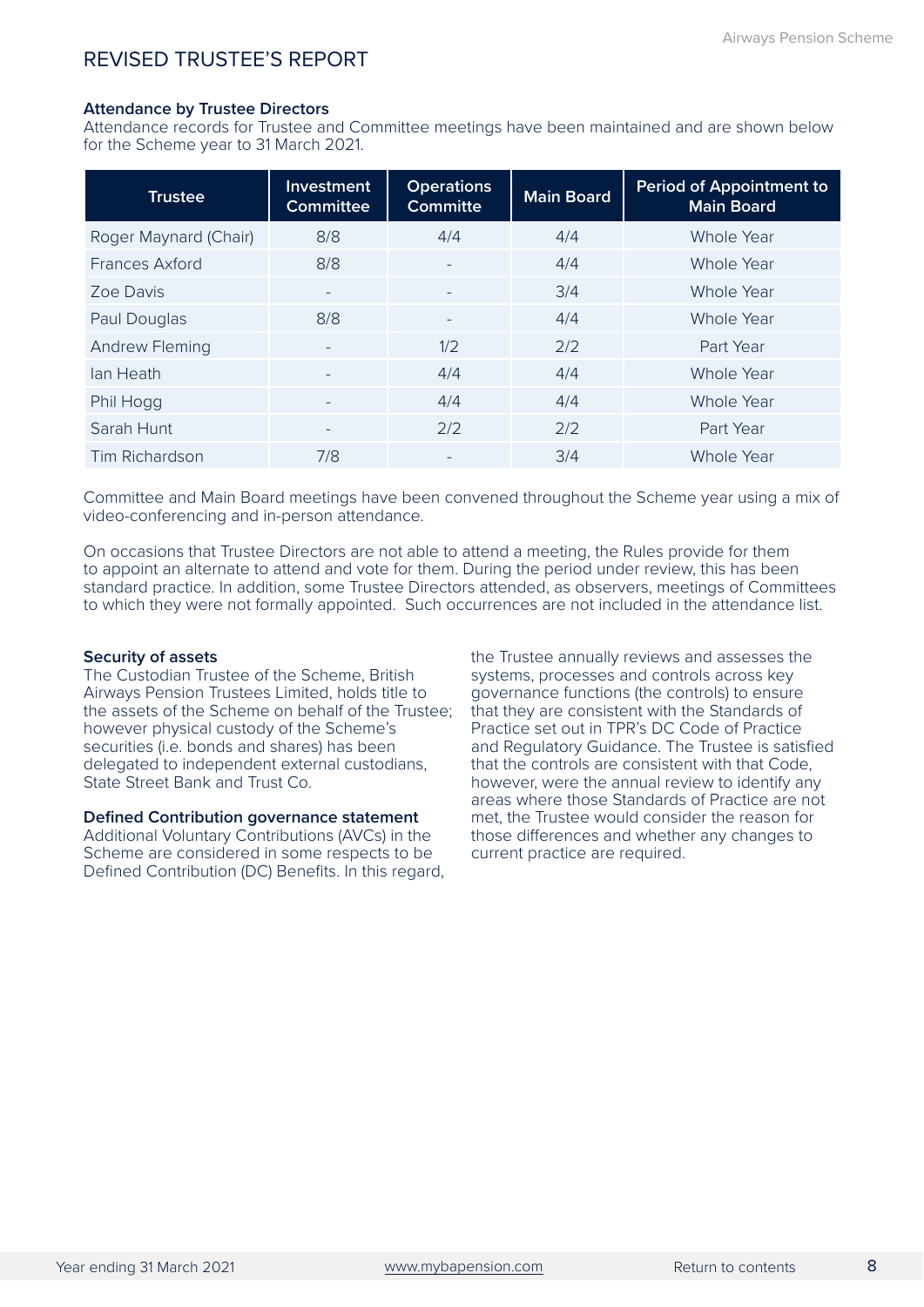### **SCHEME CHANGES**

There were no changes to the Scheme during the Scheme year.

### **TRUST DEED AMENDMENTS**

A consolidated copy of the Trust Deed and Rules was signed in September 2020. The consolidated trust deed and rules and the deed implementing the consolidation can be viewed via the [Scheme](https://www.mybapension.com/aps/documents/index)  [documents](https://www.mybapension.com/aps/documents/index) page of the member website.

### **PENSION ADMINISTRATION MATTERS**

### **Cash equivalent transfer values**

Transfer values paid during the year were calculated and verified in the manner prescribed by the regulations under Section 97 of the Pension Schemes Act 1993. A partial allowance for discretionary pension increases was included in the calculation of transfer values prior to the change in cash equivalent transfer value factors from 1 March 2020, following which full allowance for discretionary pension increases was included.

### **Pension increases**

The Scheme Rules provide that the annual increase for most pensions shall be the percentage specified in the Pensions Increase (Review) Orders (the Orders). Any increases above those provided for by the Orders are granted on a discretionary basis; those increases provided in line with the Orders are a right under the Scheme.

The Orders currently reflect the rise in the Consumer Prices Index (CPI) over a twelvemonth period measured up to the end of the preceding September. The 2021 Order was 0.5% and in accordance with the Scheme Rules, qualifying pensions were increased by 0.5% on 12 April 2021. These increases apply to all pensions payable under the Rules of the Scheme (whether in deferment or currently in payment excluding any guaranteed minimum pension in payment) except where the member remained in active service after 31 December 1973 and did not transfer to Part VI of the Scheme. Broadly speaking, people in this latter category receive increases in payment in line with price inflation, as determined under the Pensions Act 1995 (currently CPI), up to 5% a year in respect of any part of the pension relating to pensionable service after 5 April 1997.

The Pensions Act 2004 reduced increases to pensions in payment for people within this category to inflation up to 2.5% a year in respect of service after 5 April 2005. The Pensions Act 2008 reduced increases to deferred pensions for people within this category, who have not attained their normal pension date, to inflation

(currently CPI) up to 2.5% a year in respect of pension accrued after 5 April 2009 (for pension earned before that date the cap is 5% a year). Dependants in receipt of pensions derived from a deceased member within this category receive increases at the rate shown in the Orders, but only up to 5% a year as provided in the Rules.

#### **Discretionary increases under Settlement**

Under the terms of the Settlement, the Trustee is permitted, subject to some affordability tests, to award discretionary increases so that Scheme pensions are increased up to the annual change in RPI. The maximum levels of discretionary increases between April 2020 to April 2027 are prescribed under the Settlement. For 2021 the Settlement permits a discretionary increase of 100% of the relevant gap between RPI and the Orders. After considering all relevant circumstances, the Trustee decided to award a discretionary increase to qualifying pensions of 0.6% (the maximum permitted), bringing the total 2021 pension increase to 1.1%.

#### **Reform to RPI methodology**

In 2020 the Government ran a consultation on more closely aligning the RPI with CPI and CPIH. The yearly rise in the RPI has generally been nearly 1% higher than the yearly rise in CPIH historically. The Trustee responded to the consultation urging the Government to consider an alternative approach, strongly supporting a refinement to redefine RPI as CPIH plus a margin to be implemented in 2030 (rather than 2025). The Government decided that its proposed change will apply from 2030. This decision is being challenged, and the outcome of that challenge is awaited.

### **Internal dispute resolution procedure (IDRP)**

The Trustee is required by law to operate an IDRP. This is a mechanism by which a member may request a designated person to adjudicate on a disagreement with their scheme. The designated person to deal with the first stage adjudication is Richard Pilsworth, General Counsel, BAPSL. In the event that the complainant is not satisfied with the outcome, the matter is then referred to the Trustee's Operations Committee Discretions Sub-Group for second stage adjudication. Complaints made under this procedure must be in writing and a leaflet giving full details is available from BAPSL.

#### **Tax**

The standard lifetime allowance, annual allowance and minimum tapered annual allowance are unchanged from the previous tax year. The allowances for 2021/22 are:

- Standard lifetime allowance: £1,073,100
- Annual allowance: £40,000
- Minimum tapered annual allowance: £4,000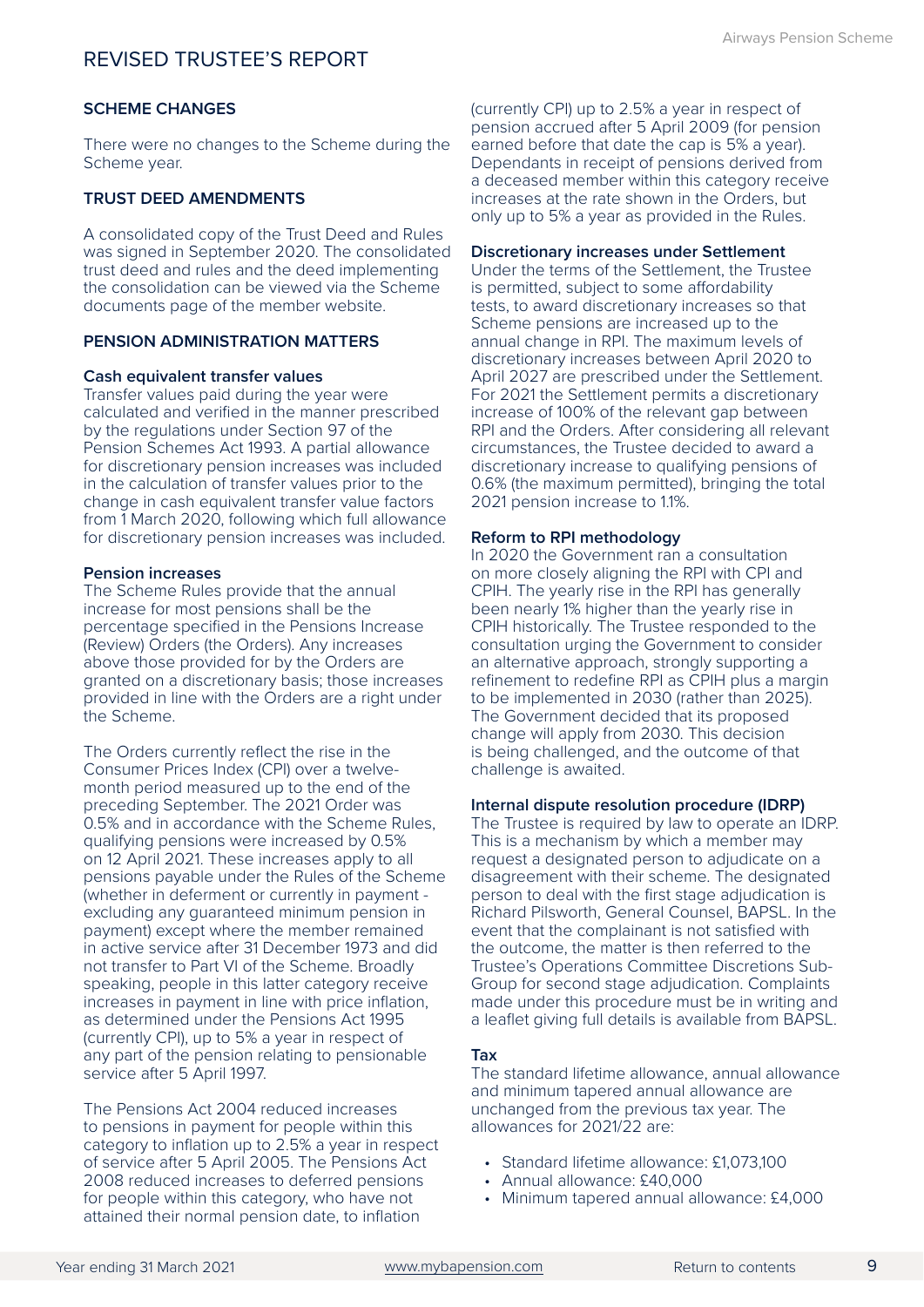### **Online communications**

Improvements have continued to be made to our online communications. The team can now respond to members registered to manage their pension via the website by secure email. Email responses are issued via Mimecast, which is a secure, cloud-based email messaging service. This is a convenient, quicker way for members to receive information securely.

This report was approved by the Trustee Board on 29 October 2021 and was signed on its behalf by:

### **Monica Gupta**

Scheme Secretary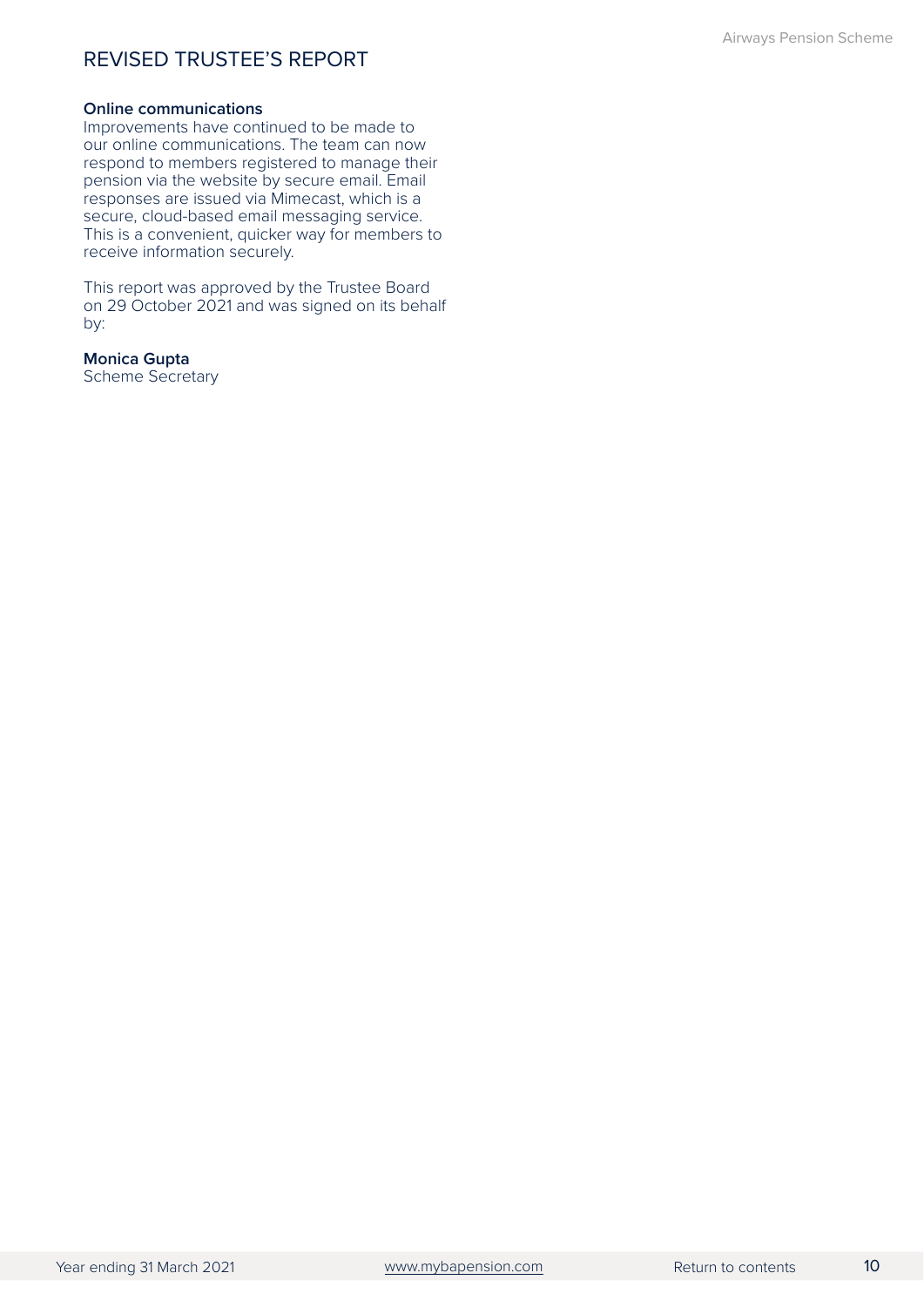### <span id="page-13-0"></span>STATEMENT OF TRUSTEE'S RESPONSIBILITIES

(Forming part of the revised Trustee's Report)

The audited revised financial statements, which are required to be prepared in accordance with UK Generally Accepted Accounting Practice (UK GAAP), including FRS 102 The Financial Reporting Standard applicable in the UK and Republic of Ireland, are the responsibility of the Trustee. Pension scheme regulations require the Trustee to make available to Scheme members, beneficiaries and certain other parties, audited financial statements for each Scheme year which:

- i. show a true and fair view of the financial transactions of the Scheme during the Scheme year and of the amount and disposition at the end of the Scheme year of the assets and liabilities, other than liabilities to pay pensions and benefits after the end of the Scheme year; and
- ii. contain the information specified in the Occupational Pension Schemes (Requirement to obtain Audited Accounts and a Statement from the Auditor) Regulations 1996, including a statement whether the accounts have been prepared in accordance with the Statement of Recommended Practice Financial Reports of Pension Schemes.

The Trustee has supervised the preparation of the revised financial statements and have agreed suitable accounting policies, to be applied consistently, making estimates and judgements on a reasonable and prudent basis. They are also responsible for:

- assessing the Scheme's ability to continue as a going concern, disclosing, as applicable, matters related to going concern;
- using the going concern basis of accounting unless they either intend to wind up the Scheme, or have no realistic alternative but to do so; and
- making available each year, commonly in the form of a Trustee's annual report, information about the Scheme prescribed by pensions legislation, which they should ensure is fair and impartial.

The Trustee also has certain responsibilities in respect of contributions which are set out in the statement of Trustee's responsibilities accompanying the Trustee's summary of contributions.

The Trustee is responsible for such internal control as they determine is necessary to enable the preparation of revised financial statements that are free from material misstatement, whether due to fraud or error, and have a general responsibility for ensuring that adequate accounting records are kept and for taking such steps as are reasonably open to them to safeguard the assets of the Scheme and to prevent and detect fraud and other irregularities.

The Trustee is responsible for the maintenance and integrity of the Scheme and financial information included on the Scheme's website. Legislation in the UK governing the preparation and dissemination of financial statements may differ from legislation in other jurisdictions.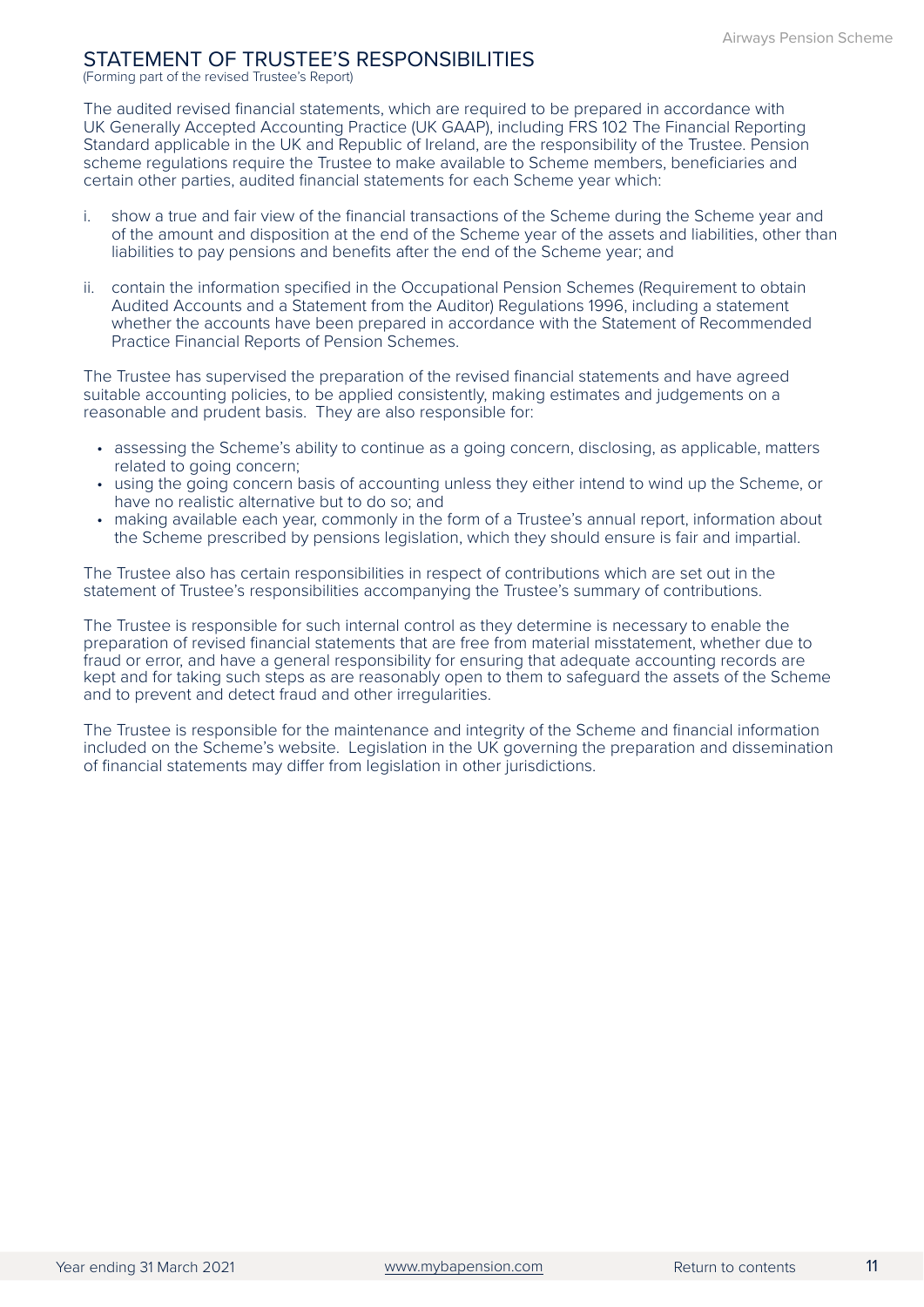<span id="page-14-0"></span>(Forming part of the revised Trustee's Report)

#### **Review of the year to March 2021**

The Scheme year ending in March 2021 was dominated by COVID-19. The pandemic started to impact financial markets in early March 2020, when it became clear that widespread lockdowns were likely and that companies would face forced closures. Equity markets fell sharply, bond markets dislocated, and liquidity contracted. Policy makers were rapidly faced with a real risk that economic and financial markets problems would compound to spiral out of control.

The key was to provide individuals, companies, banks and other market participants with access to money. Governments in major economies announced fiscal policies providing direct support to wage earners and those made unemployed. Corporate guarantee programmes were set up to ensure that companies could borrow cheaply. Central banks, including the Bank of England, started buying government and other debt to lower interest rates. The US Federal Reserve Bank (the 'Fed') put special measures in place to ensure that banks globally could source the US dollars they needed.

This range of policy measures meant that the start of the Scheme year in April 2020 coincided almost exactly with the lows in global financial markets. Although markets have not been easy to predict, the combination of plentiful funding and low interest rates has been highly supportive to most asset classes. As vaccination programmes moved from being hope to reality in late 2020, confidence in a return to normal added further momentum to the move in markets. Indeed, global equity markets closed the year up 50% (in pounds sterling) from their lowest point. Corporate bonds recovered steadily and finished the year at multi-year highs.

The government bond market started to price in a return to normal towards the end of the Scheme year. The UK yield curve rose and steepened. Short term interest rates moved from being negative to being just above zero. The interest rates on longer dated UK governement bonds (which are used to value pension liabilities) moved materially upwards, with the yield on the 20-year bond rising 0.60% to end the Scheme year at 1.35% p.a.

Commodities markets were volatile throughout the year, with both demand and supply being erratic. Oil for delivery in some specific locations in the USA traded at negative prices in May 2020. Many companies, however, ended the year facing a shortage of raw materials and high-technology components.

The focus of the market moving forwards will be on central bank policy and inflation. Forecasts of near-term inflation have risen and then stabilised. Central banks to date have been clear that they have no intention of tightening monetary policy until labour markets have fully recovered from the pandemic. It is likely, however, that markets will see some volatility as growth returns and the policies that have supported the global economy for the past year are withdrawn.

### **Asset allocation**

The assets of APS fall into two categories: liability matching assets and the liquidation portfolio. The Trustee no longer requires nor mandates its investment manager to make tactical asset allocation decisions on behalf of the Scheme.

Liability matching assets are held to reduce risk and are those which are most aligned with the Scheme's future benefit payments. The liquidation portfolio consists of illiquid return seeking assets that are being sold as the Scheme looks to reduce its risk and improve its liquidity. Over the last year, these illiquid assets have been reduced from 8.1% of the assets managed by BAPIML to 5.3%, with the whole of the Scheme's real asset portfolio and most of the Scheme's property portfolio having been sold.

The Trustee's Investment Committee (IC) is responsible for monitoring the Scheme's asset allocation. The IC undertakes an annual review of the liquidity of the Fund<sup>1</sup> and may, where possible and from time to time, recommend changes to the investment strategy with the intention of improving the risk return profile of the Scheme's assets.

The allocation of the Fund as of 31 March 2021 is shown below.

| <b>Asset category</b>        | <b>Assets %</b><br>31 March<br>2021 | Assets %<br>31 March<br>2020 |
|------------------------------|-------------------------------------|------------------------------|
| Liability<br><b>Matching</b> | 89.7                                | 90.3                         |
| Index Linked<br>Bonds        | 53.1                                | 49.5                         |
| <b>Nominal Bonds</b>         | 36.6                                | 35.0                         |
| <b>Real Assets</b>           | 0.0                                 | 5.8                          |
| <b>Illiquid Assets</b>       | 5.3                                 | 8.1                          |
| <b>Private Equity</b>        | 1.9                                 | 1.8                          |
| <b>Alternatives</b>          | 3.2                                 | 5.3                          |
| <b>Property</b>              | 0.2                                 | 1.0                          |
| Cash                         | 5.0                                 | 1.6                          |

1 References to the Fund refer to the net assets managed by BAPIML (and from 1 June 2021, BlackRock) i.e. excluding the assets transferred to Legal & General as part of the 2018 buy-in and those backing the synthetic buy-in with Rothesay Life.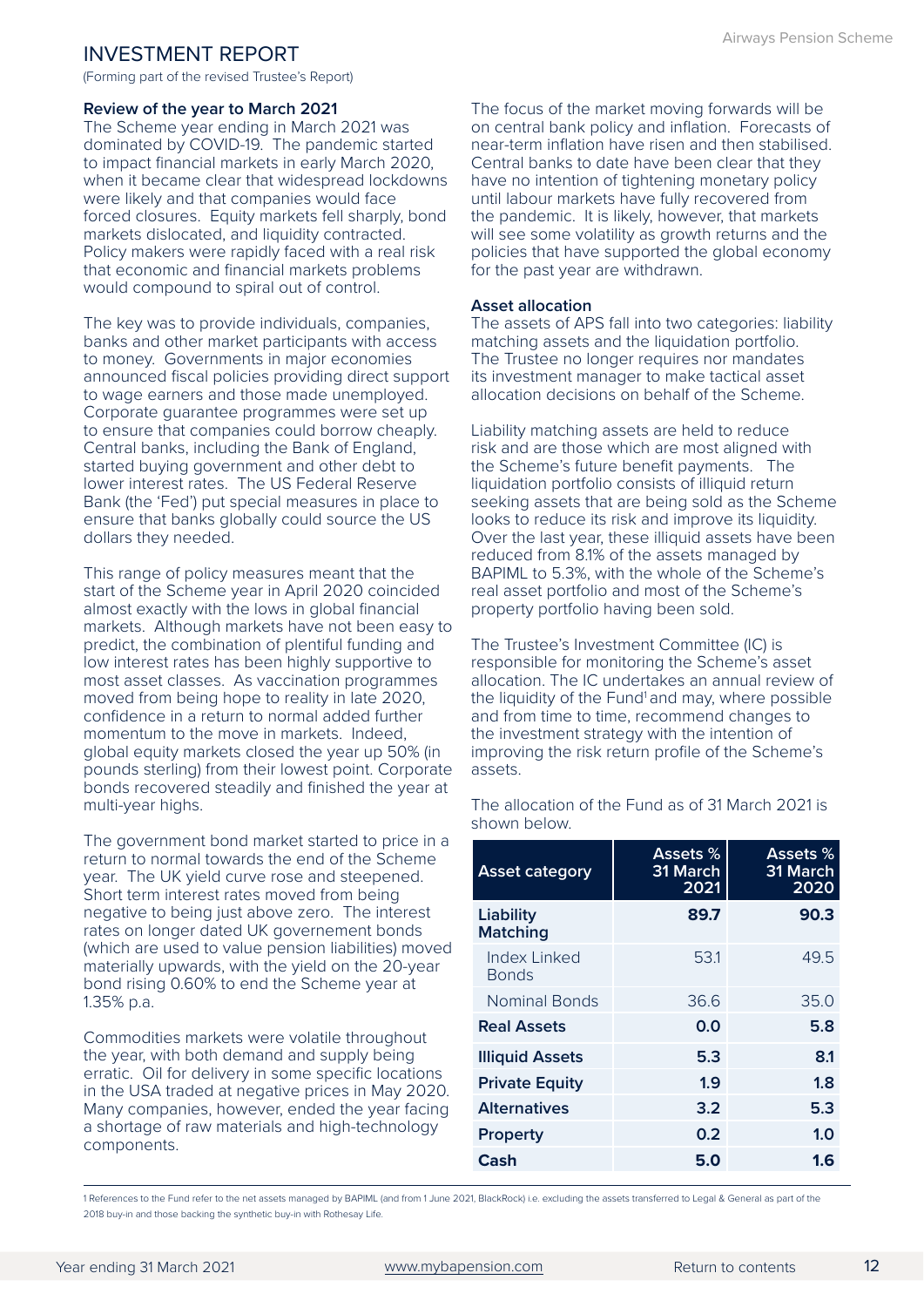(Forming part of the revised Trustee's Report)

### **Fund performance, including strategic hedging and the overlay portfolio**

Table 1 shows the performance of the Fund, including the strategic hedging portfolio, which includes bonds and derivatives held to reduce interest rate and inflation risk. Over the year to 31 March 2021, the Fund returned 5.21%.

| Table 1 – Performance including strategic hedging |                 |                    |                  |                   |
|---------------------------------------------------|-----------------|--------------------|------------------|-------------------|
| Fiscal years to 31 March 2021                     | 1 year $%$ p.a. | $3$ years $%$ p.a. | 5 years $%$ p.a. | 10 years $%$ p.a. |
| Fund return                                       | 5.21            | 3.50               | 5.52             | 646               |

### **Fund performance excluding strategic hedging and the overlay portfolio**

Table 2 shows the performance of the Fund, excluding strategic hedging, which is the measure by which BAPIML as the Scheme's investment manager was judged. BAPIML was set an outperformance target equal to the strategic benchmark over a five-year rolling period (reduced from 0.15% per annum relative to the strategic benchmark from June 2020). BAPIML aimed to achieve this outperformance through stock selection within individual portfolios.

In the year under review, 1 April 2020 to 31 March 2021, the Fund returned a total of 4.31% excluding strategic hedging and the overlay portfolio, which means that BAPIML outperformed the strategic benchmark by 0.12% for the year and outperformed by 0.32% per annum averaged over the last five years, meeting its performance target over both timeframes.

In the 12 months to March 2021, the Scheme's corporate bond, real assets and alternatives portfolios contributed meaningfully to performance. This was largely offset, however, by Private Equity, where the Scheme's holdings are revalued more slowly than the benchmarks they are measured against and have lagged the sharp rise in equity markets from April 2020. Over longer time periods, however, Private Equity still shows material outperformance versus its benchmark.

| Table 2 - Performance excluding strategic hedging |                 |                  |                |                 |
|---------------------------------------------------|-----------------|------------------|----------------|-----------------|
| Fiscal years to 31 March 2021                     | 1 year $%$ p.a. | 3 years $%$ p.a. | 5 years % p.a. | 10 years % p.a. |
| Fund return                                       | 4.31            | 3.93             | 572            | 6.61            |
| <b>Benchmark</b>                                  | 4.19            | 364              | 5.38           | 6.53            |
| Relative Performance                              | 012             | 0.28             | 0.32           | 0.07            |

### **The Fund's 10 largest quoted holdings as of 31 March 2021 (excluding buy-ins, longevity swaps, associated Rothesay Life assets and illiquid assets)**

| <b>Stock name</b>                      | <b>Security type</b>   | Em       | Portfolio % |
|----------------------------------------|------------------------|----------|-------------|
| UK Treasury 0.125% Index-Linked 2029   | <b>Government Bond</b> | 112.1    | 1.5         |
| UK Treasury 0.75% Index-Linked 2034    | <b>Government Bond</b> | 111.5    | 1.5         |
| UK Treasury 1.875% Index-Linked 2022   | <b>Government Bond</b> | 88.6     | 12          |
| UK Treasury 0.125% Index-Linked 2024   | Government Bond        | 87.5     | 1.2         |
| UK Treasury 0.125% Index-Linked 2046   | Government Bond        | 76.5     | 1.0         |
| UK Treasury 1.125% Index-Linked 2037   | <b>Government Bond</b> | 61.8     | 0.8         |
| UK Treasury 0.250% Index-Linked 2040   | <b>Government Bond</b> | 52.2 0.7 |             |
| UK Treasury 0.125% Fixed Interest 2036 | <b>Government Bond</b> | 50.6     | 0.7         |
| UK Treasury 0.125% Fixed Interest 2041 | <b>Government Bond</b> | 47.0     | 0.6         |
| UK Treasury 1.25% Index-Linked 2027    | Government Bond        | 43.2     | 0.6         |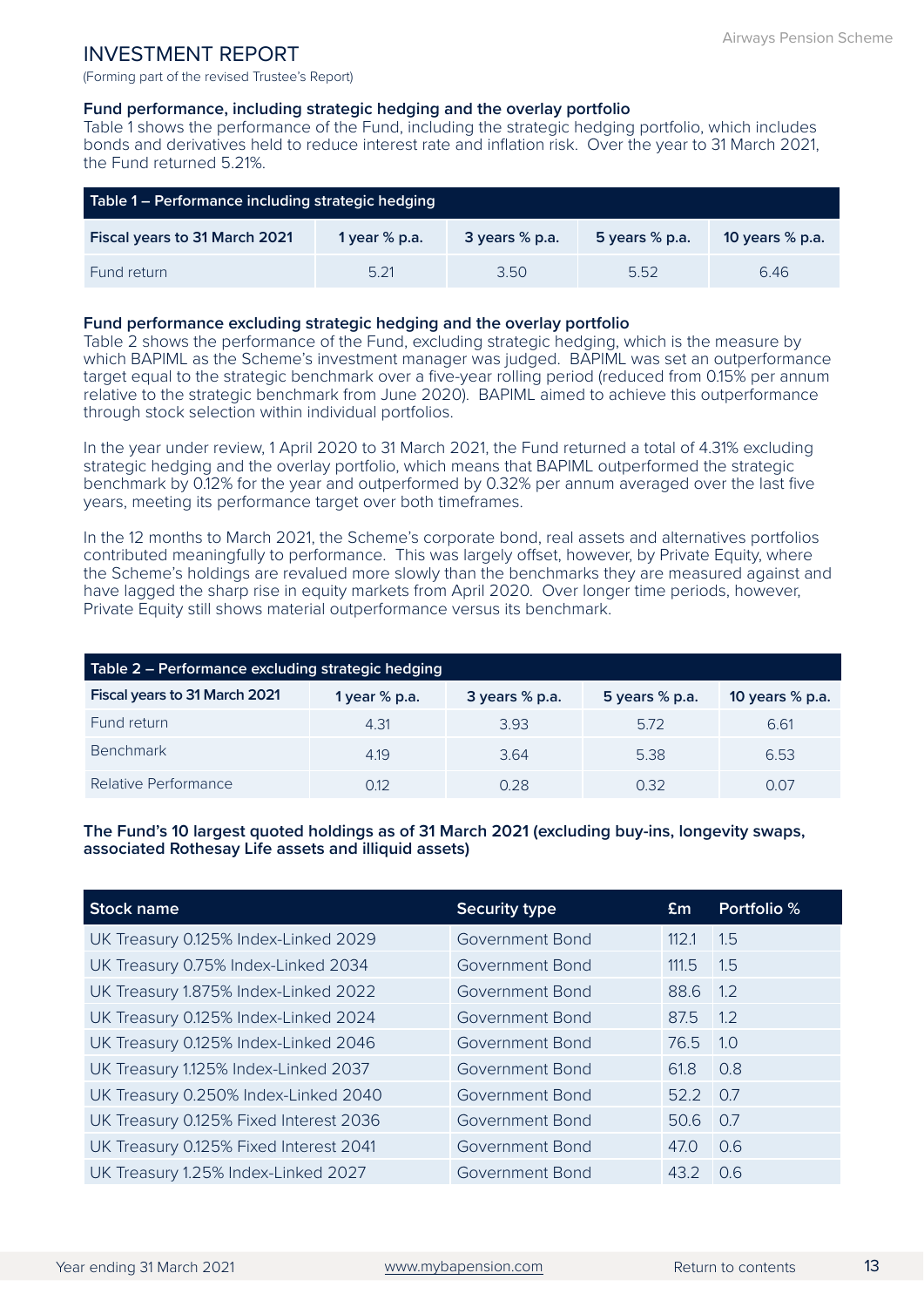(Forming part of the revised Trustee's Report)

### **Additional Voluntary Contributions (AVCs)**

The Mixed Portfolio Fund (MPF) had a positive return of 32.10% for the year ending 31 March 2021. The Trustee sets a benchmark for each type of asset class held within the MPF and uses this to monitor the MPF's performance. The benchmark returned 30.72% over the year, meaning that the MPF outperformed its benchmark by 1.06%.

The MPF's long-run performance target is to beat its benchmark by 0.5% per annum over a five-year period. Over the last five years, the MPF hasn't achieved its target but has outperformed by 0.18% per year on average.

In the year to 31 March 2021, the Short-dated Gilts Fund (SGF) returned 0.02%, and the Equity Biased Fund (EBF) returned 6.75%. Further information on the performance of the AVC funds can be found in the annual AVC Investment Commentary on the [Scheme documents](https://www.mybapension.com/aps/documents/index) page of the member website.

The long-term returns for the AVC funds are shown in the chart and table below. The chart shows how £100 invested in the AVC funds in 2011 would have changed in value over time.



### **AVC funds total growth over 10 years**

### **Performance returns of the AVC funds**

Annualised fiscal year return over the period to 31 March 2021

| Fiscal years to 31 March 2021 | 1 year $%$ p.a. | 3 years % p.a. | 5 years $%$ p.a. | 10 years % p.a. |
|-------------------------------|-----------------|----------------|------------------|-----------------|
| MPF (Actual)                  | 32.10           | 8.54           | 10.04            | 8.27            |
| MPF (Benchmark)               | 30.72           | 8.21           | 9.85             | 8.24            |
| <b>FBF</b>                    | 6.75            | 7.02           | 6.85             | 6.43            |
| <b>SGF</b>                    | 0.02            | O 44           | 0.44             | 0.65            |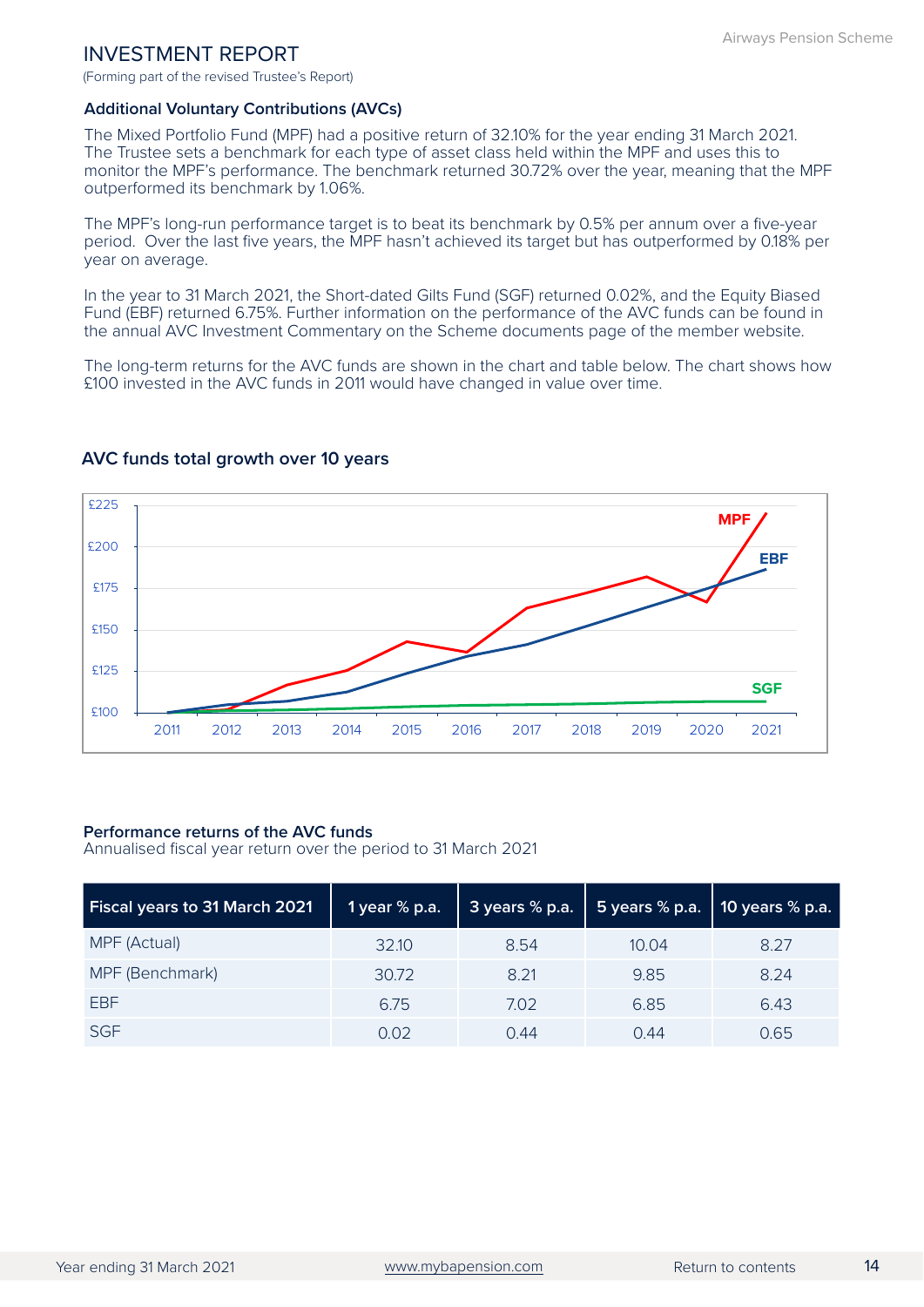(Forming part of the revised Trustee's Report)

#### **Corporate governance**

The Trustee's Responsible Investment Policy includes the following mission statement:

*Environmental (including climate change), social and governance (ESG) issues are multifaceted and represent long-term systemic risks.*

*We recognise that ESG risks are financially material and need to be managed as we have a long-term payment horizon. We, therefore, seek to integrate ESG considerations into our decisionmaking and reporting processes across all asset classes.*

*Where consistent with our fiduciary duties and applicable to our investment strategy, we will actively engage and use our voting rights to drive up ESG standards in the organisations in which we invest.*

The Scheme is also a signatory to the Financial Reporting Council's updated UK Stewardship Code, which aims to improve and enhance the quality of engagement between companies and institutional investors.

The Scheme's investment manager is required to adhere to the Scheme's Responsible Investment Policy. The investment manager is required to pro-actively monitor investments on an ongoing basis to help identify situations where long-term risk-adjusted returns might be compromised by ESG issues or could place the reputation of the Scheme at risk.

In exercising the voting and other rights attached to the Scheme's investments, the investment manager must consider recommendations on voting from specialist service providers but may follow an alternative course of action based on their informed view of the investee company and knowledge of the issue.

The Scheme's Responsible Investment Policy is made available to members and the public in the Responsible Investment section of the Scheme's website and is reviewed regularly, with the most recent updates being in July 2020 and June 2021. The Scheme's most recent [Responsible](https://www.mybapension.com/aps/documents/responsible-investment)  [Investment](https://www.mybapension.com/aps/documents/responsible-investment) and [Stewardship Code R](https://www.mybapension.com/aps/documents/responsible-investment)eports are published alongside the Policy and detail how the Scheme's policies have been implemented during the year ending in March 2021. A full voting record for the period is also provided.

Source: All performance shown is calculated independently by either State Street or BAPSL. External Fund comparisons are sourced from Willis Towers Watson.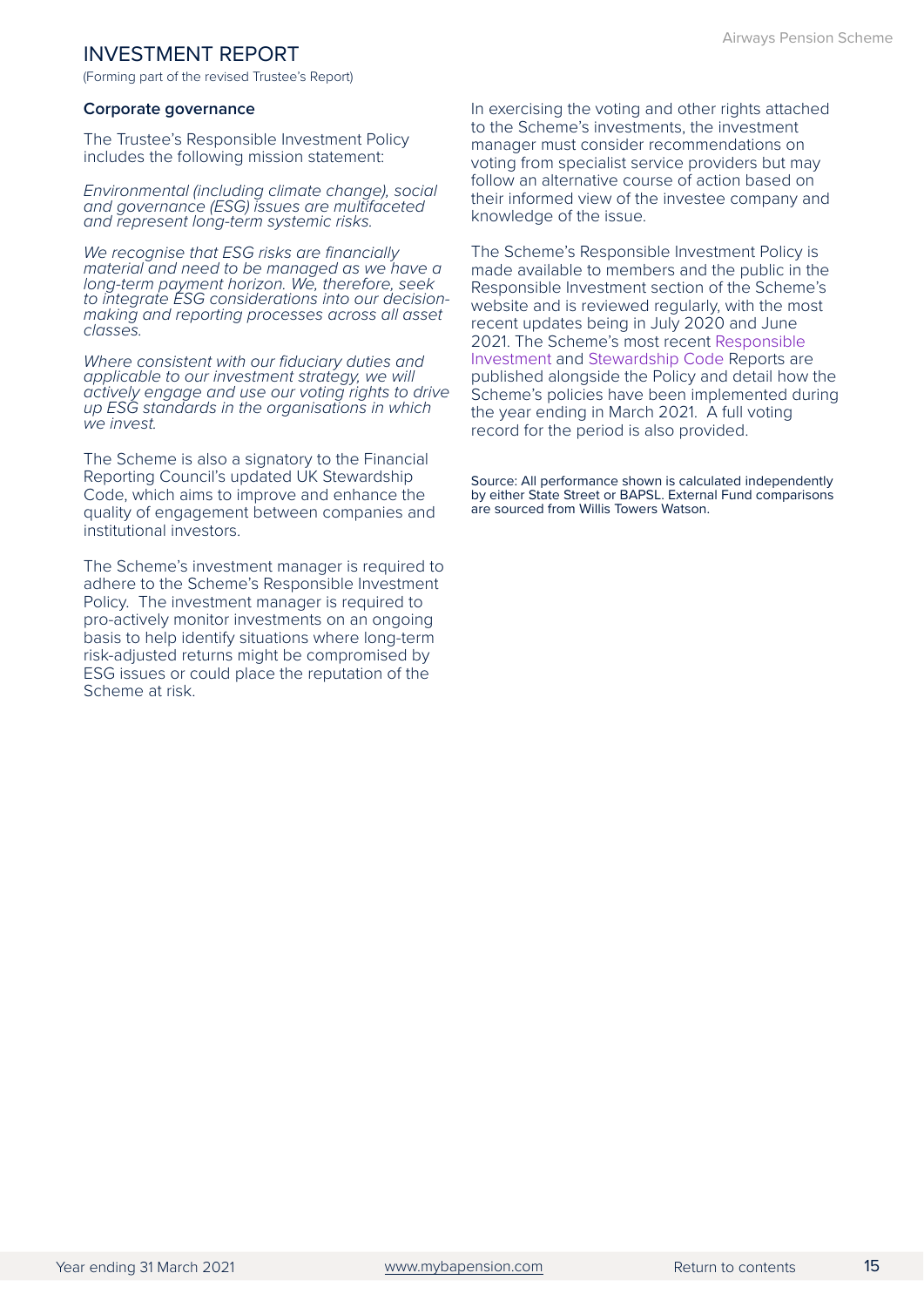(Forming part of the revised Trustee's Report)

### STATEMENT OF INVESTMENT PRINCIPLES (SIP) - IMPLEMENTATION STATEMENT

### **1. Introduction**

Under the Occupational Pension Schemes (Investment and Disclosure) (Amendment) Regulations 2019, the Trustee is required to produce and annual implementation statement, setting out how the policies described in the Scheme's Statement of Investment Principles (SIP) have been followed. This is the first such statement prepared by the Trustee. The statement is based on the SIP in force at the year end, and covers the period 1 April 2020 to 31 March 2021, the Scheme's reporting year.

This statement sets out how the Trustee's policies under the terms of the SIP have been implemented.

The Scheme's SIP was updated in July 2019<sup>2</sup> to include an explicit statement of its approach to stewardship and responsible investing. This approach was further detailed in the Scheme's Responsible Investment (RI) Policy, with implementation delegated to the Scheme's in-house investment manager, BAPIML, throughout the Scheme year. BAPIML was replaced as investment manager from 1 June 2021, with BlackRock taking on this responsibility.

The RI sections of the Scheme's SIP and the Scheme's RI Policy were reviewed and updated in July 2020<sup>2</sup>. The Scheme's investment approach in so far as it relates to stewardship and the integration of Environmental, Social and Governance (ESG)-related risks, including climate change, was felt to be fit for purpose and was left substantially unchanged. Changes made were aimed at ensuring updated regulatory requirements were reflected in the specifics of the documents.

Until May 2020, when a decision was taken to simplify APS's committee structure, RI policy and implementation were reviewed and monitored by the Scheme's dedicated ESG Committee (ESGC). Since June 2020, that responsibility has moved back to the Scheme's quarterly Investment Committee  $(IC).$ 

### **2. Assets held and managed**

APS is a defined benefit scheme that is closed to future accruals since 1984. As of March 2021, APS had a total of 21,319 members, nearly all of which are pensioners in payment, dependents or deferred pensioners.

### **Airways Pension Scheme**

APS's main objective is to deliver the benefits that members are due without taking significant risks. In a major step towards reaching this goal, APS insured c.£4.4 billion of liabilities through a pensioner buy-in with Legal & General in 2018, which resulted in a large reduction in the assets managed by BAPIML on behalf of the Scheme.

As of March 2021, BAPIML managed over £3 billion in assets for the Scheme. The Scheme's investment strategy consists of a liquidation portfolio and a liability matching portfolio, along with a derivative overlay portfolio as required. The assets managed are predominantly invested in inflation linked government bonds and corporate bonds, with a small allocation to illiquid return-seeking assets (mainly private equity and alternatives).

APS members are also able to invest their Additional Voluntary Contributions (AVCs) in a money purchase arrangement called the Mixed Portfolio Fund (MPF), which owns government bonds, corporate bonds, listed equities and cash.

### **British Airways Pension Investment Management Limited (BAPIML)**

Up until 31 May 2021, BAPIML was the Scheme's in-house investment manager, providing services exclusively to APS and to NAPS<sup>3</sup>. BAPIML is a limited company that is wholly owned by the Custodian Trustee of the Airways Pension Scheme (APS) and the New Airways Pension Scheme (NAPS) Management Trustees<sup>4</sup>.

² The Scheme's SIP and RI Policy were further update from June 2021 to reflect the change in investment manager from BAPIML to BlackRock.

³ NAPS is a defined benefit scheme which is closed to new entrants and future accrual. NAPS is a less mature scheme than APS with c.60% of its assets in liability matching portfolios and c.40% in return seeking portfolios.

⁴ The Custodian Trustee is known as British Airways Pension Trustees Limited (BAPTL). The APS Management Trustee is known as Airways Pension Scheme Trustee Limited (APSTL), the NAPS Management Trustee is the New Airways Pension Scheme Trustee Limited (NAPSTL).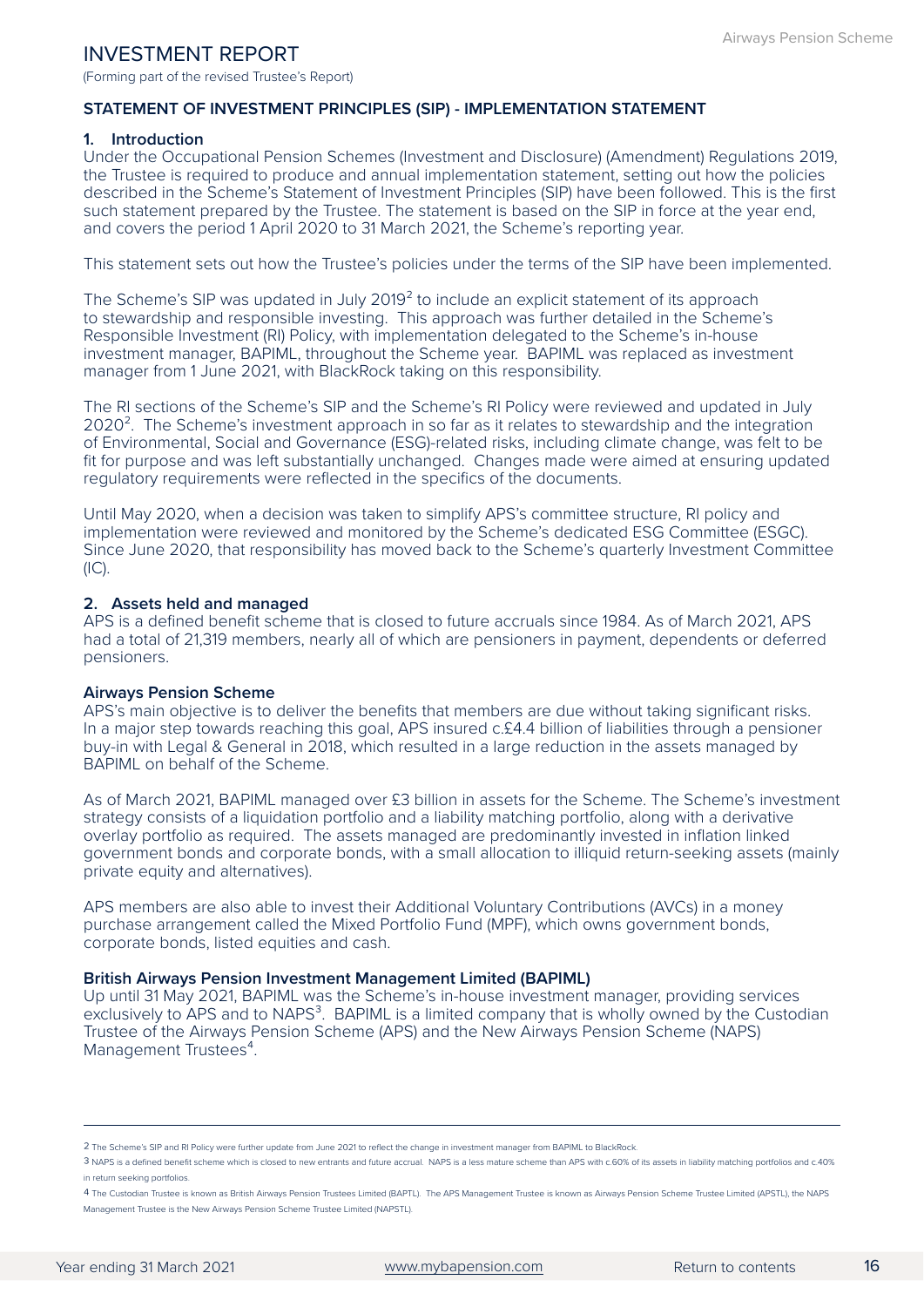(Forming part of the revised Trustee's Report)

BAPIML directly managed active mandates for APS in corporate bonds, gilts and inflation-linked bonds, and direct property. Its fund managers selected and oversaw APS's third-party managers in private equity and alternatives. BAPIML also managed a number of active equity and bond portfolios for the MPF.

From 1 June 2021, the Scheme's investment manager was changed to BlackRock.

### **British Airways Pension Services Limited (BAPSL) and BA Pensions**

BAPSL is the Scheme's in-house administrator, providing administrative services to APS and NAPS Trustee Directors and members. BAPSL also acts as the Schemes' executive, coordinating the interaction between the Schemes' Trustee Boards, their investment and actuarial advisors, and the Schemes' sponsor. BAPSL and BAPIML together comprise BA Pensions.

### **3. Policies and practices**

The Trustee adopted a substantially updated RI Policy in July 2019, with the key aspects of the Policy being subsequently described in the Scheme's SIP<sup>2</sup>. The Scheme's RI Policy should be expected to develop over time as regulation and best practices evolve. It was most recently reviewed and updated in June 2021. The latest versions of the Scheme's SIP and RI Policy can be found on the APS website.

The APS SIP describes the Trustee's position on ESG issues by means of the following Mission Statement (APS SIP 7.1):

*Environmental (including climate change), social and governance (ESG) issues are multifaceted and represent long-term systemic risks.* 

We recognise that ESG risks are financially material and need to be managed as we have *a long-term payment horizon. We, therefore, seek to integrate ESG considerations into our decision-making and reporting processes across all asset classes.* 

*Where consistent with our fiduciary duties and applicable to our investment strategy, we will actively engage and use our voting rights to drive up ESG standards in the organisations in which we invest.* 

The Scheme's SIP further describes BAPIML's responsibilities with respect to voting and engagement activities as follows:

- The Trustee requires BAPIML, where consistent with the Trustee's fiduciary duties and applicable to the Scheme's investment strategies, to actively engage and use voting and other rights attached to the Scheme's investments to drive up ESG standards in the organisations in which the Scheme is invested (APS SIP 7.7)
- The Trustee requires BAPIML to engage with investee companies and other relevant stakeholders, using a variety of means including collaboration with other investors, to protect or enhance the value of the Scheme's assets, including over the medium to long term. Engagement can be in relation to a number of matters, including but not limited to performance, strategy, risks, capital structure and management of actual or potential conflicts of interest. BAPIML is required to keep records of each engagement and outcome (APS SIP 7.8)
- In exercising the voting and other rights attached to the Scheme's investments, BAPIML is required to consider recommendations on voting from specialist service providers but may follow an alternative course of action based on their informed view of the investee company and knowledge of the issue (APS SIP 7.10)
- The Scheme's RI activities, annual voting and engagement reports will be made available on a publicly accessible website (APS SIP 7.12).

² The Scheme's SIP and RI Policy were further update from June 2021 to reflect the change in investment manager from BAPIML to BlackRock.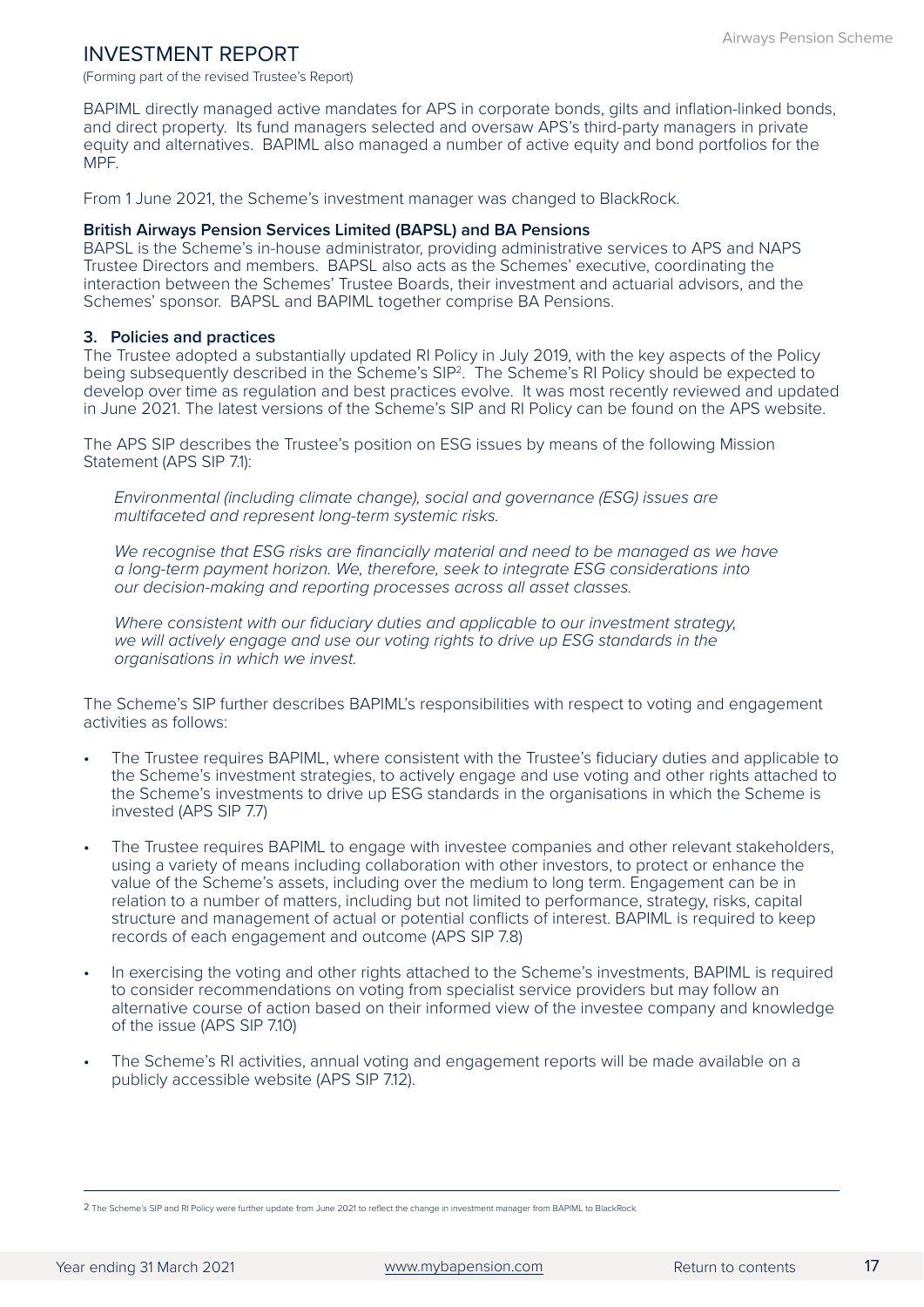(Forming part of the revised Trustee's Report)

### **4. Monitoring and communication**

In 2018 the APS Trustee established the ESGC to review its approach to RI and devise an updated RI policy. The ESGC remained in place until May 2020, charged with ensuring that the Scheme's revised policy was fully aligned in practice with regulatory and industry standards.

In May 2020, APS made the decision to simplify its committee structure, with responsibility for the Scheme's RI policy moving back to the Scheme's IC. The IC now monitors RI policy and implementation, the Scheme's independent investment experts and strategic investment advisers also being present. Implementation of the Scheme's RI Policy was delegated to BAPIML as the Scheme's in-house investment manager until 31 May 2021, at which point BlackRock assumed responsibility. BAPIML's, and subsequently BlackRock's, investment managers were charged with integrating ESG considerations where possible and appropriate to the Scheme's investment strategy. They were also responsible for conducting voting and engagement activities on behalf of the Scheme.

BAPIML's investment managers were supported by RI specialists (the ESG team). The ESG team provided subject matter expertise, analytical resource and advice on RI implementation. The team managed and tracked BAPIML's voting activity and helped fund managers coordinate engagement opportunities where appropriate. They were also responsible for producing internal and Trustee facing ESG reporting.

BAPIML and subsequently BlackRock representatives attend regular Trustee committee meetings to report on integration and stewardship activities. The relevant committees will, from time to time, also call on individual asset-class fund managers to present their views and activities for review by the Trustee Directors and their advisors.

In addition, the Trustee also receives written reports detailing stewardship activities and outcomes. These include the following.

- Proxy voting report (quarterly)
- Engagement report (quarterly)
- Responsible Investment Policy Implementation Report (annually)
- Annual Responsible Investment Report (annually)
- Stewardship Code Report (annually)

The Trustee Directors do not currently take the views of members and beneficiaries into account in respect of non-financial matters, including environmental and social issues, when setting the investment strategy of the Scheme.

The Scheme's SIP, RI Policy, Annual RI Report and its Stewardship Code Report are, however, made available on the Scheme's website alongside a complete record of the most recent year's voting activities.

### **5. Voting**

BAPIML's policy was to exercise its clients' voting rights in all geographies, for all relevant asset classes, wherever possible. BAPIML's voting was predominantly associated with the Scheme's listed equity holdings (held in the MPF), although its credit managers were from time to time asked to vote on proposals relating to corporate bonds.

APS participates in a securities lending programme which is reviewed annually. Practices vary by market, but BAPIML worked with BAPSL and the Scheme's custodian to restrict lending and/or recall securities in advance of shareholder meetings wherever this was possible and practical. In some geographies, BAPIML was able to directly monitor meeting schedules and manually requested the custodian restricted and/or recalled lent securities to ensure the Scheme's holdings were voted.

In exercising voting rights associated with the Scheme's holdings, BAPIML's overriding priority was, to the extent possible, to ensure that the value of the Scheme's assets was enhanced over the long run. BAPIML also used the voting rights associated with the Scheme's holdings to drive up ESG standards in the organisations in which the Scheme was invested, where BAPIML believed this was consistent with the Scheme's fiduciary duties and applicable to the investment strategy.

BAPIML was required to consider recommendations on voting from a specialist service provider, Institutional Shareholder Services (ISS). The relevant asset class fund manager was ultimately responsible for deciding how to vote. Managers were encouraged to vote for each corporate event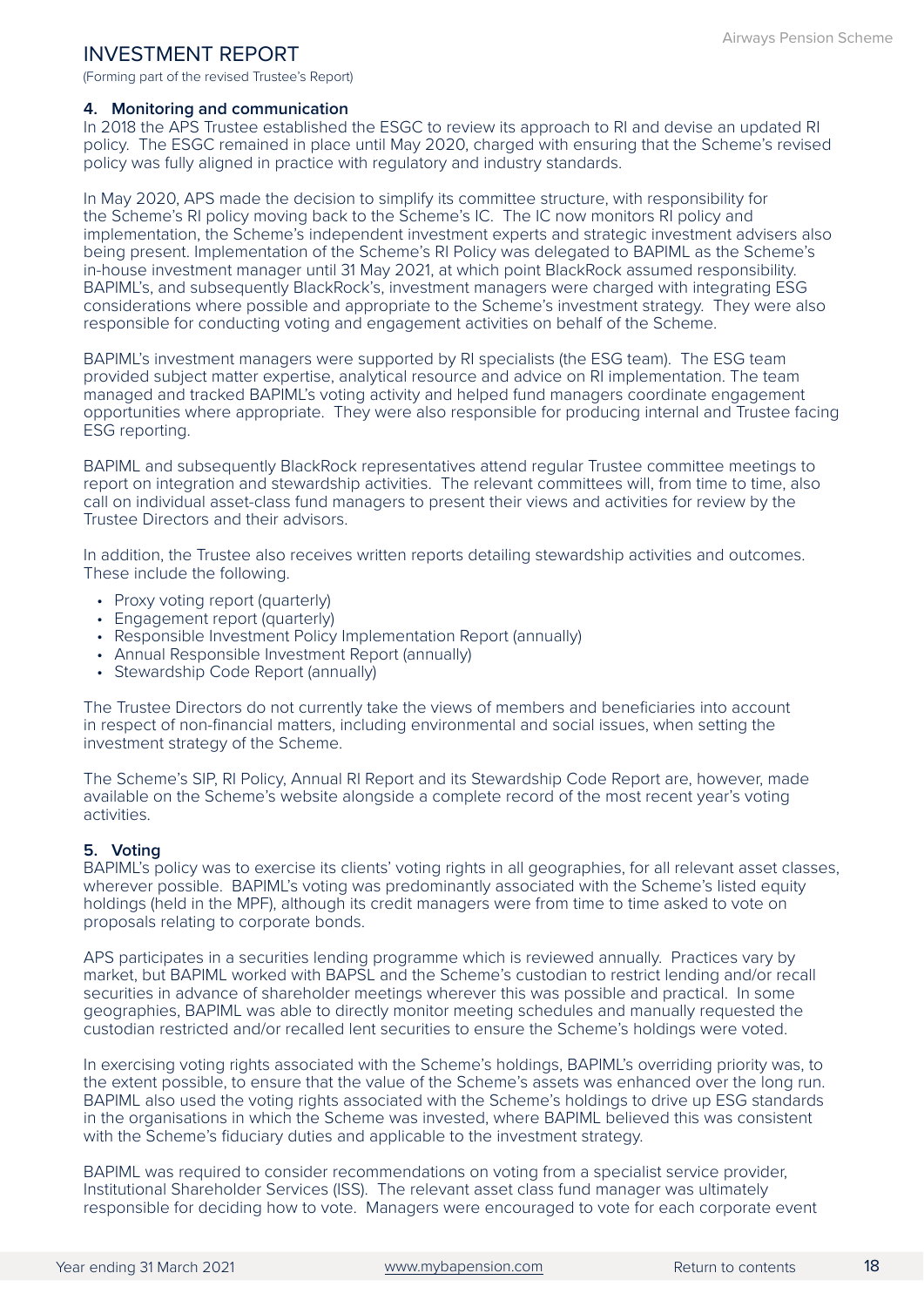(Forming part of the revised Trustee's Report)

on a case by case basis, with reference to a common but non-binding set of priorities and their specific knowledge of the company.

BAPIML would abstain on a specific proposal only if it believed withholding support was more appropriate than voting for or against. This might have been the case if BAPIML was in the process of engaging with management on the matter or because a FOR or AGAINST vote would have specific negative consequences. There are also individual markets where an abstention may be required or justified for technical reasons<sup>5</sup>

Over the 12 months to the end of March 2021, BAPIML voted on behalf of APS and/or the MPF at 949 meetings on a total of 12,583 proposals. There were 20 individual occasions on which BA Pensions failed to recall 100% of the Scheme's stock prior to voting. 10 of these were during the extreme market volatility seen in Q2 2020.

Investment teams saw a higher proportion of Extraordinary General Meetings (EGMs) to Annual General Meetings (AGMs) this year compared to last in certain regions, particularly in the UK, Europe and Asia Pacific. This was driven partially by the need to take exceptional dividend and capital allocation decisions as a result of the pandemic, and partially by some one-off governance changes required of UK-cleared Irish companies to accommodate Brexit.

Otherwise the impact of COVID-19 related lockdowns on voting activity was relatively modest. Most countries updated their rule books to allow decisions to be made at virtual (rather than in-person) shareholder meetings. Not all companies have permitted shareholders to question management effectively in virtual-only forums, but the issue is being addressed in the upcoming AGM season via targeted shareholder proposals.

| Number of meetings voted by geography        |     |  |
|----------------------------------------------|-----|--|
| United Kingdom                               | 155 |  |
| North America                                | 76  |  |
| Developed Europe ex-UK                       | 124 |  |
| Developed and Emerging Asia Pacific ex-Japan | 112 |  |
| Japan                                        | 482 |  |

BAPIML voted against management's recommendation on at least one proposal at 32% of meetings. In all, BAPIML voted against management's recommendation on just under 6% of proposals.

| Number of meetings voted by outcome                                     |     |
|-------------------------------------------------------------------------|-----|
| Meetings where BAPIML voted in line with management on all proposals    | 653 |
| Meetings where BAPIML voted against management on at least one proposal | 296 |

| Number of proposals voted by outcome                 |        |
|------------------------------------------------------|--------|
| Proposals where BAPIML voted in line with management | 11.861 |
| Proposals where BAPIML voted against management      | 722    |

Where BAPIML voted against management's recommendation, the decision was informed by research from the Scheme's proxy voting advisor, the ESG team's subject matter expertise, and the fund manager's understanding of the company's specific situation.

⁵ BAPIML abstained on 22 proposals in the 12 months to March 2021. 16 of these related to the approval of dividends during Q2 2020. Due to the high levels of uncertainty caused by COVID-19 related lockdowns, many companies withdrew their dividend proposals at short notice, making an abstention the most appropriate response on the part of the fund manager.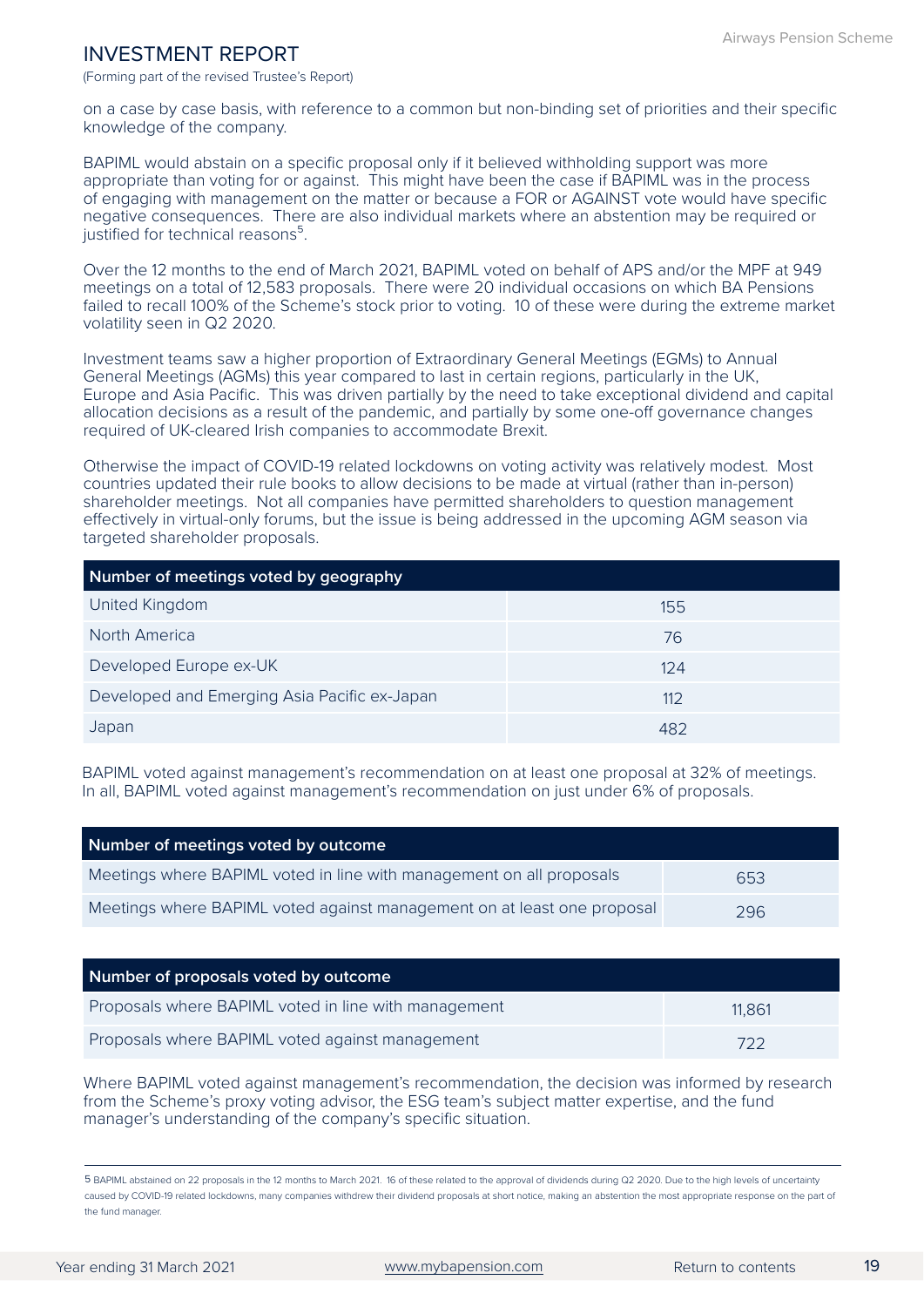(Forming part of the revised Trustee's Report)

Votes against management were most typically related to director elections, shareholder proposals or remuneration. Shareholder proposals were by far the most contentious category, with BAPIML voting against management's recommendation on 38% of all shareholder proposals. In contrast, BAPIML voted against management's recommendation with respect to just 4% of directors proposed.

| Proposals where BAPIML voted against<br>management by proposal category | <b>Number of proposals</b> | <b>Proportion of category</b> |
|-------------------------------------------------------------------------|----------------------------|-------------------------------|
| Director Election                                                       | 226                        | 4%                            |
| <b>Shareholder Proposals</b>                                            | 129                        | 38%                           |
| Remuneration                                                            | 118                        | 11%                           |
| <b>Capital Structure and Dividends</b>                                  | 10.3 <sup>2</sup>          | 6%                            |
| Audit, Report and Accounts                                              | 74                         | 6%                            |
| <b>Amend Articles</b>                                                   | 26                         | 5%                            |
| Board Structure and Responsibilities                                    | 11                         | 4%                            |
| <b>Other Business</b>                                                   | 5                          | 9%                            |

Where BAPIML considered a vote against to be particularly contentious or important BAPIML escalated matters by writing a letter to either management or the company's board explaining BAPIML's position. BAPIML wrote 12 such letters during the 12 months to March 2021, an example of which is given below.

### **Vodafone Group**

At Vodafone Group's AGM on 28 July 2020, Mr David Thodey was put forward to be re-elected as an independent director of the company's board.

BAPIML was typically not supportive of directors who held a lot of directorships, believing it could impact the time and focus they have available. At that time, Mr Thodey held board positions at three other publicly listed companies, including two as chair, which raised significant concerns about overboarding.

On 20 July, BAPIML submitted a vote against Mr Thodey's re-election and wrote a letter to the chair of Vodafone, Mr Gerard Kleisterlee, explaining BAPIML's decision. BAPIML received an immediate response from the chair, who noted that Vodafone's Nominations Committee was comfortable with Mr Thodey's commitment to Vodafone and his capacity to fulfil his role as a NED.

However, the day before the AGM, on 27 July 2020, Vodafone announced that Mr Thodey had decided that he would not seek re-election. BAPIML believed Mr Thodey's decision to withdraw his candidacy was most likely due to feedback similar to BAPIML's from multiple institutional shareholders ahead of the meeting.

### **6. Engagement**

BAPIML defined engagement as any two-way conversation between BAPIML as an investor and the management of investee or potential investee companies. The engagement was conducted through calls, emails, letters, virtual or face to face meetings with management or through collaborative initiatives.

### **Global equities**

BAPIML managed active equity mandates for the MPF in which APS members can be invested. Fund managers recognised that industry conditions, management teams and the regulatory environment could change over their typical holding period, which made effective engagement an integral component of their investment process. BAPIML also encouraged timely and open two-way dialogue with companies on capital allocation, governance and culture, environmental and social issues and corporate accountability with a consistent focus on shareholder returns.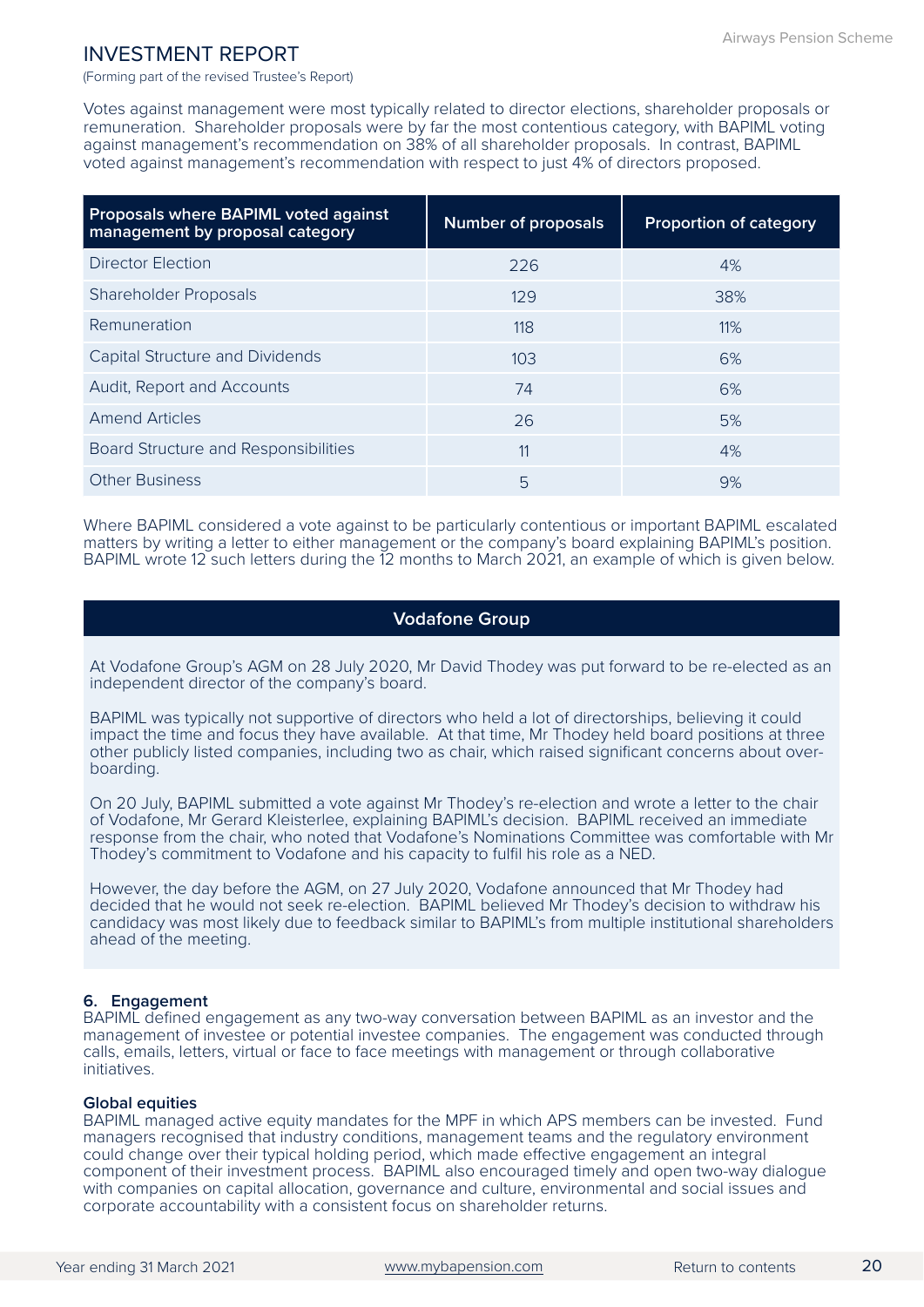(Forming part of the revised Trustee's Report)

### **Corporate Bonds**

BAPIML managed a range of active corporate bond mandates for APS and the MPF, analysing the economy, fiscal and monetary policy, sectors and issuers with the aim of outperforming a designated benchmark. Engagement formed a key part of the team's investment process and offered the fund manager an opportunity to fully understand a company's prospects, challenge a company's strategy, and assess management's competence. Although corporate bondholders do not vote at company meetings, their importance in determining a company's access to capital markets and their cost of capital ensures that bondholders are considered key stakeholders.

Over the 12 months to the end of March 2021, BAPIML's equity and corporate bond investment managers conducted 200 engagements with company management. While the total number of engagements fell year on year due to restrictions on physical meetings and travel, fund managers remained close to the companies and industries they research through calls, virtual meetings and online conferences.

| <b>Meeting type</b> | Number of engagements in the<br>12 months to the end of March 2021 | Number of engagements in the<br>12 months to the end of March 2020 |
|---------------------|--------------------------------------------------------------------|--------------------------------------------------------------------|
| Small group meeting | 81                                                                 | 233                                                                |
| 1-on-1 meeting      | 26                                                                 | 65                                                                 |
| Call                | 69                                                                 | 25                                                                 |
| Letter/email        | 17                                                                 | 20                                                                 |
| Investor site visit | $\Omega$                                                           | 17                                                                 |
| Capital markets day | 5                                                                  | 12                                                                 |
| Annual meeting      | $\mathcal{P}$                                                      | 5                                                                  |
| <b>Total</b>        | 200                                                                | 377                                                                |

Fund managers engaged across a wide range of topics. Although conversations about corporate strategy drove most meetings, investment managers were increasingly asking questions about environmental and social issues more often.

In the twelve months to March 2021, environmental topics were discussed in 35% of company engagements, up from 28% in the prior year. Broader awareness of environmental (including climatechange related) risks is leading to increased interest in companies' risk management strategies and disclosures. Social issues were also raised more often, being discussed in 34% of meetings, up from 23%. This was largely driven by fund managers exploring the impact of COVID-19 on companies' customer, employee and supply chain relations.

The table below shows the number of times different issues were raised or addressed in speaking with company management.

| <b>Topics</b>      | Number of times addressed in the<br>12 months to the end of March 2021 | Number of times addressed in the<br>12 months to the end of March 2020 |
|--------------------|------------------------------------------------------------------------|------------------------------------------------------------------------|
| Strategy           | 184                                                                    | 375                                                                    |
| Environmental      | 70                                                                     | 106                                                                    |
| Social             | 68                                                                     | 85                                                                     |
| Governance         | 46                                                                     | 96                                                                     |
| <b>ESG</b> process | 13                                                                     |                                                                        |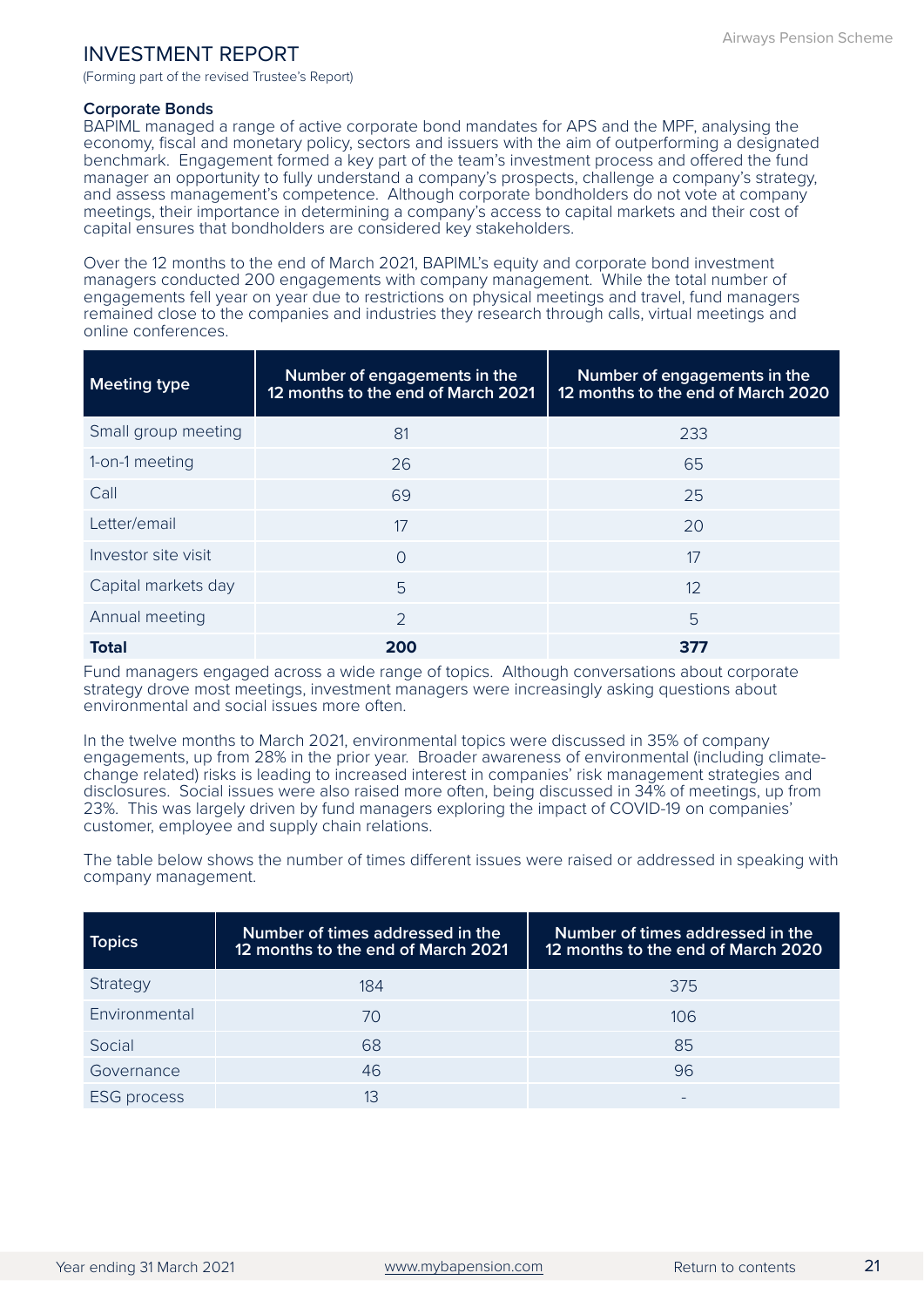(Forming part of the revised Trustee's Report)

### **External capabilities<sup>6</sup>**

BAPIML engaged with the Scheme's external fund managers for monitoring and due diligence purposes. The main purpose of these engagements was to ensure that investee funds were managed in line with the agreed investment process and to monitor portfolio exposures on a more granular basis than otherwise possible.

BAPIML also systematically engaged with its third-party managers to ensure appropriate stewardship and other ESG-related policies and/or procedures were in place. In doing so, BAPIML used a questionnaire based on the Principles for Responsible Investment (PRI) best practice. BAPIML recognised that different managers in different asset classes would reasonably take different approaches. BAPIML aimed to understand the rationale behind each investment manager's approach to stewardship and any ambitions they might have to strengthen their procedures over time.

### **7. Stewardship examples from the year to the end of March 2021**

AGL Energy Ltd is an example where what looked to be a straight-forward question about remuneration needed to be considered in the broader context of a company's strategic priorities. This case was unusual in that BAPIML voted with management but against the advice of the Scheme's proxy voting advisor<sup>6</sup>. It demonstrates the benefit of a fund manager having an in-depth understanding of the long-run drivers of shareholder value.

### **AGL Energy Ltd**

AGL Energy Ltd (AGL) is an energy company that generates and sells electricity to customers in Australia. In recent years, the company has been actively shifting away from coal-fired generation and has made significant investments in renewable energy.

At AGL's AGM in October 2020, BAPIML was asked to vote to approve a performance-based bonus scheme (a Long-Term Incentive Plan or LTIP) for the CEO, Brett Redman. Long-term incentive plans are meant to reward employees for reaching specific goals linked to increased shareholder value.

AGL wanted to update the CEO's LTIP to make reducing the company's carbon emissions a more important driver of the CEO's compensation. It also wanted to cut the profit target included in the CEO's LTIP given the impact of COVID-19 on the company and in light of the company's plans to move to a low-carbon platform.

ISS recommended voting against the LTIP, believing that the weight given to the carbon emissions was too high and that the CEO's bonus potential should be made smaller given the lower profit target.

BAPIML's fund manager believed that moving towards owning low-carbon assets was an important strategic priority for AGL. The fund manager also believed that it would cause the company's profits to be lower in the short term, as AGL makes new investments in renewable energy and writes off the value of its coal-fired power stations. In lowering the CEO's profit target, AGL was simply making the LTIP consistent with the company's new goals.

BAPIML voted in favour of the LTIP against ISS' recommendations, believing the changes were proportionate and designed to incentivise the CEO to act in shareholders' best interest. In total, 70.7% of AGL's shareholders voted in favour, and the LTIP was approved.

⁶ BAPIML selected and provided oversight of external managers in private equity, alternatives, real assets, illiquid income and property.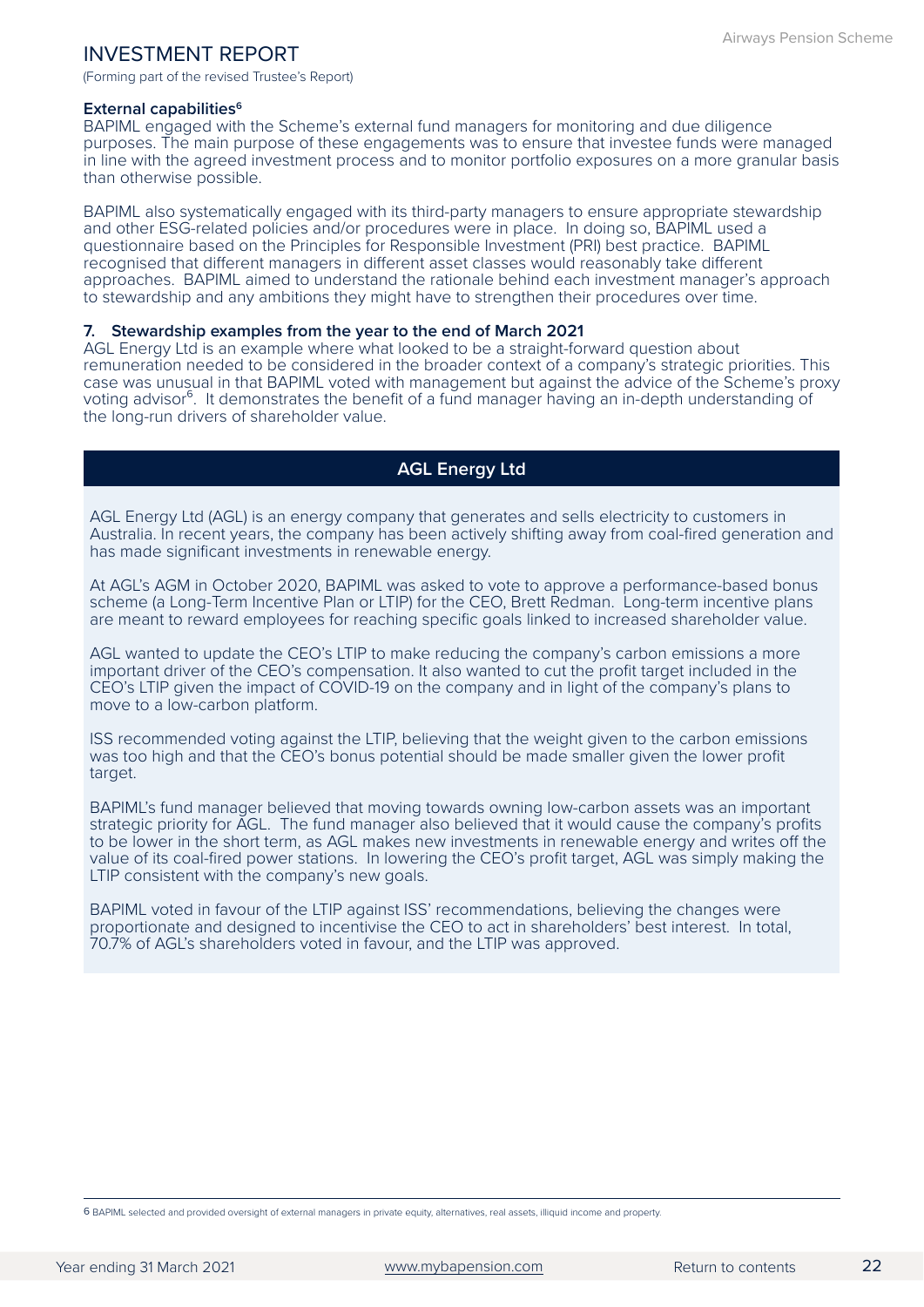(Forming part of the revised Trustee's Report)

In other cases, a fund manager needed to engage with a company directly to understand the specifics of a certain situation. An example from this reporting period is the discussion BAPIML had with The Trade Desk Inc about their dual class share structure ahead of their AGM.

### **The Trade Desk Inc**

The Trade Desk Inc (TDD) is an advertising technology company based in the United States.

In December 2020, TTD called for a special shareholder meeting to change the rules governing the company's share classes. BAPIML's US equity team engaged with TTD ahead of the meeting as the change management wanted to make was not something BAPIML would normally support.

Some companies have a dual share-class structure, meaning that they have two or more types (classes) of shares. Different classes of shares usually have different voting rights and are owned by different types of investors. Often insiders, such as company founders and early investors, own one sort, and ordinary investors own a different one. The intention is usually to give insiders more control over decisions during the company's early years when the long run value of some investments might be unclear to outsiders. Dual share classes are not, however, normally considered best practice as they allow a small group of insiders to control decisions impacting all shareholders.

TTD has two classes of shares outstanding. It has founder shares which have 10 votes per share, and ordinary shares, which have one vote per share. Founder shares were meant to convert to ordinary shares when founder shares fell below 10% of the total number of shares. The company's proposal in December 2020 was to remove the automatic trigger and replace it with a guarantee that the company would convert the founder shares to ordinary shares by 2025.

BAPIML was normally unsupportive of dual share class structures and therefore reached out to the company. TTD explained that when the company went public in 2016, management's plan was that the dual share structure would be in place for ten years. They were now concerned that the 10% trigger would be reached before then and that that early conversion of founder shares would impact management's ability to control the company's future.

BAPIML voted in favour of changing the rules at the December meeting. BAPIML's fund manager had taken the view that the extension was needed to allow the company to make investment decisions based on the long-run, and to reduce the risk of it being bought by another company before its full value is recognised by the market. The proposal received more than 90% of shareholders' support, suggesting that most ordinary shareholders shared BAPIML's view.

Occasionally BAPIML collaborated with other shareholders to resolve a specific issue or achieve desired disclosures where this could have had a material impact on shareholder value. As an example, over the past several years, BAPIML worked with other investors on a number of occasions to influence companies' climate change policies. It particularly focused on lobbying where a company's memberships appeared to conflict with the company's commitment to align with the Paris Climate Agreement and to keep average global warming below 2 degrees Celsius.

Over the last 12 months, BAPIML continued to engage with companies and investor groups over environmental lobbying activities, using its vote to push for increased transparency and alignment whenever it could. Chevron Corporation is an example from this reporting period that shows the momentum collective shareholder action has generated in this area.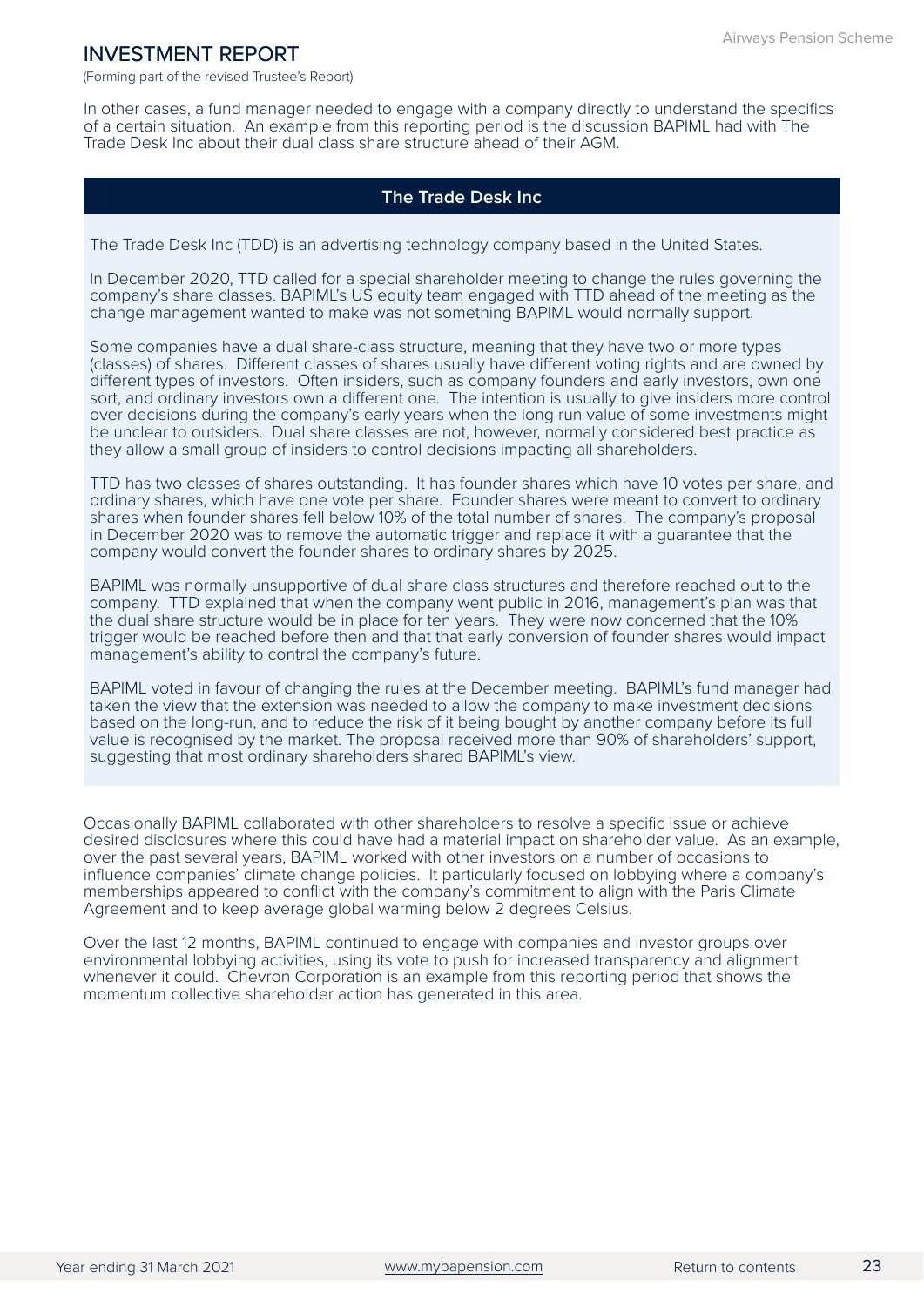(Forming part of the revised Trustee's Report)

### **Climate change lobbying**

Chevron Corporation (Chevron) is an American multinational energy company that produces and transports crude oil and natural gas.

At Chevron's Annual Meeting in May 2020, a shareholder proposal was filed by a large asset manager who owns shares in Chevron. The proposal requested that Chevron reports on how the company's lobbying activities align with the goal of the Paris Climate Agreement.

Chevron currently partners with a number of highly influential groups which lobby contrary to the Paris Agreement's goals, including the American Petroleum Institute (API) and the Chamber of Commerce and National Association of Manufacturing (NAM). The API, for example, has successfully persuaded the US administration to roll back methane regulations and pushed to speed up the approval processes for oil and gas projects without fully considering their environmental impacts.

BAPIML believed that increased transparency was important in keeping companies accountable and voted in favour of similar proposals at other investee companies' AGMs. What was interesting about the Chevron vote, was the change in investor attitudes over the last 12 months.

When BAPIML voted in favour of similar proposals at Exxon Mobil and BHP Plc & Ltd, it was in the minority. The Chevron vote received a majority support of 54%. This will force Chevron to increase the amount it tells shareholders about its lobbying activities going forwards.

BAPIML's investment managers also decided to engage thematically if they believed there were material, financial or non-financial risks present at a portfolio level. As an example, BAPIML, with the permission of the Trustee, worked with CDP (previously the Carbon Disclosure Project) to persuade companies to improve disclosure of their climate-change related financial information.

### **Working with CDP**

BAPIML was an investor signatory to CDP, an organisation formerly known as the Carbon Disclosure Project. CDP is a non-profit organisation that facilitates the disclosure of information about companies' and cities' impact on the climate, on forests and on water security (access to clean, safe water). In 2020 approximately 9,600 companies and 810 cities disclosed environmental information through the CDP platform.

CDP runs an annual campaign aimed at companies that currently do not disclose enough relevant data on climate change, forests or water security. In 2020, CDP targeted 1,025 companies, selected mainly based on their size or their likely environmental impact. 108 institutional investors (including BAPIML) from 24 countries, representing USD 12 trillion in assets, signed up to support.

Access to environmental data can be important in understanding the risks investee companies face. Based on the Scheme's holdings, 116 of the 1,025 companies on CDP's list were judged by BAPIML to be directly relevant to APS. BAPIML allowed CDP to put its name in letters sent to these 116 companies, asking them to improve their disclosure. By the end of the 2020 campaign, 27 of the 116 companies selected by BAPIML on behalf of the Scheme had sent improved information to CDP.

### **8. Conclusion**

The Trustee monitored BAPIML's implementation of their investment principles so far as they related to stewardship by means of written quarterly and annual reports, which are interrogated systematically by the Scheme's Executive, Trustee and advisors.

The Trustee and advisors also had regular access to BAPIML's CIO, Head of Asset Allocation and Investment Risk, and ESG specialists and supplementary information from asset-class fund managers as required.

On the basis of the information provided to them and their advisors, the Trustee is of the opinion that the stewardship components of the Scheme's SIP have been implemented as envisaged in the 12 months to 31 March 2021.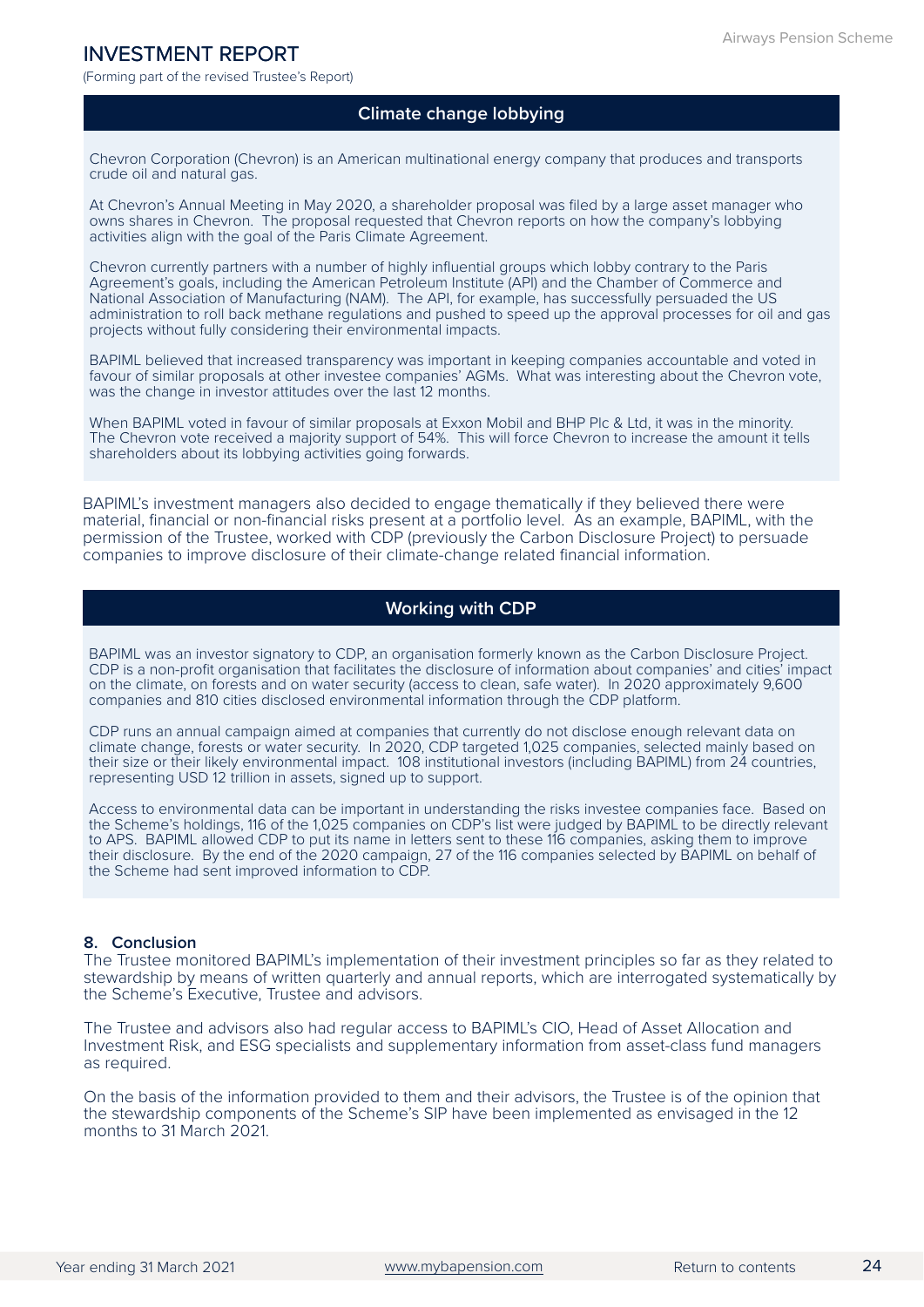### <span id="page-27-0"></span>**Independent auditor's report to the Trustee of the Airways Pension Scheme**

### **Opinion**

We have audited the revised financial statements of Airways Pension Scheme (the Scheme) for the year ended 31 March 2021 which comprise the Fund Account and the Statement of Net Assets (available for benefits) and related revised notes to the revised financial statements, including the accounting policies as set out in pages 28 to 43.

In our opinion the revised financial statements:

- show a true and fair view of the financial transactions of the Scheme during the Scheme year ended 31 March 2021 and of the amount and disposition at that date of its assets and liabilities, other than liabilities to pay pensions and benefits after the end of the Scheme year;
- have been properly prepared in accordance with UK accounting standards, including FRS 102 The Financial Reporting Standard applicable in the UK and Republic of Ireland; and
- contain the information specified in Regulation 3 of the Occupational Pension Schemes (Requirement to obtain Audited Accounts and a Statement from the Auditor) Regulations 1996, made under the Pensions Act 1995.

### **Basis for opinion**

We conducted our audit in accordance with International Standards on Auditing (UK) (ISAs (UK)) and applicable law. Our responsibilities are described below. We have fulfilled our ethical responsibilities under, and are independent of the Scheme in accordance with, UK ethical requirements including the FRC Ethical Standard. We believe that the audit evidence we have obtained is a sufficient and appropriate basis for our opinion.

#### **Emphasis of matter - revision of other investment liabilities**

We draw attention to the disclosures made in note 1 to the revised financial statements concerning the need to revise other investment liabilities. The revised financial statements replace the original financial statements approved by the Trustee on 28 September 2021. Our previous report was signed on 29 September 2021. Our opinion is not modified in respect of this matter.

### **Going concern**

The Trustee has prepared the revised financial statements on the going concern basis as they do not intend to wind up the Scheme, and as they have concluded that the Scheme's financial position means that this is realistic. They have also concluded that there are no material uncertainties

that could have cast significant doubt over its ability to continue as a going concern for at least a year from the date of approval of the revised financial statements (the going concern period).

In our evaluation of the Trustees' conclusions, we considered the inherent risks to the Scheme and analysed how those risks might affect the Scheme's financial resources or ability to continue operations over the going concern period.

Our conclusions based on this work:

- we consider that the Trustee's use of the going concern basis of accounting in the preparation of the revised financial statements is appropriate;
- we have not identified, and concur with the Trustee's assessment that there is not, a material uncertainty related to events or conditions that, individually or collectively, may cast significant doubt on the Scheme's ability to continue as a going concern for the going concern period.

However, as we cannot predict all future events or conditions and as subsequent events may result in outcomes that are inconsistent with judgements that were reasonable at the time they were made, the above conclusions are not a guarantee that the Scheme will continue in operation.

### **Fraud and breaches of laws and regulations – ability to detect**

### *Identifying and responding to risks of material misstatement due to fraud*

To identify risks of material misstatement due to fraud (fraud risks) we assessed events or conditions that could indicate an incentive or pressure to commit fraud or provide an opportunity to commit fraud. Our risk assessment procedures included:

- Enquiring of the Trustee and inspection of policy documentation, including the conflicts of interest register, as to the Scheme's highlevel policies and procedures to prevent and detect fraud, as well as enquiring whether they have knowledge of any actual, suspected or alleged fraud.
- Reading meeting minutes.

As required by auditing standards, we perform procedures to address the risk of management override of controls, in particular the risk that the Trustee (or their delegates including the scheme administrator) may be in a position to make inappropriate accounting entries. On this audit we do not believe there is a fraud risk related to revenue recognition because revenue in a pension scheme relates to contributions receivable as paid under an agreed schedule or pre-determined by the Trustee; there are no subjective issues or judgements required.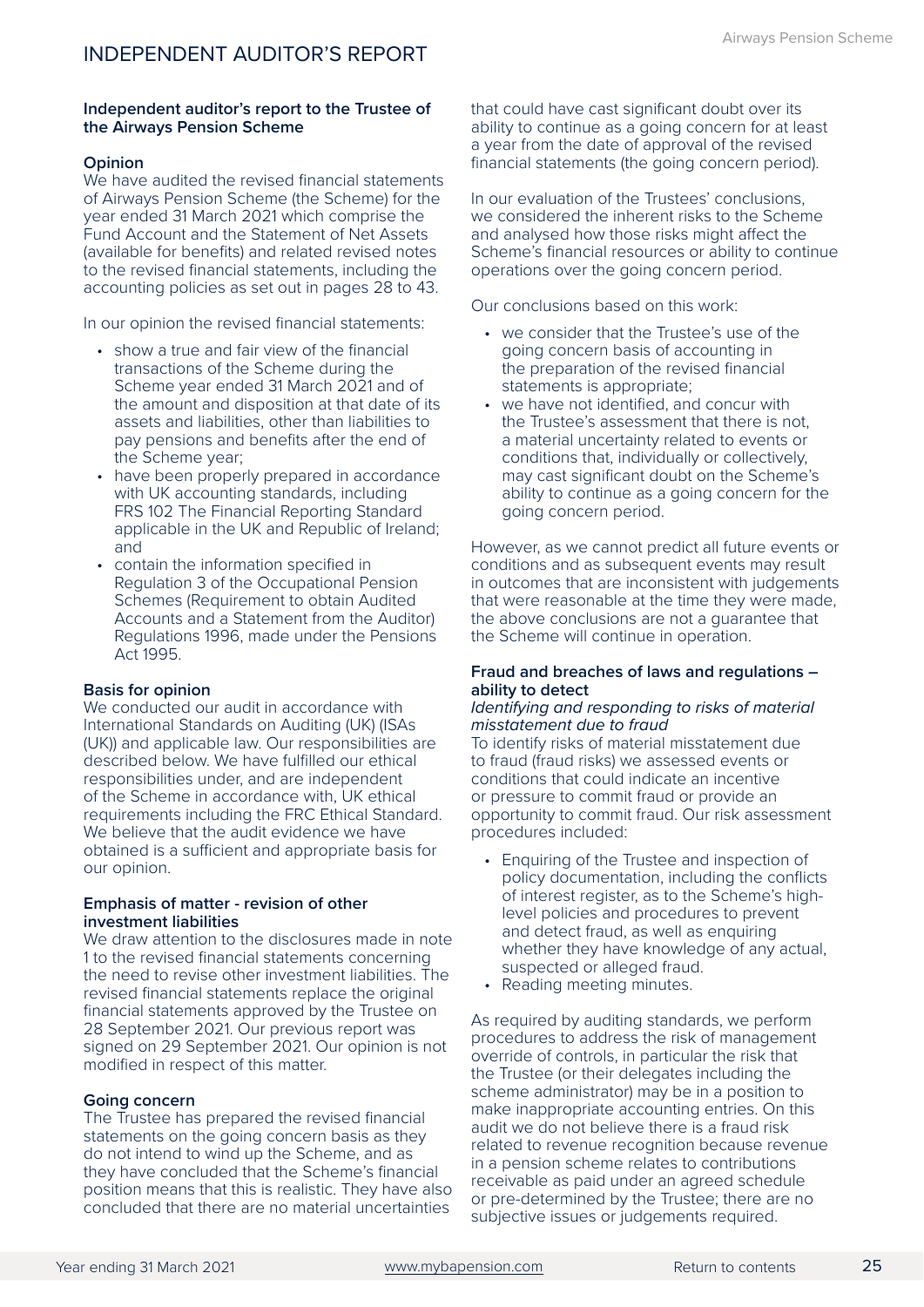### INDEPENDENT AUDITOR'S REPORT

We did not identify any additional fraud risks.

We performed procedures including:

• Identifying journal entries to test based on risk criteria and comparing the identified entries to supporting documentation. These included those posted after the first draft of the revised financial statements have been prepared.

### *Identifying and responding to risks of material misstatement due to non-compliance with laws and regulations*

We identified areas of laws and regulations that could reasonably be expected to have a material effect on the financial statements from our general commercial and sector experience and through discussion with the Trustee (as required by auditing standards), and from inspection of the Scheme's regulatory and legal correspondence and discussed with the Trustee the policies and procedures regarding compliance with laws and regulations.

As the Scheme is regulated by The Pensions Regulator, our assessment of risks involved gaining an understanding of the control environment including the Scheme's procedures for complying with regulatory requirements and reading the minutes of Trustee meetings.

We communicated identified laws and regulations throughout our team and remained alert to any indications of non-compliance throughout the audit.

The potential effect of these laws and regulations on the financial statements varies considerably.

Firstly, the Scheme is subject to laws and regulations that directly affect the revised financial statements including financial reporting legislation (including related pensions legislation) and we assessed the extent of compliance with these laws and regulations as part of our procedures on the related revised financial statement items.

Secondly, the Scheme is subject to other laws and regulations where the consequences of non-compliance could have a material effect on amounts or disclosures in the revised financial statements, for instance through the imposition of fines or litigation, or the loss of the Scheme's registration. We identified the following areas as those most likely to have such an effect: pensions legislation and data protection legislation, recognising the financial and regulated nature of the Scheme's activities and its legal form. Auditing standards limit the required audit procedures to identify non-compliance with these laws and regulations to enquiry of the Trustee and inspection of regulatory and legal correspondence, if any. Therefore, if a breach of

operational regulations is not disclosed to us or evident from relevant correspondence, an audit will not detect that breach.

In relation to the revision discussed in note 1 to the revised financial statements, we assessed whether the revisions made by the Trustee are appropriate and have been properly made.

We have reported separately on contributions payable under the schedule of contributions in our statement about contributions.

### *Context of the ability of the audit to detect fraud or breaches of law or regulation*

Owing to the inherent limitations of an audit, there is an unavoidable risk that we may not have detected some material misstatements in the revised financial statements, even though we have properly planned and performed our audit in accordance with auditing standards. For example, the further removed non-compliance with laws and regulations is from the events and transactions reflected in the revised financial statements, the less likely the inherently limited procedures required by auditing standards would identify it.

In addition, as with any audit, there remained a higher risk of non-detection of fraud, as these may involve collusion, forgery, intentional omissions, misrepresentations, or the override of internal controls. Our audit procedures are designed to detect material misstatement. We are not responsible for preventing non-compliance or fraud and cannot be expected to detect noncompliance with all laws and regulations.

### **Other information**

The Trustee is responsible for the other information, which comprises the Trustee's report (including the report on actuarial liabilities, implementation statement and the summary of contributions), the Chair's Statement, and the actuarial certification of the schedule of contributions. Our opinion on the revised financial statements does not cover the other information and, accordingly, we do not express an audit opinion or any form of assurance conclusion thereon in this report.

Our responsibility is to read the other information and, in doing so, consider whether, based on our revised financial statements audit work, the information therein is materially misstated or inconsistent with the revised financial statements or our audit knowledge. Based solely on this work we have not identified material misstatements in the other information.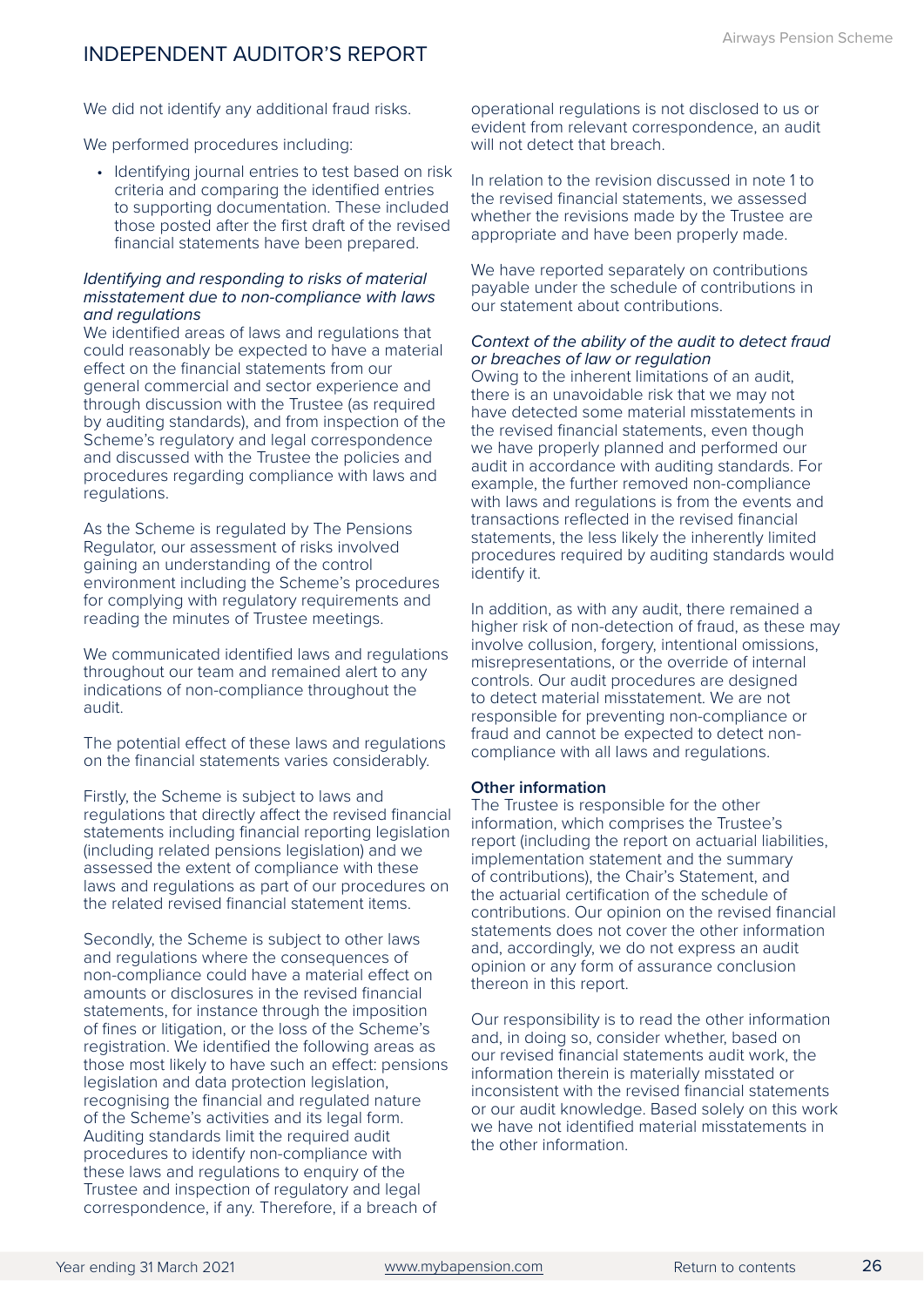### **Trustee's responsibilities**

As explained more fully in their statement set out on page 11, the Scheme Trustee is responsible for: supervising the preparation of revised financial statements which show a true and fair view; such internal control as they determine is necessary to enable the preparation of revised financial statements that are free from material misstatement, whether due to fraud or error; assessing the Scheme's ability to continue as a going concern, disclosing, as applicable, matters related to going concern; and using the going concern basis of accounting unless it either intends to wind up the Scheme, or has no realistic alternative but to do so.

### **Auditor's responsibilities**

Our objectives are to obtain reasonable assurance about whether the revised financial statements as a whole are free from material misstatement, whether due to fraud or error, and to issue our opinion in an auditor's report. Reasonable assurance is a high level of assurance, but does not guarantee that an audit conducted in accordance with ISAs (UK) will always detect a material misstatement when it exists. Misstatements can arise from fraud or error and are considered material if, individually or in aggregate, they could reasonably be expected to influence the economic decisions of users taken on the basis of the revised financial statements.

A fuller description of our responsibilities is provided on the FRC's website at [www.frc.org.uk/auditorsresponsibilities.](http://www.frc.org.uk/auditorsresponsibilities)

#### **The purpose of our audit work and to whom we owe our responsibilities**

This report is made solely to the Scheme Trustee, as a body, in accordance with the Pensions Act 1995 and Regulations made thereunder. Our audit work has been undertaken so that we might state to the Scheme Trustee those matters we are required to state to them in an auditor's report and for no other purpose. To the fullest extent permitted by law, we do not accept or assume responsibility to anyone other than the Scheme Trustee, as a body for our audit work, for this report, or for the opinions we have formed.

**Nadia Dabbagh-Hobrow For and on behalf of KPMG LLP, Senior Statutory Auditor**  *Chartered Accountants*  15 Canada Square, London E14 5GL

Date: 29 October 2021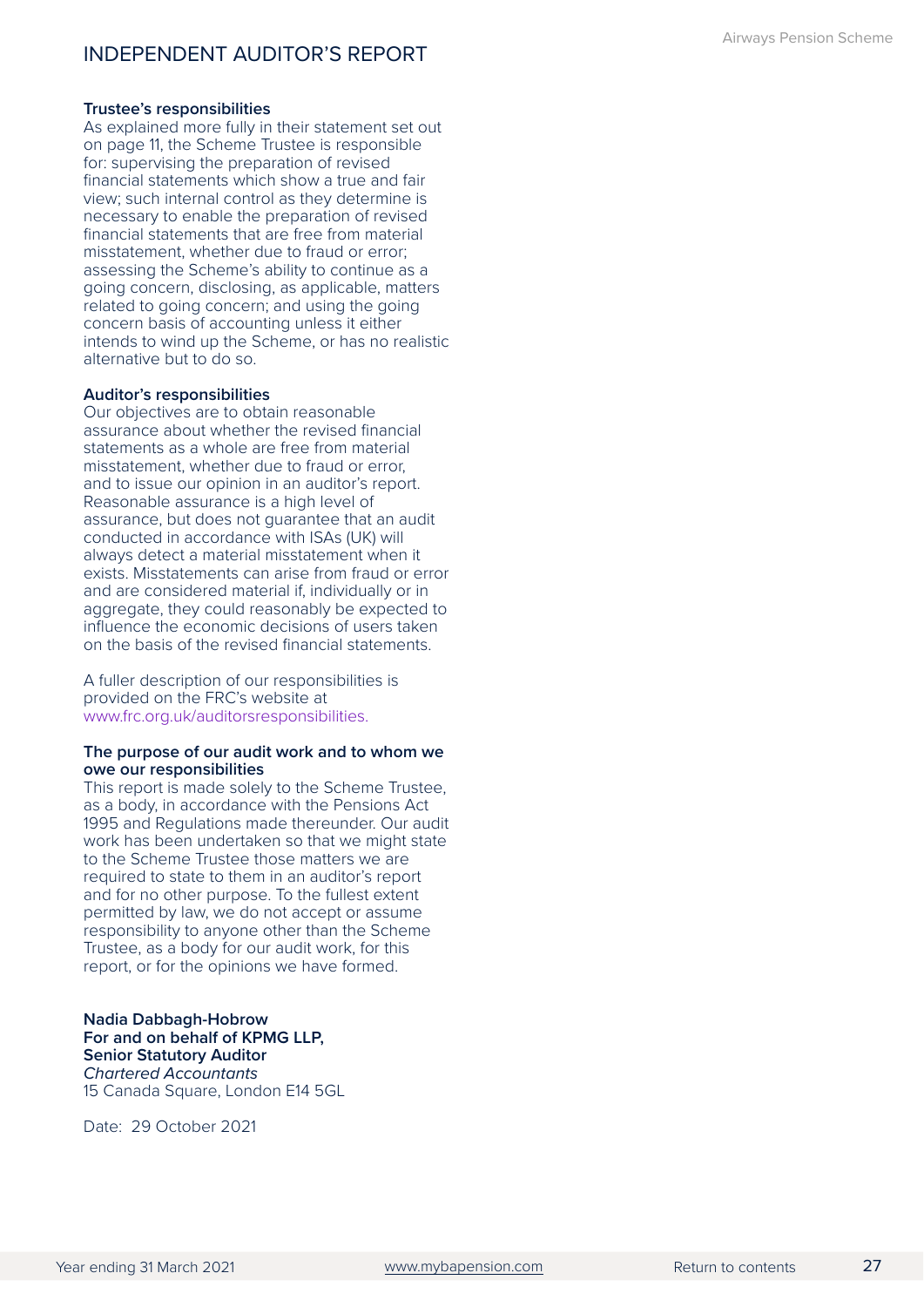### <span id="page-30-0"></span>REVISED FUND ACCOUNT

|                                                                   | <b>Note</b>         | 31 March<br>2021<br>(revised) | 31 March<br>2020  |
|-------------------------------------------------------------------|---------------------|-------------------------------|-------------------|
|                                                                   |                     | £'m                           | E'm               |
| <b>Contributions and Benefits</b>                                 |                     |                               |                   |
| Employer contributions                                            | 3                   | 1.8                           | 3.7               |
| Employee contributions                                            | 3                   | 0.7                           | 1.3               |
| Total contributions                                               |                     | 2.5                           | 5.0               |
|                                                                   |                     |                               |                   |
| Benefits paid or payable<br>Payments to and on account of leavers | $\overline{4}$<br>5 | (373.7)<br>(26.9)             | (379.2)<br>(16.9) |
| Administrative expenses                                           | 6                   | (4.6)                         | (5.6)             |
|                                                                   |                     | (405.2)                       | (401.7)           |
| Net (withdrawals) from dealings with members                      |                     | (402.7)                       | (396.7)           |
| <b>Returns on Investments</b>                                     |                     |                               |                   |
| Investment income                                                 | 7                   | 28.9                          | 31.2              |
| Investment management expenses                                    | 8                   | (2.9)                         | (3.9)             |
| Change in market value of investments                             | $\mathcal{G}$       | 143.4                         | 54.8              |
| Net return on investments                                         |                     | 169.4                         | 82.1              |
| Net (decrease) in the fund during the year                        |                     | (233.3)                       | (314.6)           |
| Net assets of the Scheme at 1 April                               |                     | 7,607.7                       | 7,922.3           |
| Net assets of the Scheme at 31 March                              |                     | 7,374.4                       | 7,607.7           |

The revised notes on pages 30 to 43 form part of the revised financial statements.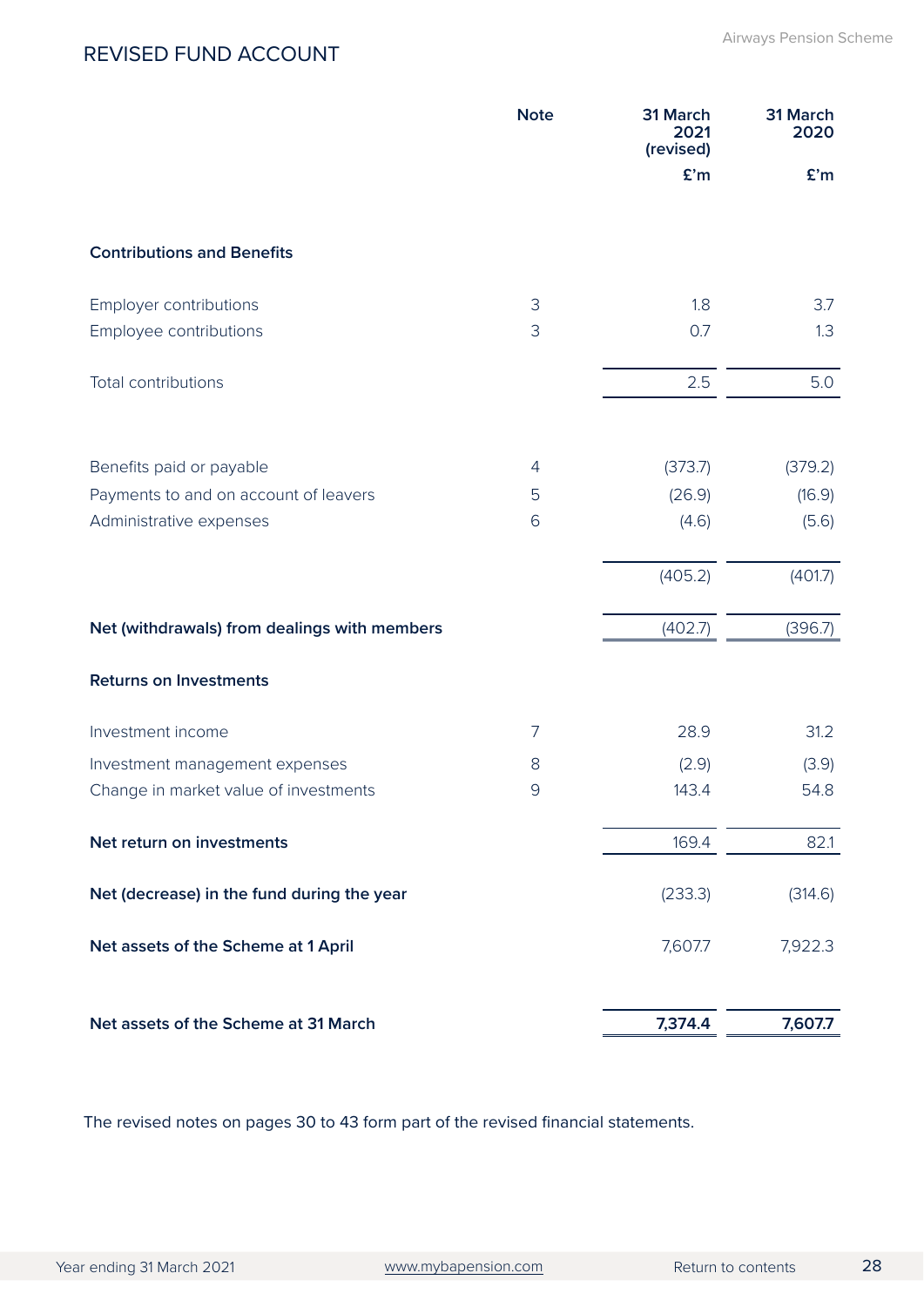### <span id="page-31-0"></span>REVISED STATEMENT OF NET ASSETS

(available for benefits)

|                                      | <b>Note</b>    | 31 March<br>2021<br>(revised) | 31 March<br>2020 |
|--------------------------------------|----------------|-------------------------------|------------------|
|                                      |                | £'m                           | £'m              |
| Investment assets:                   |                |                               |                  |
| Fixed interest bonds                 | $\overline{9}$ | 694.7                         | 752.6            |
| Index-linked bonds                   | 9              | 5,569.7                       | 5,312.1          |
| Pooled arrangements                  |                |                               |                  |
| Property                             | 10             | 4.5                           | 21.7             |
| Alternative investments              | 10             | 59.6                          | 240.7            |
| Private equity                       | 10             | 37.8                          | 38.4             |
| Insurance contracts                  | 12             | 4,285.0                       | 4,457.1          |
| Derivatives                          | 14             | 3.9                           | 5.3              |
| <b>AVC Mixed Portfolio Fund</b>      | 16             | 15.8                          | 13.1             |
| Cash                                 |                | 61.7                          | 83.3             |
| Other investment balances            |                | 42.8                          | 11.8             |
|                                      |                | 10,775.5                      | 10,936.1         |
| <b>Investment liabilities:</b>       |                |                               |                  |
| Asset and longevity swaps            | 13             | (3,296.3)                     | (3,210.8)        |
| Derivatives                          | 14             | (16.4)                        | (53.7)           |
| Other investment balances            |                | (69.7)                        | (45.1)           |
| <b>Total net investments</b>         |                | 7,393.1                       | 7,626.5          |
| Current assets                       |                | 0.2                           | 0.4              |
| <b>Current liabilities</b>           |                | (18.9)                        | (19.2)           |
| Net assets of the Scheme at 31 March |                | 7,374.4                       | 7,607.7          |

The revised financial statements summarise the transactions of the Scheme and deal with the net assets at the disposal of the Trustee. They do not take account of obligations to pay pensions and benefits, which fall due after the end of the Scheme year. The actuarial position of the Scheme, which takes into account such obligations, is dealt with in the report on actuarial liabilities on pages 49 and 50, and these revised financial statements should be read in conjunction with this report.

The revised notes on pages 30 to 43 form part of these revised financial statements.

These revised financial statements were approved by the Trustee Board on 29 October 2021 and were signed on their behalf by:

**Roger Maynard Trustee Director**

**Paul Douglas Trustee Director**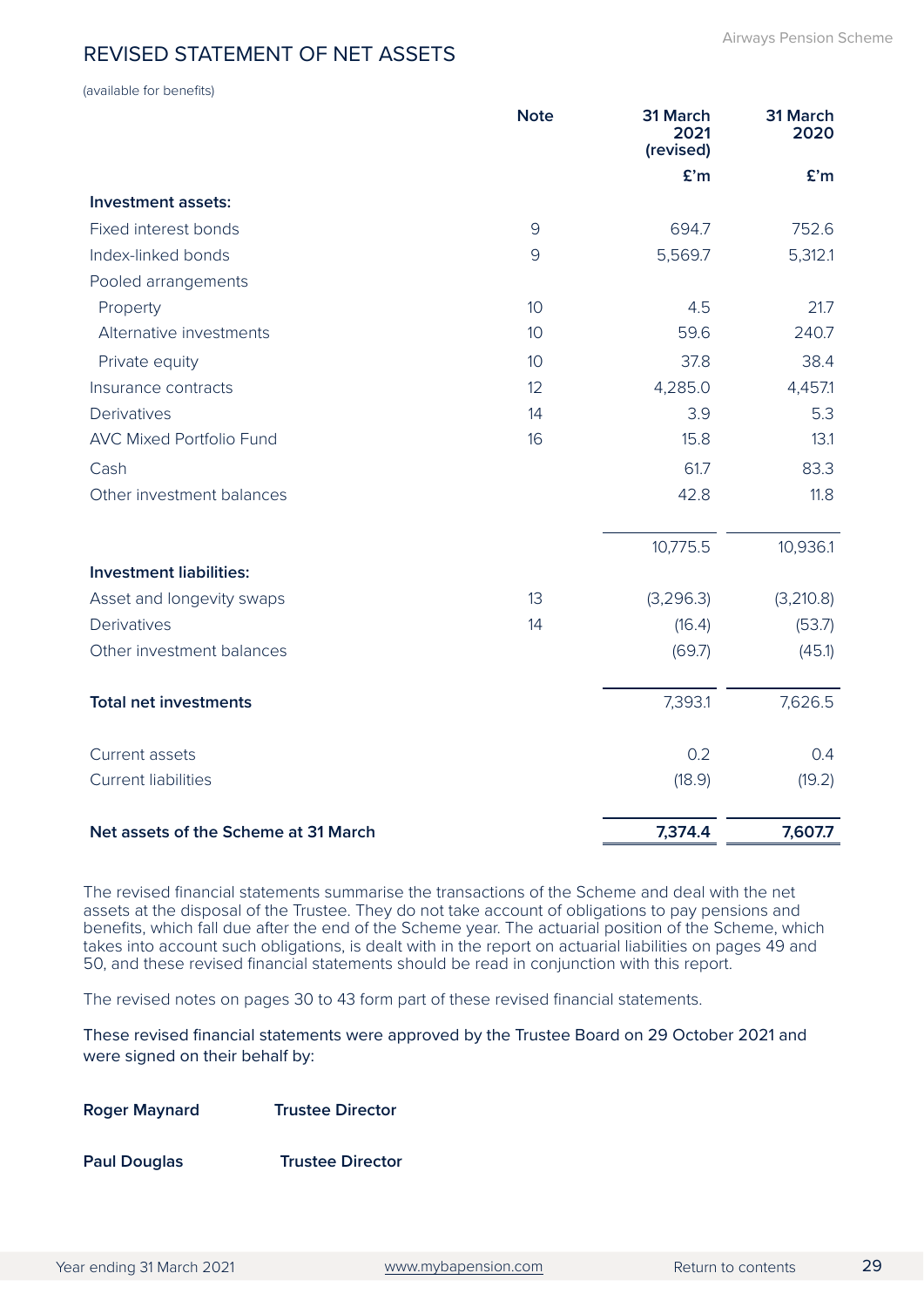### <span id="page-32-0"></span>**1. Basis of preparation**

The revised financial statements have been prepared in accordance with the Occupational Pension Schemes (Requirement to obtain Audited Accounts and a Statement from the Auditor) Regulations 1996, Financial Reporting Standard 102 – the Financial Reporting Standard applicable in the UK and Republic of Ireland issued by the Financial Reporting Council and the guidance set out in the Statement of Recommended Practice (revised July 2018).

The revised financial statements are prepared on a going concern basis, which the Trustee considers to be appropriate as it believes that the Scheme has adequate resources to meet its obligations as they fall due for at least the next twelve months from the approval of these revised financial statements. In reaching this conclusion, the Trustee has considered severe but plausible downsides which consider the impact of the COVID-19 outbreak and has taken into account the impact on investments, future income and capital growth, portfolio liquidity, cashflow requirements. In addition, the Trustee has considered the material uncertainty on the going concern basis in the half year results (six months to 30 June 2021) for International Airlines Group (IAG) (parent of British Airways Plc), the employer covenant and the most recent funding position as at 31 March 2021. The Scheme is well funded and currently does not need financial support from the employer. In the event that the principal employer was to cease trading, the Trustee considers the Scheme to have sufficient resources to continue operating. This assessment supports the Trustee's decision to prepare the revised financial statements on a going concern basis.

These revised financial statements for the year ended 31 March 2021 replace the original financial statements for that year which had been approved on 28 September 2021.

The original financial statements failed to comply with the Financial Reporting Standard 102 – The Financial Reporting Standard applicable in the United Kingdom and Republic of Ireland issued by the Financial Reporting Council ('FRS 102') and the guidance set out in the Statement of Recommended Practice, Financial Reports of Pension Schemes in as much as the other investment liabilities balance did not include the true-up value due in relation to the buy-in insurance contract, as stipulated in the Framework Buy-In agreement. The value of the buy-in included in the original financial statements had reflected the true-up paid after the year end. The effect of correcting this has been to increase other investment liabilities in the revised Statement of Net Assets as at 31 March 2021 and decrease change in market value in the revised Fund Account for the year then ended by £69.6m. No revisions were required to the comparative amounts for the year ended 31 March 2021. Consequential amendments in respect of these financial statement captions have been made in the Trustee's Report and the related disclosure notes 9, 12 and 17 have been revised accordingly.

### **2. Accounting policies**

The principal accounting policies of the Scheme are as follows:

### **a. Contributions**

- i. Employees' contributions, including AVCs, are accounted for when they are deducted from pay by the Employer and in accordance with the Schedules of Contributions in force during the year.
- ii. Employer normal contributions are accounted for on the same basis as the employees' contributions, in accordance with the Schedules of Contributions in force during the year. Employer normal contributions include contributions payable to the Scheme under salary sacrifice arrangements.
- iii. Employer augmentation contributions are accounted for in accordance with the agreement under which they are payable.
- iv. Employer deficit funding contributions are accounted for on the due dates on which they are payable under the Schedules of Contributions or on receipt if earlier with the agreement of the Employer and the Trustee.
- v. Income from cash and short-term deposits is accounted for on an accruals basis.

### **b. Payments to members**

- i. Pensions in payment are accounted for in the period to which they relate.
- ii. Benefits are accounted for in the period in which the member notifies the Trustee of their decision on the type or amount of benefit to be taken, or if there is no member choice, the date of retiring or leaving.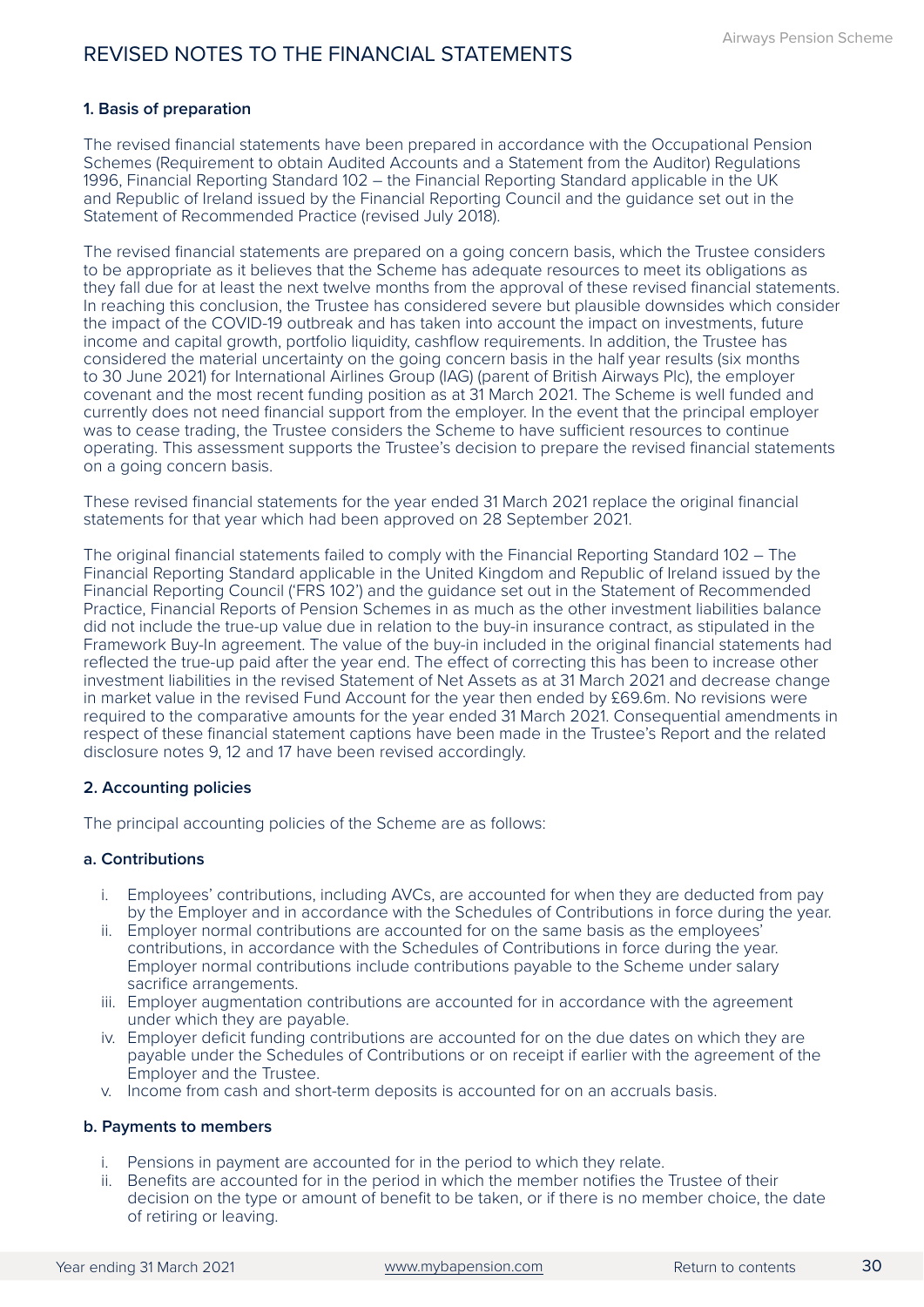### **2. Accounting policies – continued**

iii. Individual transfers out of the Scheme are accounted for when member liability is discharged, which is normally when the transfer amount is paid.

### **c. Administrative and investment management expenses**

Expenses are accounted for on an accruals basis.

### **d. Investment income**

- i. Income from bonds is accounted for on an accruals basis and includes interest bought and sold on investment purchases and sales.
- ii. Rental income is accounted for on an accruals basis.
- iii. Income from pooled arrangements is accounted for when declared by the fund manager, net of any associated management fees.

### **e. Investment change in market value**

The change in market value of investments during the year comprises all increases and decreases in the market value of investments held at any time during the year.

### **f. Investments**

### Investments are included at fair value as described below:

- i. Quoted securities in active markets are usually valued at either the current bid price or the last traded price as of year end, depending on the convention of the stock exchange on which they are quoted, at the reporting date.
- ii. Accrued interest is excluded from the market value of fixed income securities and is included in investment income receivable.
- iii. Insurance contracts are valued at fair value. The Legal and General buy-in is valued by the Scheme Actuary taking into account the present value of pension benefits covered by the annuity policy using relevant actuarial assumptions.
- iv. Rothesay Life asset and longevity swaps are valued at fair value based on the expected future cash flows taking into account market interest rates, market data at the year end and the risk premium inherent in the contract.
- v. Exchange traded derivatives are stated at market value determined using market quoted prices.
- vi. Over the counter (OTC) derivatives are stated at fair value using pricing models and relevant market data as of the year-end date.
- vii. Swaps are valued by taking the current value of future cash flows arising from the swap determined using discounted cash flow models and relevant market data at the reporting date.

### **g. Pooled arrangements**

The indirect property, alternative and private equity investments are invested in externally pooled funds. A proportion of the private equity and alternatives, and all of the property investments (direct and indirect) are pooled internally and held jointly in unitised funds on behalf of the Airways Pension Scheme and the New Airways Pension Scheme.

Direct and indirect investment properties have been valued at the year end in accordance with the Royal Institution of Chartered Surveyors' (RICS) Valuation – Global Standards, taking into consideration the current estimate of the rental values and market yields. The valuations for the direct properties have been carried out by Cushman & Wakefield, chartered surveyors, who have the appropriate knowledge and experience to value such assets. Indirect properties are valued by the manager of the pooled funds.

Private equity and alternative investments are valued at the best estimate of fair value taking the latest available valuations issued by the managers and adjusting for any cash movements occurring between the date of the valuation and the Scheme year end.

### **h. Foreign currencies**

Monetary items denominated in foreign currency are translated into sterling using the closing exchange rates at the Scheme year end. Foreign currency transactions are recorded in sterling at the spot exchange rate at the date of the transaction.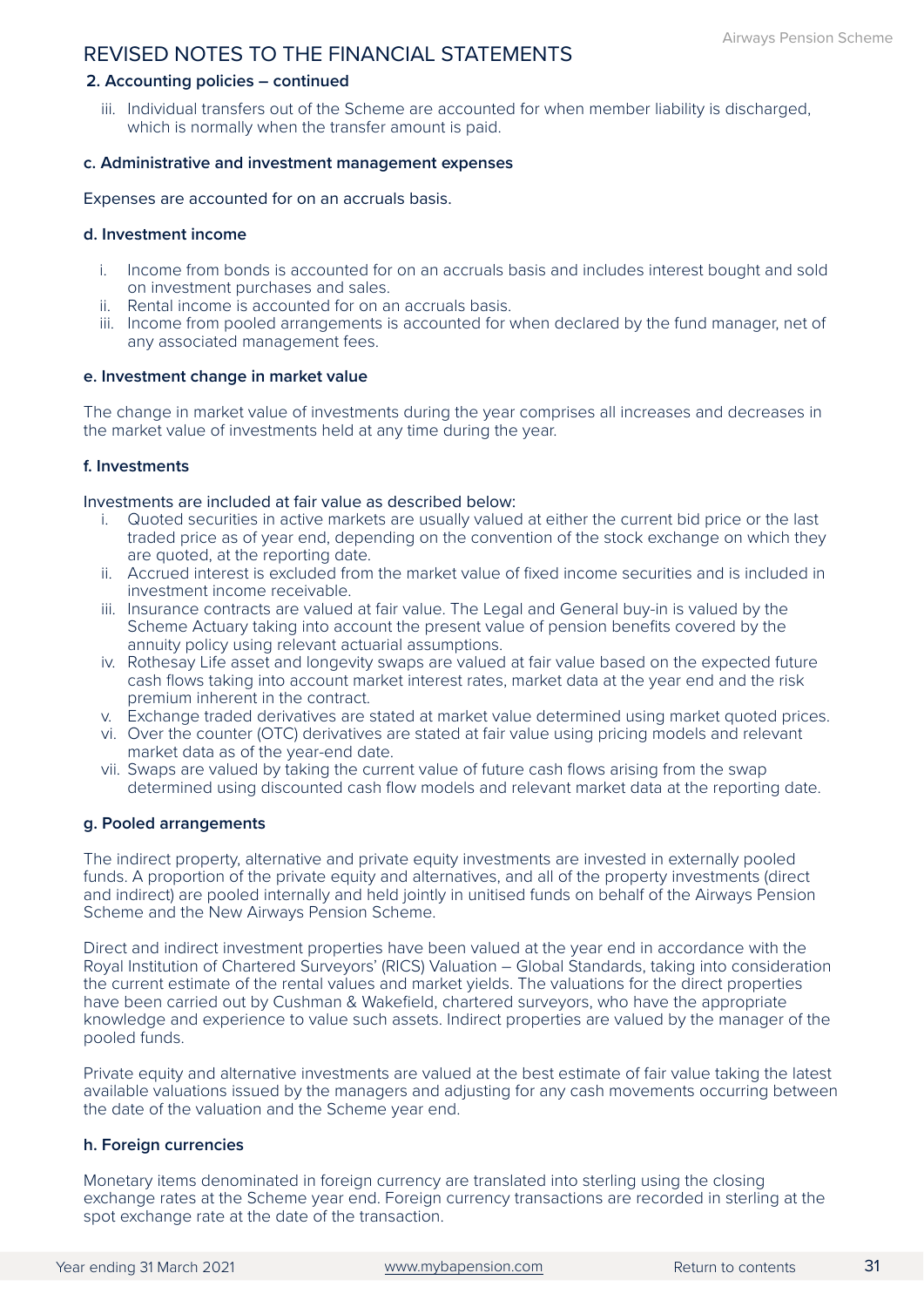### **3. Contributions**

|                                    | 2021 | 2020 |
|------------------------------------|------|------|
|                                    | £'m  | £'m  |
| <b>Employer contributions</b>      |      |      |
| Normal                             | 1.8  | 3.7  |
| <b>Employee contributions</b>      |      |      |
| Normal                             | 0.1  | 0.1  |
| Additional voluntary contributions | 0.6  | 1.2  |
|                                    | 2.5  | 5.0  |

Employer normal contributions include contributions in respect of salary sacrifice arrangements.

Further details regarding contributions are included in the summary of contributions on page 45.

### **4. Benefits paid or payable**

|                                                           | 2021  | 2020          |
|-----------------------------------------------------------|-------|---------------|
|                                                           | £'m   | E'm           |
|                                                           |       |               |
| Pensions                                                  | 356.3 | 368.8         |
| Commutations of pensions and lump sum retirement benefits | 16.7  | 9.9           |
| Lump sum death benefits                                   |       | 0.3           |
| Taxation where lifetime or annual allowance exceeded      | 0.7   | $0.2^{\circ}$ |
|                                                           |       |               |
|                                                           | 373.7 | 379.2         |

Taxation arising on benefits paid or payable is in respect of members whose benefits exceeded the lifetimeor annual allowance and who elected to take lower benefits from the Scheme in exchange for the Scheme settling their tax liability.

### **5. Payments to and on account of leavers**

|                                           | 2021 | 2020 |
|-------------------------------------------|------|------|
|                                           | E'm  | £'m  |
| Individual transfers out to other schemes | 26.9 | 16.9 |
|                                           | 26.9 | 16.9 |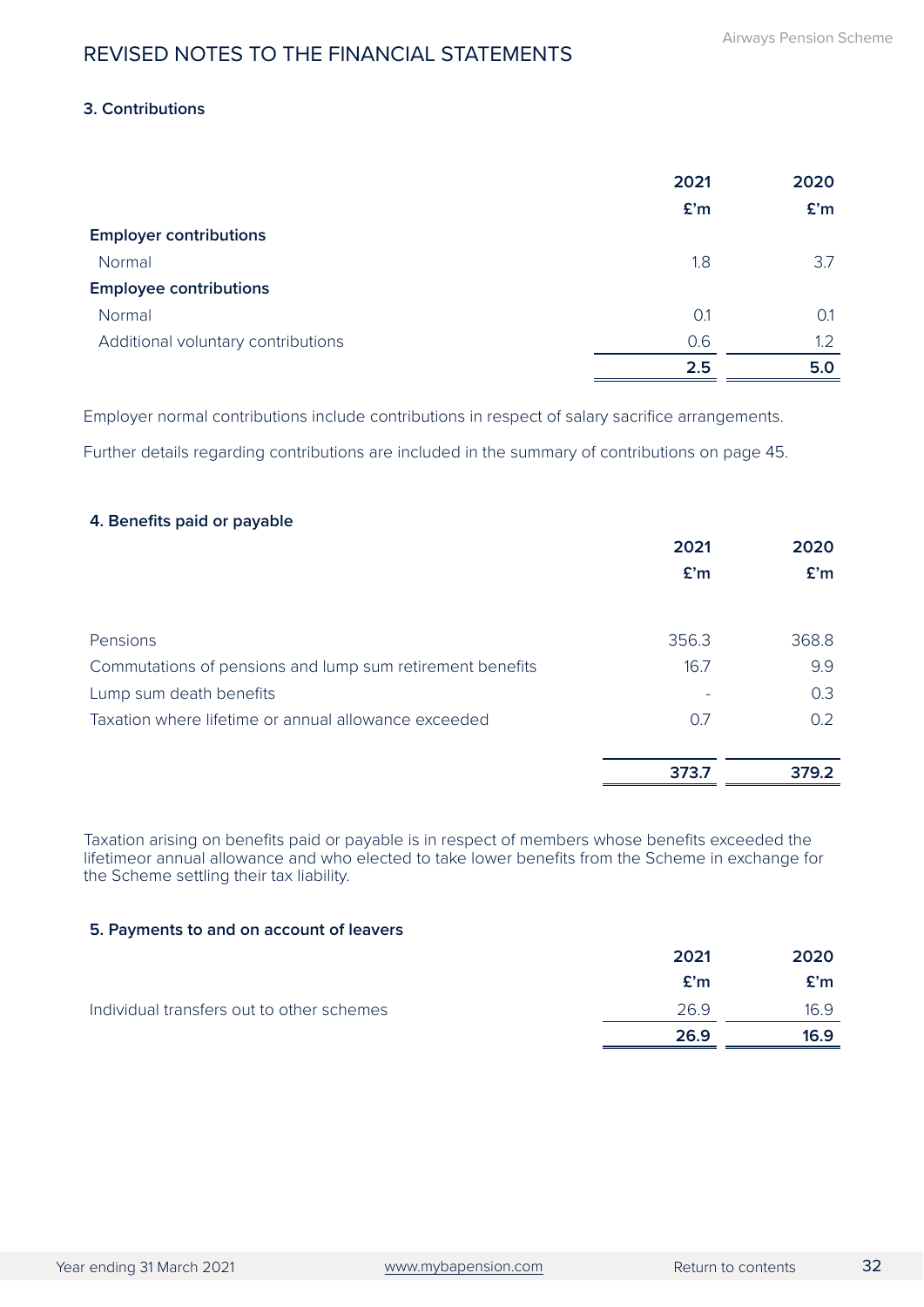### **6. Administrative expenses**

The Scheme bears the cost of administration. However, the levies required by the Pension Protection Fund are payable by BA Plc. The Airways Pension Scheme bears an allocation of the overall costs of BAPSL except where a cost relates specifically to the Scheme, in which case the cost is met by the Scheme in full. The administrative expenses include the in-house costs of running the BAPSL team that provide member services, finance operations and trustee support. They also include the costs of external advisers engaged by the Trustee, including the auditor, actuary, investment consultants, legal advisers and compliance costs. The split of costs at the year-end are as follows:

|                                                 | 2021 | 2020  |
|-------------------------------------------------|------|-------|
|                                                 | £'m  | E'm   |
| BAPSL in-house administration and processing    | 2.1  | 3.0   |
| External professional fees                      | 2.5  | 3.6   |
| Reimbursed by employer in respect of litigation |      | (1.0) |
|                                                 | 4.6  | 5.6   |
| 7. Investment income                            |      |       |
|                                                 | 2021 | 2020  |
|                                                 | £'m  | E'm   |
| Income from fixed interest bonds                | 13.0 | 23.0  |
| Income from index-linked bonds                  | 14.2 | 14.7  |
| Interest on cash deposits                       | O.1  | 0.5   |
| Other income                                    | 1.6) | (0.7) |
|                                                 | 28.9 | 31.2  |

The negative other income figure relates to swap cashflows.

### **8. Investment management expenses**

The investment management expenses include the in-house costs of running the BAPIML team as well as the rebate from the winding up of the Captive insurance arrangement (prior year only). The Scheme bears an allocation of the overall costs of BAPIML except where a cost relates specifically to the Scheme, in which case the cost is met by the Scheme in full.

|                                       | 2021 | 2020  |
|---------------------------------------|------|-------|
|                                       | E'm  | E'm   |
|                                       |      |       |
| BAPIML in-house investment management | 2.9  | 4.1   |
| Captive insurance                     | -    | (0.2) |
|                                       | 2.9  | 3.9   |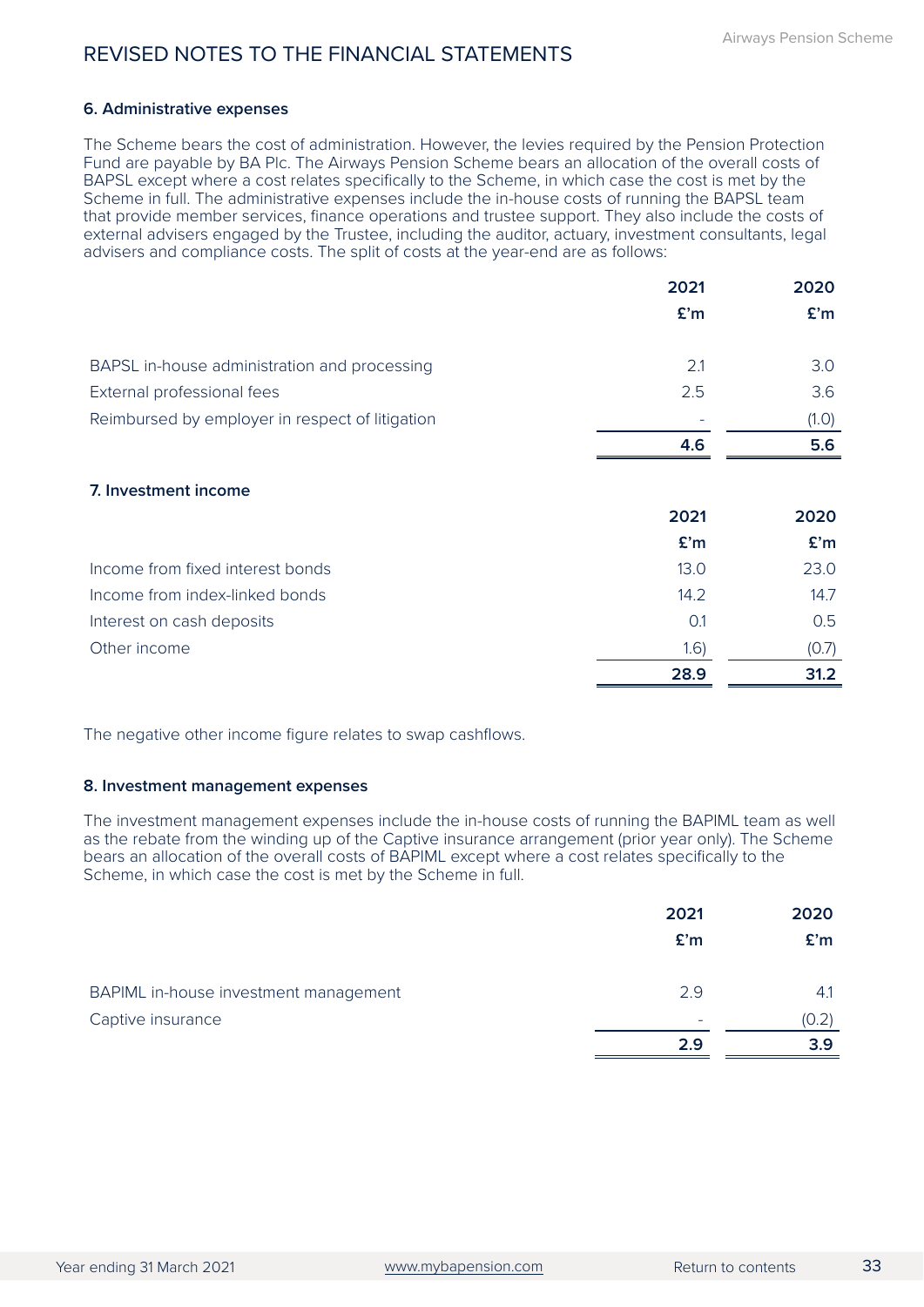### **9. Reconciliation of investments**

|                                 | <b>Value at</b><br>31 March<br>2020 | <b>Purchases</b><br>at cost &<br>derivative<br>payments<br>(revised) | <b>Sales</b><br>proceeds &<br>derivative<br>receipts | Change<br>in market<br>value<br>(revised) | Value at 31<br><b>March 2021</b><br>(revised) |
|---------------------------------|-------------------------------------|----------------------------------------------------------------------|------------------------------------------------------|-------------------------------------------|-----------------------------------------------|
|                                 | £'m                                 | £'m                                                                  | £'m                                                  | £'m                                       | £'m                                           |
| Fixed interest bonds            | 752.6                               | 208.1                                                                | (303.6)                                              | 37.6                                      | 694.7                                         |
| Index-linked bonds              |                                     |                                                                      |                                                      |                                           |                                               |
| - Rothesay Life assets          | 4,239.0                             |                                                                      |                                                      | 101.6                                     | 4,340.6                                       |
| - Index-linked bonds            | 1,073.1                             | 307.8                                                                | (148.5.)                                             | (3.3)                                     | 1,229.1                                       |
| Pooled arrangements             |                                     |                                                                      |                                                      |                                           |                                               |
| - Property                      | 21.7                                | 1.4                                                                  | (18.3)                                               | (0.3)                                     | 4.5                                           |
| - Alternative investments       | 240.7                               | 3.1                                                                  | (190.0)                                              | 5.8                                       | 59.6                                          |
| - Private equity                | 38.4                                | 0.7                                                                  | (4.2)                                                | 2.9                                       | 37.8                                          |
| Insurance contracts             |                                     |                                                                      |                                                      |                                           |                                               |
| - Legal & General buy-in        | 4,457.1                             | 69.6                                                                 | (202.0)                                              | (39.7)                                    | 4,285.0                                       |
| Asset and longevity swaps       |                                     |                                                                      |                                                      |                                           |                                               |
| - Rothesay Life swaps           | (3,210.8)                           | 2.8                                                                  | (80.5)                                               | (7.8)                                     | (3,296.3)                                     |
| Derivatives                     |                                     |                                                                      |                                                      |                                           |                                               |
| - Inflation-linked swaps        | (49.9)                              |                                                                      |                                                      | 33.5                                      | (16.4)                                        |
| - Interest rate swaps           | 3.1                                 |                                                                      |                                                      | 0.4                                       | 3.5                                           |
| Forward foreign exchange        | (1.6)                               | 6.3                                                                  | (13.3)                                               | 9.0                                       | 0.4                                           |
| <b>AVC Mixed Portfolio Fund</b> | 13.1                                | 0.5                                                                  | (1.8)                                                | 4.0                                       | 15.8                                          |
|                                 | 7,576.5                             | 600.3                                                                | (962.2)                                              | 143.7                                     | 7,358.3                                       |
| Cash                            | 83.3                                |                                                                      | (20.8)                                               | (0.8)                                     | 61.7                                          |
| Other investments               | (33.3)                              | 5.9                                                                  |                                                      | 0.5                                       | (26.9)                                        |
|                                 | 7,626.5                             | 606.2                                                                | (983.0)                                              | 143.4                                     | 7,393.1                                       |

There were four (2020: three) individual investments which comprised greater than 5% of the net assets of the Scheme (in absolute terms); the Legal & General buy-in 58.1% (2020: 58.5%), the 2050 0.5% Treasury index-linked gilt 42.0% (2020: 39.5%), the Artemis asset swap 41.8% (2020: 39.3%) and the 2046 0.125% Treasury index-linked gilt 5.6% (2020: 5.3%).

Transaction costs are included in the cost of purchases and deducted from sale proceeds. Due to MiFID II, research costs have been unbundled and are now included within investment management expenses. There were no such reportable transaction costs in the year.

Indirect costs in relation to bonds are incurred through the bid-offer spread. Indirect costs are also incurred in relation to external pooled arrangements through charges made to those vehicles.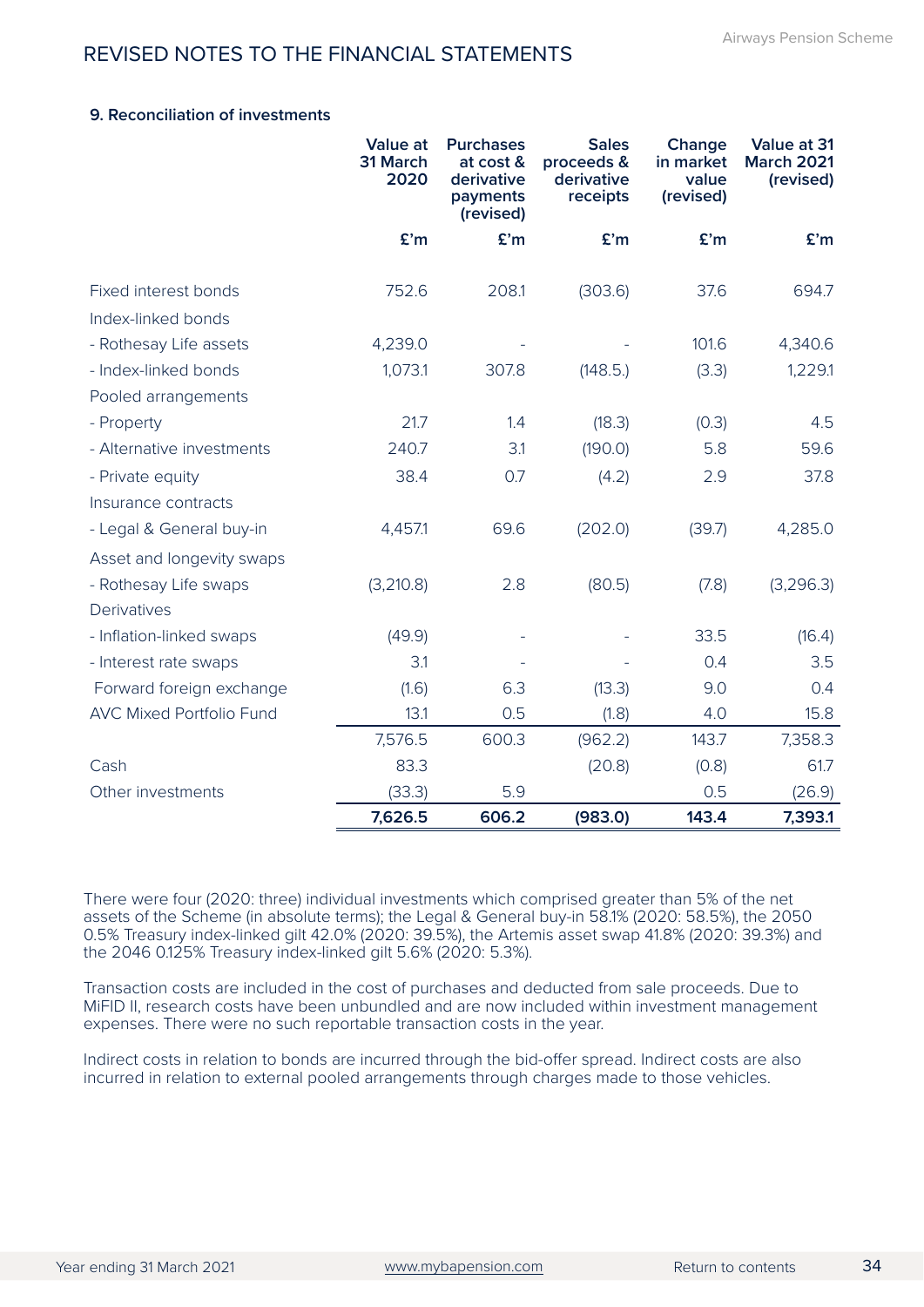### **10. Pooled arrangements**

The indirect property, alternative and private equity investments are invested in externally pooled funds. A proportion of the private equity and alternatives, and all of the property investments (direct and indirect) are pooled internally and held jointly in unitised funds on behalf of the Airways Pension Scheme and the New Airways Pension Scheme. The remainder is held directly on behalf of the Scheme. As of 31 March 2021, the value of these funds are as follows:

| Property                         |        |      |       |
|----------------------------------|--------|------|-------|
|                                  | % held | 2021 | 2020  |
|                                  |        | £'m  | £'m   |
| Externally pooled indirect funds |        | 2.1  | 18.3  |
| Direct UK property fund          |        | 2.4  | 3.4   |
| <b>Total property unitised</b>   | 17.80% | 4.5  | 21.7  |
| <b>Alternatives</b>              |        |      |       |
|                                  | % held | 2021 | 2020  |
|                                  |        | £'m  | £'m   |
| Alternative unitised fund        | 50.61% | 0.5  | 0.3   |
| Direct investment funds          |        | 59.1 | 240.4 |
| <b>Total</b>                     |        | 59.6 | 240.7 |
| <b>Private equity</b>            |        |      |       |
|                                  | % held | 2021 | 2020  |
|                                  |        | £'m  | £'m   |
| Private equity unitised fund     | 50.61% | 10.3 | 10.0  |
| Direct investment funds          |        | 27.5 | 28.4  |
| <b>Total</b>                     |        | 37.8 | 38.4  |

### **11. Taxation**

The Scheme is a registered pension scheme for tax purposes under the Finance Act 2004. The Fund is therefore exempt from taxation except for certain withholding taxes relating to overseas investment income.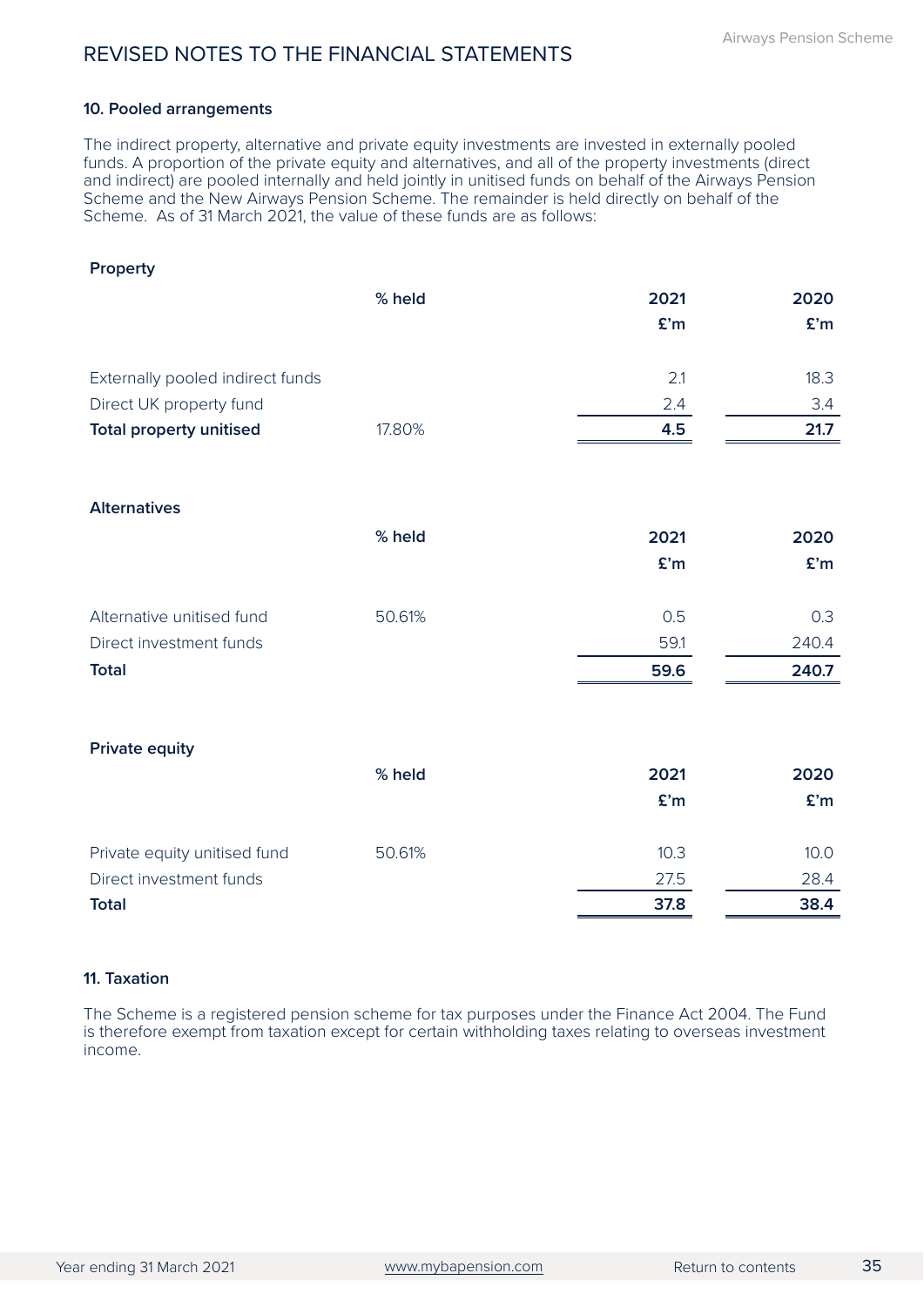### **12. Insurance contracts**

On 13 September 2018, the Scheme entered into a Framework Buy-in Agreement with Legal & General Assurance Society Limited to insure the cost of approximately £4.4 billion of pension benefit liabilities payable by the Scheme. The premium for the buy-in took the form of a transfer of investment assets by the Scheme to Legal & General Assurance Society Limited. The buy-in helps to protect the Scheme against risk, including inflation, interest rate, and longevity risk. During the year, an approach for the true-up of actual and insured liabilities under this contract was agreed upon and settled after the year end. This led to a payment of £69.6m being made by the Scheme to Legal & General in July 2021. The most material item within this true-up payment was an allowance for the impact of the Settlement Agreement, meaning that the insurance cover was increased to reflect the catch-up Discretionary Increases granted in 2019.

### **13. Asset swap and longevity swaps**

The Scheme uses these instruments to manage exposures to longevity risk arising in the normal course of business.

The Scheme holds an asset swap and two longevity swaps with Rothesay Life. The Artemis contract covers 24% of the Scheme's liabilities for pensions already in payment by June 2010 and provides protection against the pensioners living longer, and interest and inflation rates movements. The Concerto contract covers 20% of the Scheme's longevity risk for pensions already in payment by June 2010 and provides protection against the pensioners living longer. For each contract, the Scheme pays a fixed stream of cash flows based on an underlying portfolio of assets in exchange for a floating stream of cash flows.

The total net investment of £3,210.8 m shown on the net assets statement includes the Artemis and Concerto swap contract assets that comprise:

| <b>Rothesay Life assets and liabilities</b> | 2021      | 2020      |
|---------------------------------------------|-----------|-----------|
|                                             | £'m       | £'m       |
| United Kingdom public sector quoted         |           |           |
| 2050 index-linked gilt 0.5%                 | 3,095.3   | 3,017.8   |
| 2052 index-linked gilt 0.25%                | 282.6     | 274.7     |
| 2044 index-linked gilt 0.125%               | 298.4     | 294.6     |
| 2046 index-linked gilt 0.125%               | 412.1     | 404.2     |
| 2047 index-linked gilt 0.75%                | 252.2     | 247.2     |
| Coupon interest receivable                  |           | 0.5       |
|                                             | 4,340.6   | 4,239.0   |
|                                             |           |           |
| Artemis asset swap                          | (3,081.5) | (2,998.6) |
| Artemis longevity swap                      | (123.6)   | (124.9)   |
| Concerto longevity swap                     | (91.2)    | (87.3)    |
|                                             | (3,296.3) | (3,210.8) |

For collateral purposes, there is a fixed charge agreed at the outset of the Artemis contract, which represents the collateral Rothesay Life, as the insurer, could expect to receive if the Scheme defaulted. This reduces over the life of the contract.

A proportion of the Scheme's UK Treasury index-linked, 0.25% 2052 and 0.5% 2050 positions are held in fixed charge accounts to the order of Rothesay Life to cover their longevity risk exposure and the fixed charge. The value of this proportion for the Concerto contract was £54.8m as of 31 March 2021 (2020: £55.6m). The value of the proportion for the Artemis contract was £69.2m as of 31 March 2021 (2020: £70.7m). The gilts are also used to cover the collateral requirements of the asset swap. See note 15 for the collateral values.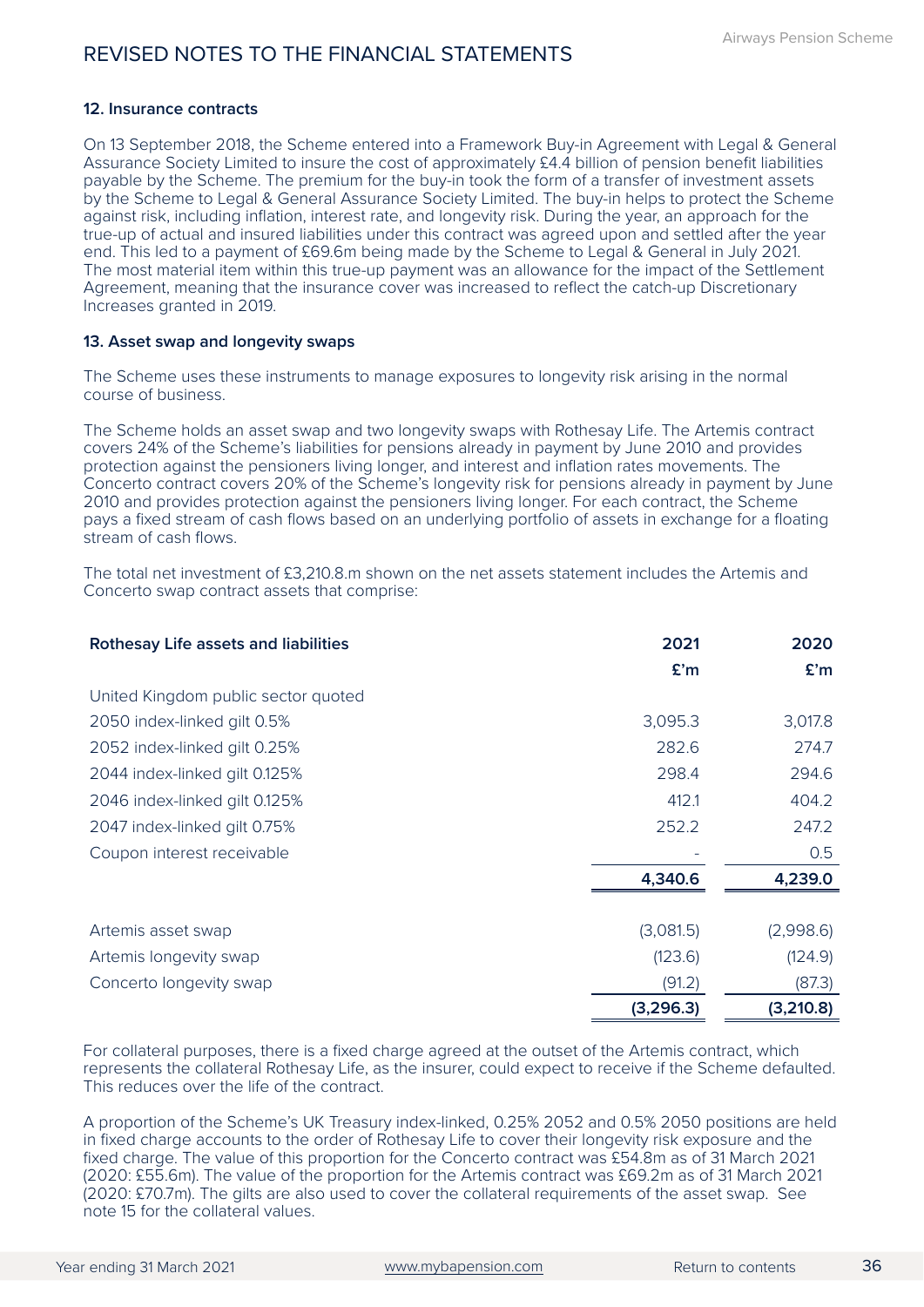### **14. Derivatives**

The Scheme uses derivative instruments for both investment purposes and to manage exposures to financial risks, such as interest rate, foreign exchange and liquidity risks arising in the normal course of business.

A summary of the Scheme's outstanding derivative contracts at the year-end aggregated by key characteristics were as follows:

### **Over the counter swaps**

| <b>Nature</b>          | <b>Duration</b> | <b>Nominal amount</b><br>£'m | Asset value<br>E'm | <b>Liability value</b><br>£'m |
|------------------------|-----------------|------------------------------|--------------------|-------------------------------|
| Inflation-linked swaps | $<$ 10 years    | 152.8                        |                    | (4.4)                         |
| Inflation-linked swaps | $10-20$ years   | 85.6                         | 0.5                | (2.7)                         |
| Inflation-linked swaps | $20-30$ years   | 28.3                         |                    | (7.5)                         |
| Inflation-linked swaps | 30-40 years     | 30.0                         | O.1                | (2.5)                         |
| Interest rate swaps    | $<$ 10 years    | 1,197.5                      | 2.7                | (3.8)                         |
| Interest rate swaps    | $10-20$ years   | 43.1                         | 4.6                |                               |
| <b>Total 2021</b>      |                 | 1,537.3                      | 7.9                | (20.9)                        |
| <b>Total 2020</b>      |                 | 1,384.6                      | 3.2                | (50.0)                        |

### **Forward foreign exchange contracts**

The Scheme holds investments in a number of currencies, and their policy is to hedge within agreed limits.

The Scheme enters into over the counter foreign exchange forward contracts to offset the impact of currency fluctuations in foreign currency. The open FX contracts at the year-end were as follows:

| Contract            | <b>Maturity date</b> | <b>Nominal value</b><br>m | <b>Asset value</b><br>£'m | Liability value<br>£'m |
|---------------------|----------------------|---------------------------|---------------------------|------------------------|
| <b>EUR</b>          |                      |                           |                           |                        |
| Forward to sell EUR | Apr 21-Jun 21        | €36.7                     | 0.6                       |                        |
| <b>USD</b>          |                      |                           |                           |                        |
| Forward to sell USD | Apr 21-Jun 21        | \$76.1                    | O.1                       | (0.3)                  |
| Forward to buy USD  | Apr 21-Jun 21        | \$2.2                     |                           |                        |
|                     |                      |                           |                           |                        |
| <b>Total 2021</b>   |                      |                           | 0.7                       | (0.3)                  |
| <b>Total 2020</b>   |                      |                           | 2.1                       | (3.7)                  |
|                     |                      |                           |                           |                        |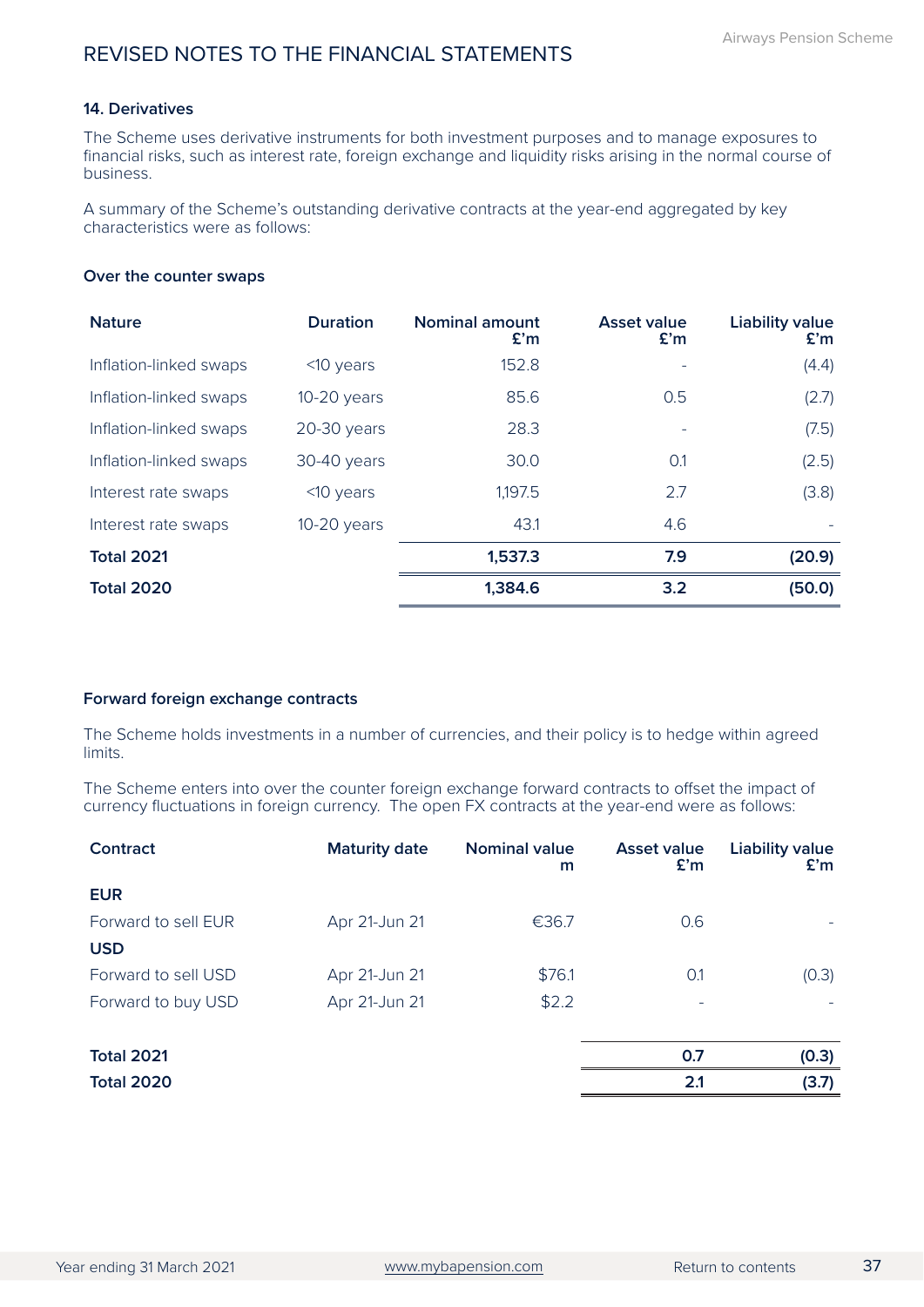### **15. Collateral**

Collateral is used by the Scheme to manage counterparty risk. The collateral balances at the year-end are as follows:

| Counterparty            | <b>Collateral type</b> | Pledge<br>E'm | <b>Derivative position</b> |
|-------------------------|------------------------|---------------|----------------------------|
| Rothesay Life           | UK Gilt                | (3,236.8)     | Asset swap/longevity swap  |
| JP Morgan               | UK Gilt                | (4.8)         | FX Forwards & Swaps        |
| <b>Barclays</b>         | UK Gilt                | (9.2)         | Swaps                      |
| <b>RBS</b>              | UK Gilt                | (1.9)         | FX Forwards & Swaps        |
| <b>UBS</b>              | UK Gilt                | (0.1)         | FX Forwards & Swaps        |
| Lloyds Banking<br>Group | UK Gilt                | 1.4           | FX Forwards & Swaps        |
| Goldman Sachs           | UK Gilt                | 0.7           | Swaps                      |
|                         |                        | (3,250.7      |                            |

Collateral pledged with a counterparty is reflected as a negative value. However, these amounts are included in the revised statement of net assets as part of the Scheme assets.

The collateral balances at the 2020 year end amounted to £(3,263.9)m.

### **16. Additional Voluntary Contributions (AVCs)**

The Trustee holds assets to secure additional benefits on a defined contribution basis for those defined benefit section members electing to pay AVCs. Members participating in this arrangement each year receive an annual statement confirming the amounts held in their account and the movements in the year.

There are three AVC funds. The Mixed Portfolio Fund, which is a separately managed internally pooled arrangement, the Short-Dated Gilts fund and the Equity Biased Fund, which are held within the investments. The values of these funds are as follows:

|                                                  | % held | 2021<br>£'m        | 2020<br>£'m        |
|--------------------------------------------------|--------|--------------------|--------------------|
| Mixed Portfolio Fund                             |        |                    |                    |
| <b>Equities</b><br><b>Fixed interest</b><br>Cash |        | 12.6<br>2.8<br>0.4 | 10.5<br>2.3<br>0.3 |
| <b>Total Mixed Portfolio Fund</b>                | 8.95%  | 15.8               | 13.1               |
| <b>Short-Dated Gilts Fund</b>                    |        | 1.6                | 2.0                |
| <b>Equity Biased Fund</b>                        |        | 25.2               | 26.5               |
|                                                  |        | 42.6               | 41.6               |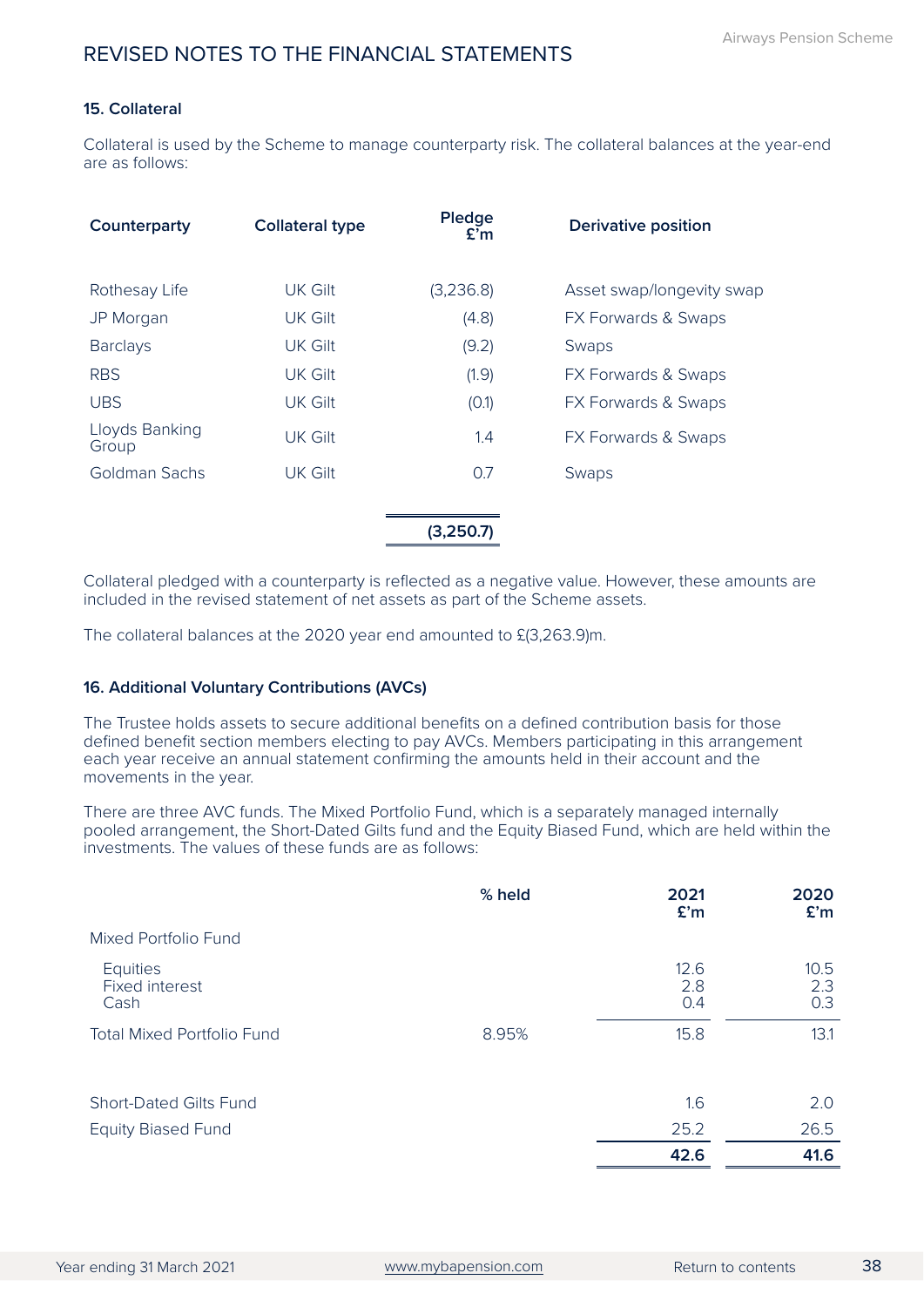### **17. Fair value determination**

The fair value of financial instruments has been estimated using the following fair value hierarchy:

Level (1) The unadjusted quoted price in an active market for identical assets or liabilities that the entity can access at the measurement date.

Level (2) Inputs other than quoted prices included within Level 1 that are observable (i.e. developed using market data) for the asset or liability, either directly or indirectly.

Level (3) Inputs are unobservable (i.e. for which market data is unavailable) for the asset or liability.

The Scheme's investment assets and liabilities have been fairly valued using the above hierarchy levels:

|                           | As of 31 March 2021 |        |           |              |
|---------------------------|---------------------|--------|-----------|--------------|
|                           | Level               | Level  | Level     | <b>Total</b> |
|                           | (1)<br>(revised)    | (2)    | (3)       |              |
|                           | £'m                 | £'m    | £'m       | E'm          |
|                           |                     |        |           |              |
| <b>Bonds</b>              | 6,264.4             |        |           | 6,264.4      |
| Pooled arrangements       | -                   |        | 101.9     | 101.9        |
| Insurance contracts       |                     |        | 4,285.0   | 4,285.0      |
| Asset and longevity swaps |                     |        | (3,296.3) | (3,296.3)    |
| Derivatives               |                     | (12.5) |           | (12.5)       |
| AVC mixed portfolio fund  | 15.8                |        |           | 15.8         |
| Cash                      | 8.2                 | 53.5   |           | 61.7         |
| Other investment balances | (26.9)              |        |           | (26.9)       |
|                           | 6,261.5             | 41.0   | 1,090.6   | 7,393.1      |

|                           | <b>As of 31 March 2020</b> |        |           |              |
|---------------------------|----------------------------|--------|-----------|--------------|
|                           | Level                      | Level  | Level     | <b>Total</b> |
|                           | (1)                        | (2)    | (3)       |              |
|                           | E'm                        | £'m    | £'m       | E'm          |
| <b>Bonds</b>              | 5,463.2                    | 601.5  |           | 6,064.7      |
| Pooled arrangements       |                            |        | 300.8     | 300.8        |
| Insurance contracts       |                            |        | 4,457.1   | 4,457.1      |
| Asset and longevity swaps |                            |        | (3,210.8) | (3,210.8)    |
| Derivatives               |                            | (48.4) |           | (48.4)       |
| AVC mixed portfolio fund  | 12.3                       | 0.8    |           | 13.1         |
| Cash                      | 79.6                       | 3.7    |           | 83.3         |
| Other investment balances | (33.3)                     |        |           | (33.3)       |
|                           | 5,521.8                    | 557.6  | 1,547.1   | 7,626.5      |

Interest, inflation and discount rate assumptions were based on the prevailing market rates at the year end, and longevity assumptions were based on the 2018 actuarial valuation, updated for changes in demographic assumptions, namely the annual revision to the CMI model for improvements in mortality.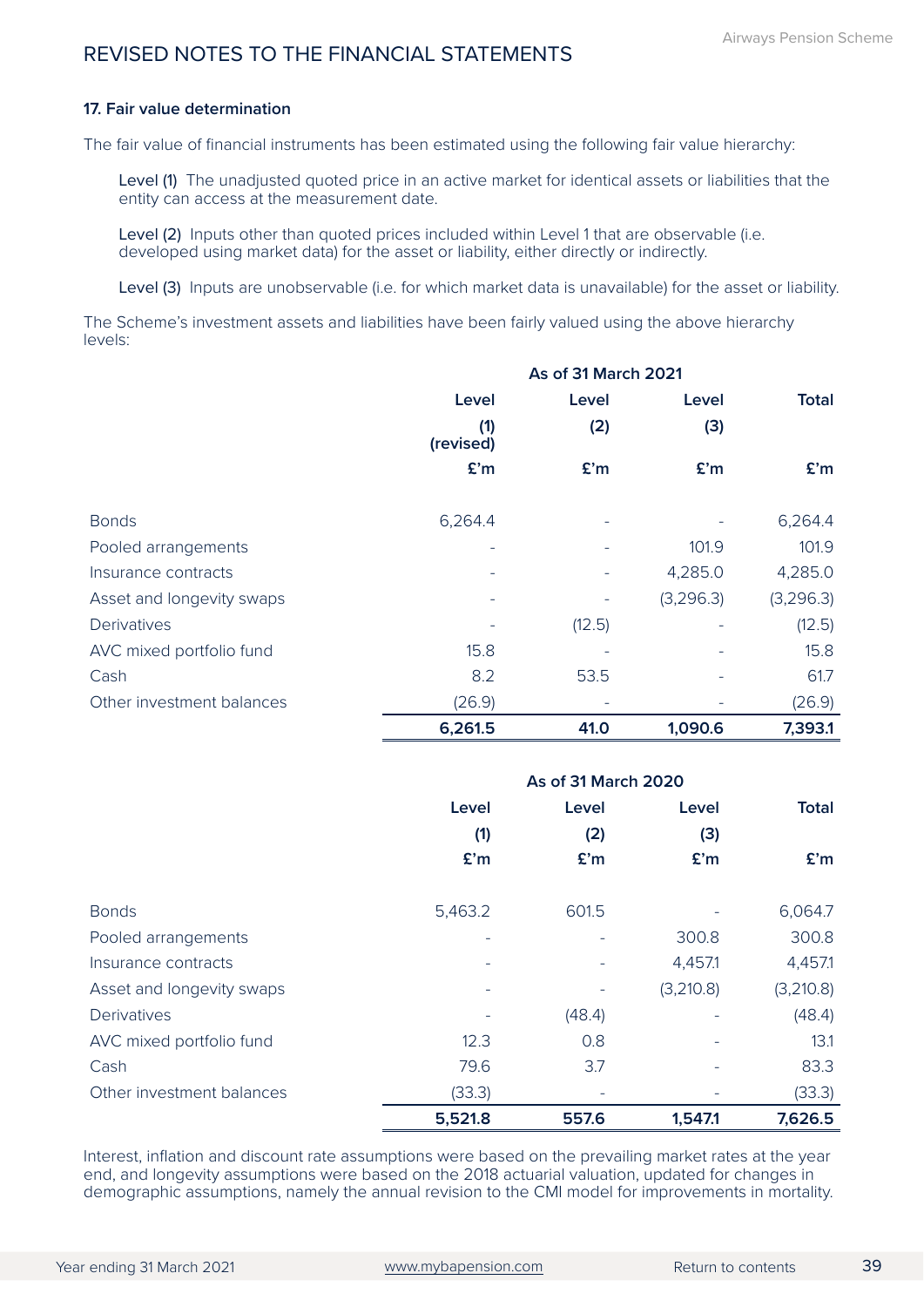### **18. Investment risk disclosures**

### **Investment risks**

The disclosure of information in relation to certain investment risks are as follows:

**Liability risk:** this is the risk that exists if the projected cashflow profile of the assets held differs from that of the projected liabilities.

**Longevity risk:** this is the risk that reflects the possibility that the value of the Scheme's liabilities will increase due to improving life expectancy risk.

**Counterparty (or credit) risk:** this is the risk that reflects the possibility that payments due or expected from a third party (including insurers) are not made.

**Currency risk:** this is the risk that can arise through investment in non-Sterling assets, given that the Scheme's liabilities are denominated in Sterling.

**Liquidity Risk:** this concerns the risk arising from holding assets that are not readily realisable and may be compounded by Volatility Risk where the price achievable is not certain until the point of sale.

**Regulatory Risk:** this is the risk that can arise from investing in a market environment where the regulatory regime may change.

**Concentration Risk:** this is the risk that can arise when a high proportion of the Scheme's assets are invested in instruments of the same or related issuers.

**ESG Risk:** this is the risk that can arise from investing in assets exposed to ESG-related matters, including climate change, which could have a material negative impact on the asset's value.

The Scheme has exposure to investment risks as a result of the investments it makes to implement its investment strategy described in the revised Trustee's Report. The Trustee manages investment risks within agreed risk limits which are set taking into account the Scheme's strategic investment objectives. These investment objectives and risk limits are implemented through the investment management agreements in place with the Scheme's investment manager and monitored by the Trustee by regular reviews of the investment portfolios.

Further information on the Trustee's approach to risk management and the Scheme's exposures to credit and market risks are set out below. This does not include AVC investments as these are not considered significant in relation to the overall investments of the Scheme.

### **(i) Liability risk**

The Trustee's primary investment objective is to invest the Scheme's assets in such a manner that members' benefit entitlements can be paid as and when they fall due.

The Trustee sets the investment strategy for the Scheme taking into account considerations such as the mature liability profile of the Scheme, the well-funded position of the Scheme, and the assessed strength of covenant provided by the company relative to the size of the agreed contingent contributions from the company. The investment strategy is set out in its Statement of Investment Principles (SIP), which can be viewed on the member website.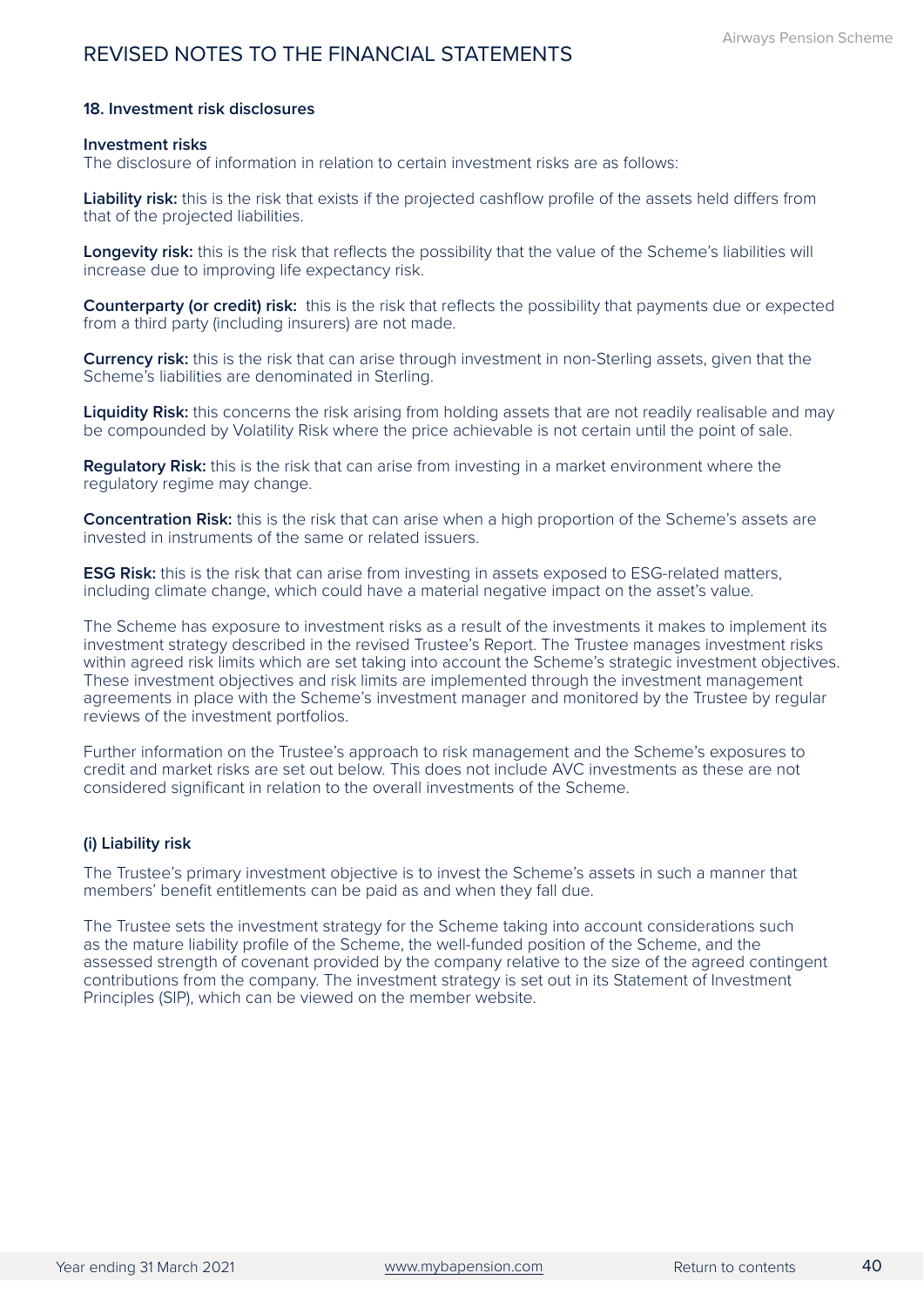### **18. Investment risk disclosures - continued**

### **(ii) Longevity risk**

The Scheme maintains a substantial proportion of its assets in longevity swaps and insurance contracts, UK government bonds and cash which closely match expected future benefit outflows, in order to minimise volatility of assets relative to liabilities. Current pension outgoings are met from the longevity swaps and insurance contracts payments, bond income and contributions from the employer. At the year end the liability matching portfolio represented approximately 97.5% of the total investment portfolio, approximately 72% of which were the longevity swaps and insurance contracts.

The Scheme continues to allocate a relatively small proportion of its assets (around 5.3%) to investments exhibiting higher risk but with correspondingly higher return expectations. 1.4% of these investments are in overseas currencies. To minimise the currency risk, the fund manager is permitted to engage in currency hedging on a discretionary basis using forward foreign exchange contracts.

Based on the Technical Provisions assumptions used in the valuation, there is a surplus in the Scheme, meaning it is well-placed to meet the benefits payable to members as they fall due.

### **(iii) Counterparty risk**

The Scheme is subject to credit risk because the Scheme invests in bonds, OTC derivatives, holds cash balances, and undertakes stock lending activities.

Counterparty risk arising on bonds is mitigated by investing predominantly in UK Government bonds where the credit risk is minimal or investment grade corporate bonds which are predominantly rated BBB or above. The Trustee manages the associated counterparty risk by requesting that the Investment Manager diversifies the portfolio to minimise the impact of a default by any one issuer. Counterparty risk arising on other investments is mitigated by investment mandates requiring counterparties to have predominantly investment grade credit quality.

Counterparty risk arising on derivatives depends on whether the derivative is exchange traded or OTC. Exchange traded derivatives are guaranteed by a regulated exchange whereas OTC is not; therefore, the Scheme is subject to risk of failure of the counterparty. The counterparty risk for OTC derivatives is reduced by collateral arrangements (see note 15).

Cash is held with financial institutions which are at least investment grade credit rated. This was the position at the year end.

The Scheme lends certain fixed interest and equity securities under a Trustee-approved stock lending program which is managed at the discretion of and is fully indemnified by the custodian State Street Bank and Trust Company. The Trustee manages the counterparty risk arising from stock lending activities by restricting the amount of overall stock that may be lent, only lending to approved borrowers, limiting the amount that can be lent to any one borrower and putting in place collateral arrangements. At the year end, the Scheme had lent no Government bonds (2020: £17.0 million) and so did not hold any collateral in the form of cash and fixed interest securities of stock lent (2020: 100.8%).

The Scheme invests in private equity, alternatives and indirect property funds through pooled arrangements and some of these investments are exposed to counterparty risk and leverage. This risk is mitigated through active management of the funds, the regulatory environments in which the pooled arrangements operate, and diversification of investments amongst a number of funds.

The Trustee carries out due diligence checks on the appointment of a new fund and on an on-going basis monitors any changes to the management, regulatory, and operating environment of the funds. The Scheme's holdings in pooled investment vehicles are unrated and predominantly held through shares of limited liability partnerships.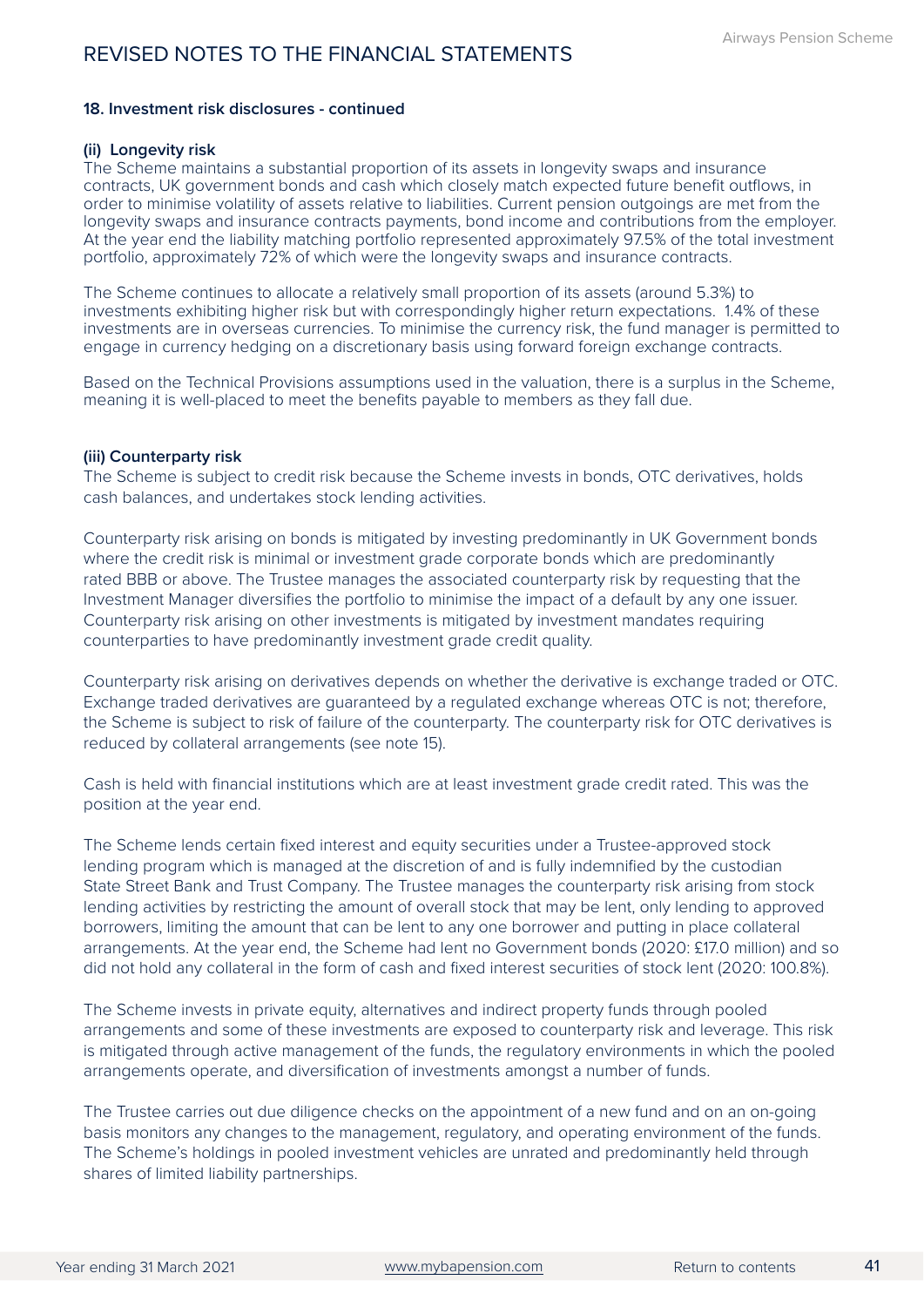### **18. Investment risk disclosures – continued**

### **(iv) Currency risk**

The Scheme is subject to currency risk because some of the Scheme's investments are held in overseas markets, either as segregated investments or via pooled arrangements. The overseas currency exposure is minimised by the fund manager through a discretionary currency hedging policy.

The Scheme's net unhedged exposure by major currency at the year-end was as follows:

|                  | 2021<br>£ <sup>'</sup> m | 2020<br>£'m |
|------------------|--------------------------|-------------|
| <b>US Dollar</b> | 7.6                      | 9.2         |
| Euro             | 10.8                     | 13.6        |
| Other            | ۰                        | 0.2         |
|                  | 18.4                     | 23.0        |

### **(v) Liquidity risk**

The Trustee has a policy to accelerate the run-off of the illiquid assets held, thus reducing this risk over time.

### **(vi) Regulatory risk**

The Trustee receives regulatory updates from its various advisors and considers how to address any significant changes in regime as and when they arise.

### **(vii) Concentration risk**

The Trustee seeks to diversify instruments appropriately to mitigate this risk and specific concentration limits are set out in the Investment Guidelines. Concentration risk in relation to insurers will be assessed at the time of transacting each insurance policy, noting that insurers are subject to their own regulatory regime regulated by the Prudential Regulation Authority.

### **(viii) ESG risk**

The management of ESG-related risks is delegated to the investment manager. The Trustee has produced a responsible investment (RI) policy, as well as a mission statement which set out the Scheme's plans to address RI issues.

### **19. Contingent liabilities and contractual commitments**

The following contractual commitments existed at the year end:

|                     | 2021 | 2020 |
|---------------------|------|------|
|                     | £'m  | £'m  |
| Pooled arrangements |      |      |
| Property            | 0.1  | ٠    |
| Alternatives        | 17.0 | 24.6 |
| Private equity      | 11.8 | 15.3 |
|                     | 28.9 | 39.9 |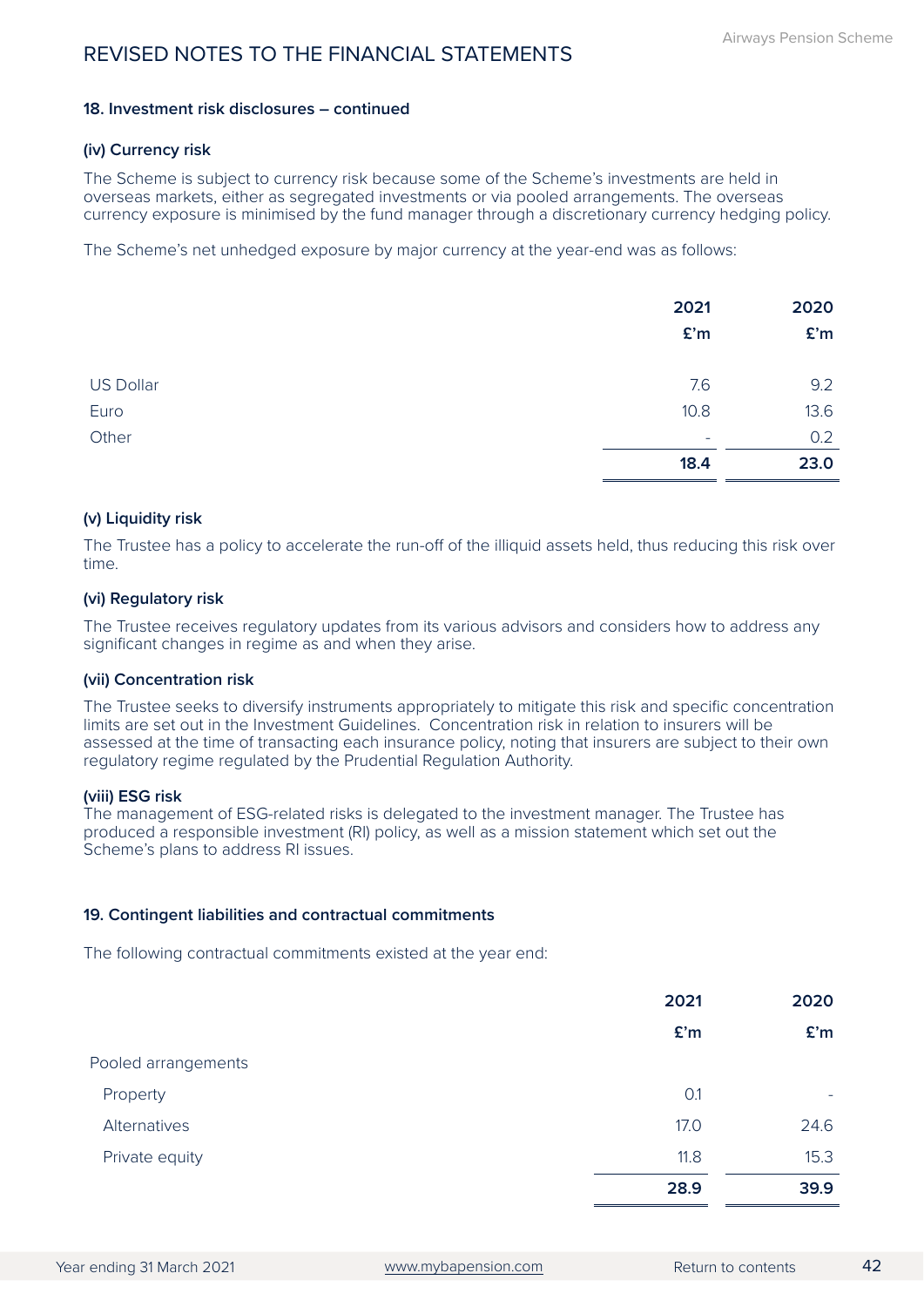### **20. Self-investment**

The Scheme holds no direct investment in BA Plc or in International Consolidated Airline Group SA, or any shares or other securities as defined by section 40 of the Pensions Act 1995.

### **21. Related party transactions**

The Corporate Trustee of APS is Airways Pension Scheme Trustee Limited (APSTL). This company is dormant.

BAPTL, a company limited by guarantee, holds the assets on behalf of the Scheme as Custodian Trustee, including the assets of the pooled arrangements. The directors of BAPTL are all Directors of either APSTL or New Airways Pension Scheme Trustee Limited (NAPSTL). The companies described below are all wholly owned by BAPTL.

BAPSL provides administration services, and BAPIML provided investment management services to the Scheme during the Scheme year<sup>7</sup>. The Scheme is recharged for these services, as shown in the revised fund account and in notes 6 and 8. BA Plc provides occasional services to the Scheme (e.g. recruitment, procurement advice on contracts for the purchase of equipment) for which the Scheme is not recharged.

The Trustee Directors of the Scheme are considered to be key management personnel. Roger Maynard was remunerated by BA Plc in respect of his services as Chair of APSTL. Pensioner elected Trustee Directors were also paid by the Employer.

The Chair is a pensioner of NAPS. Two of the ENDs are deferred members of NAPS. The MNDs are pensioners of APS, and their pension rights are on terms normally granted to members.

### **22. Guaranteed Minimum Pension (GMP) equalisation**

On 26 October 2018, the High Court handed down a judgment involving the Lloyds Banking Group's defined benefit pension schemes. The judgment concluded the schemes should equalise pension benefits for the effect of unequal GMP so that equal benefits are provided for men and women in respect of GMP earned between 17 May 1990 and 5 April 1997. In November 2020, the Court confirmed that transfers out of pension schemes which had been calculated without equalising for the effect of unequal GMP should in certain cases be adjusted to reflect equalised benefits. The issues determined by the judgments arise in relation to many other defined benefit pension schemes. The Trustee of the Scheme is aware that the issue will affect the Scheme and has already received advice from its Scheme Actuary to understand the impact on the Scheme. Under the rulings, schemes are required to backdate benefit adjustments in relation to GMP equalisation and may need to provide interest on the backdated amounts. Based on an initial assessment of the likely backdated amounts and related interest, the Trustee does not expect these to be material to the revised financial statements and therefore have not included a liability in respect of these matters in these revised financial statements. They will be accounted for in the year they are determined.

### **23. Post Balance Sheet Events**

On 15 April 2021 the Trustees of the Schemes made the decision to transfer the investment management to BlackRock Investment Management (UK) Limited. This was completed on 1 June 2021.

⁷ BAPIML's role as investment manager ceased after 31 May 2021, with BlackRock taking over as investment manager from 1 June 2021.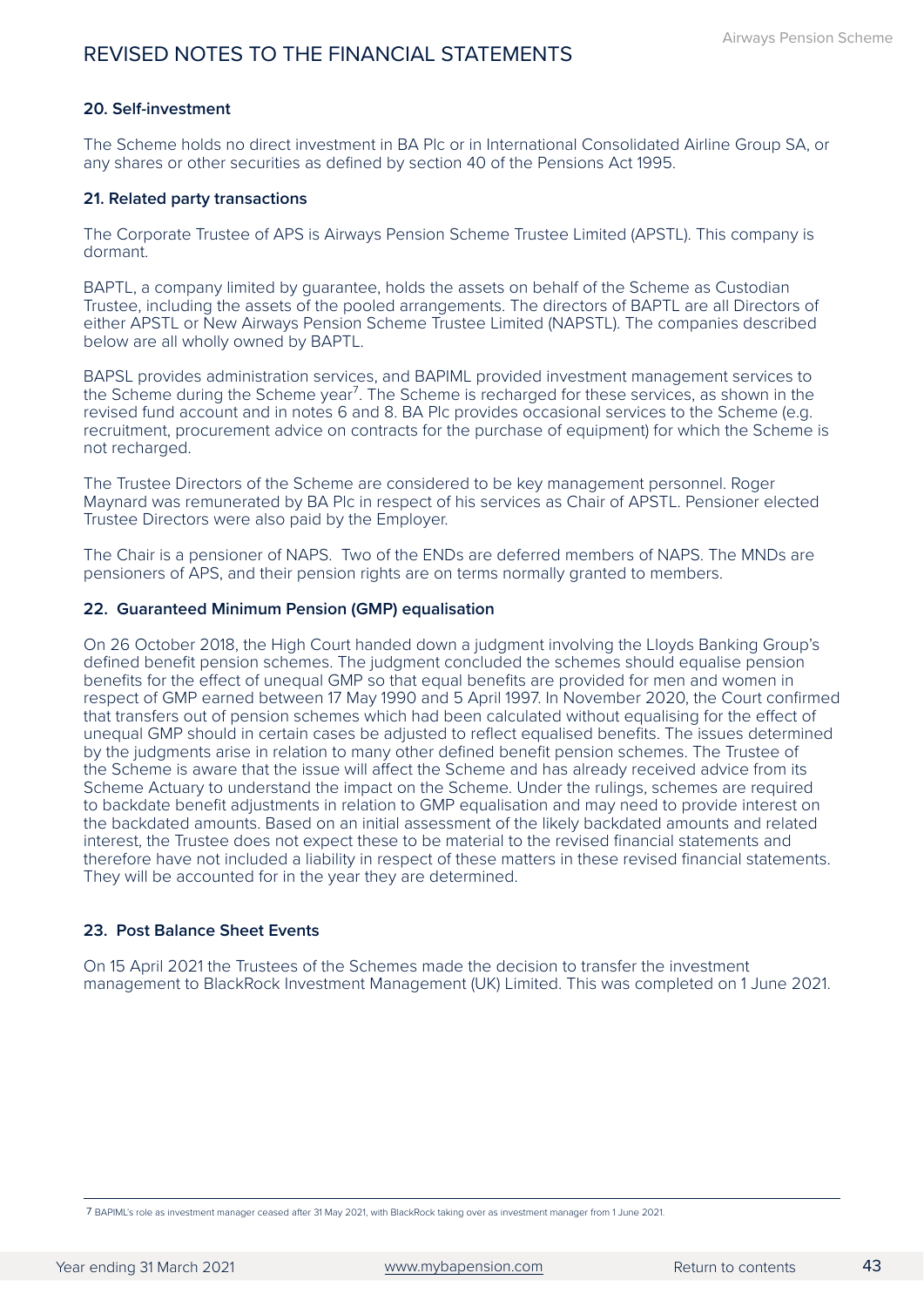### <span id="page-46-0"></span>INDEPENDENT AUDITOR'S STATEMENT ABOUT **CONTRIBUTIONS**

### **Independent auditor's statement about contributions to the Trustee of the Airways Pension Scheme**

#### **Statement about contributions**

We have examined the summary of contributions payable under the Schedule of Contributions to the Airways Pension Scheme in respect of the Scheme year ended 31 March 2021 which is set out on pages 46 and 47.

In our opinion contributions for the Scheme year ended 31 March 2021 as reported in the summary of contributions and payable under the Schedule of Contributions have in all material respects been paid at least in accordance with the Schedule of Contributions certified by the Actuary on 28 November 2019.

#### **Scope of work**

Our examination involves obtaining evidence sufficient to give reasonable assurance that contributions reported in the summary of contributions have in all material respects been paid at least in accordance with the Schedule of Contributions. This includes an examination, on a test basis, of evidence relevant to the amounts of contributions payable to the Scheme and the timing of those payments under the Schedule of Contributions.

#### **Respective responsibilities of the Trustee and the auditor**

As explained more fully in the Statement of Trustee's Responsibilities set out on page 45, the Scheme's Trustee is responsible for ensuring that there is prepared, maintained and from time to time revised a Schedule of Contributions showing the rates and due dates of certain contributions payable towards the Scheme by or on behalf of the employer and the active members of the Scheme. The Trustee is also responsible for keeping records in respect of contributions received in respect of active members of the Scheme and for monitoring whether contributions are made to the Scheme by the employer in accordance with the Schedule of Contributions.

It is our responsibility to provide a statement about contributions paid under the Schedule of Contributions to the Scheme and to report our opinion to you.

#### **The purpose of our work and to whom we owe our responsibilities**

This statement is made solely to the Scheme's Trustee, as a body, in accordance with the Pensions Act 1995 and Regulations made thereunder. Our work has been undertaken so that we might state to the Scheme's Trustee those matters we are required to state to them in an auditor's statement about contributions and for no other purpose. To the fullest extent permitted by law, we do not accept or assume responsibility to anyone other than the Scheme's Trustee, as a body, for our work, for this statement, or for the opinions we have formed.

**Nadia Dabbagh-Hobrow for and on behalf of KPMG LLP, Statutory Auditor**  *Chartered Accountants*  15 Canada Square, Canary Wharf London E14 5GL

Date: 29 September 2021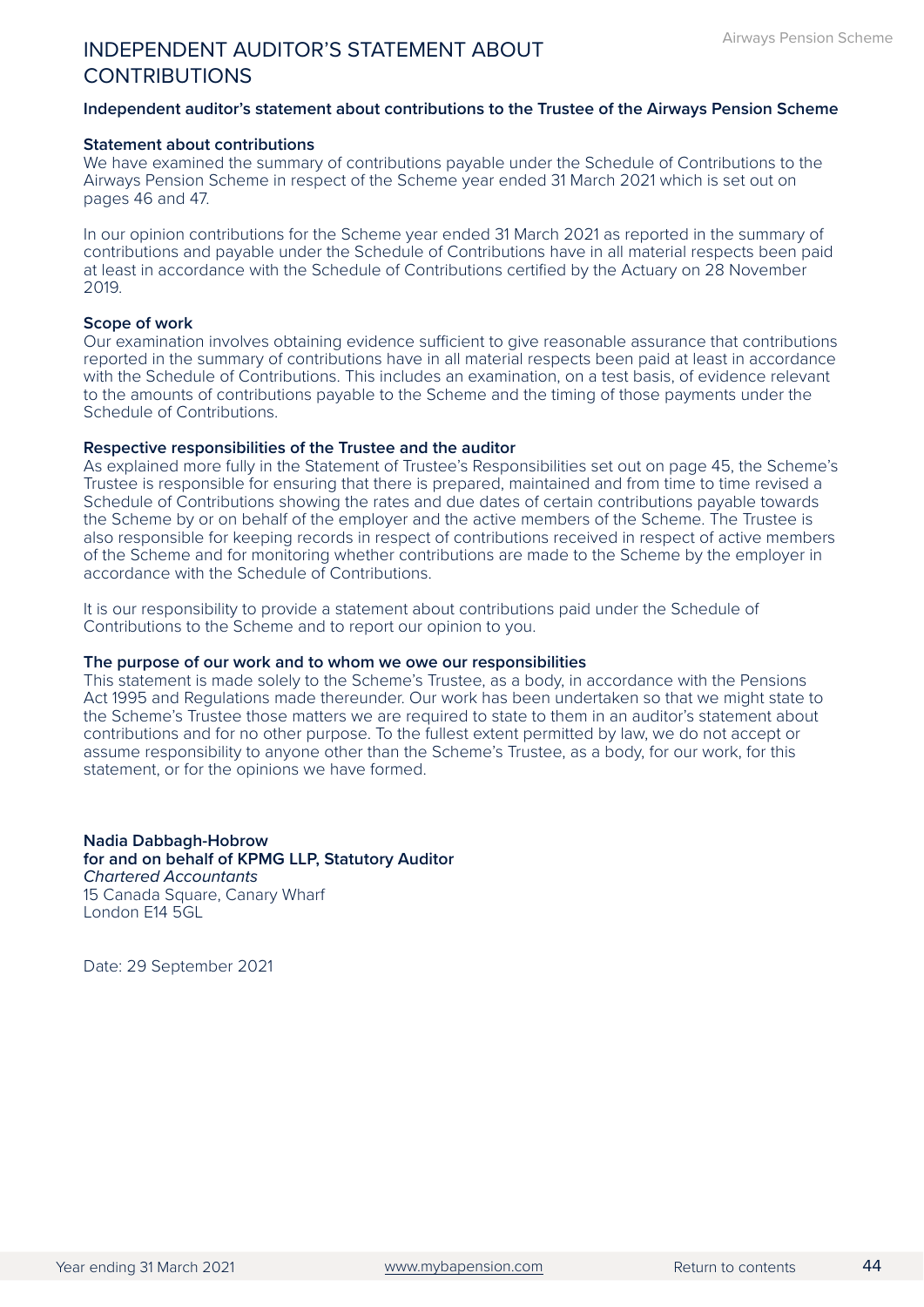### <span id="page-47-0"></span>TRUSTEE'S SUMMARY OF CONTRIBUTIONS

### **Statement of Trustee's responsibilities in respect of contributions**

The Scheme's Trustee is responsible under pensions legislation for ensuring that there is prepared, maintained and from time to time revised a Schedule of Contributions showing the rates of contributions payable towards the Scheme by or on behalf of the employer and the active members of the Scheme and the dates on or before which such contributions are to be paid. The Scheme's Trustee is also responsible for keeping records of contributions received in respect of any active member of the Scheme and for procuring that contributions are made to the Scheme in accordance with the Schedule.

### **Trustee's summary of contributions payable under the Schedule in respect of the Scheme year ended 31 March 2021**

This summary of contributions has been prepared on behalf of and is the responsibility of the Trustee. It sets out the employer and employee contributions payable to the Scheme under the Schedule of Contributions certified by the actuary on 28 November 2019 in respect of the Scheme year ended 31 March 2021. The Scheme auditor reports on contributions payable under the Schedule in the auditor's statement about contributions.

| Contributions payable under the Schedule in respect of the Scheme year          | E'm |
|---------------------------------------------------------------------------------|-----|
| Employer normal contributions                                                   | 1.8 |
| Employer deficit funding – regular                                              |     |
| Employer deficit funding – cash sweep                                           |     |
| Employee normal contributions                                                   |     |
| Contributions payable under the Schedule (as reported on by the Scheme auditor) | 1.9 |

### **Reconciliation of contributions**

Reconciliation of contributions payable under the Schedule of Contributions reported in the financial statements in respect of the Scheme year:

|                                                                    | £'m            |
|--------------------------------------------------------------------|----------------|
| Contributions payable under the Schedule (as above)                | 1.9            |
| Contributions payable in addition to those due under the Schedule: |                |
| Employer augmentation                                              |                |
| Employee additional voluntary contributions                        | 0 <sub>6</sub> |
| Total contributions reported in the financial statements           | つら             |

This report was approved by the Trustee Board on 28 September 2021 and was signed on their behalf by:

**Monica Gupta Scheme Secretary**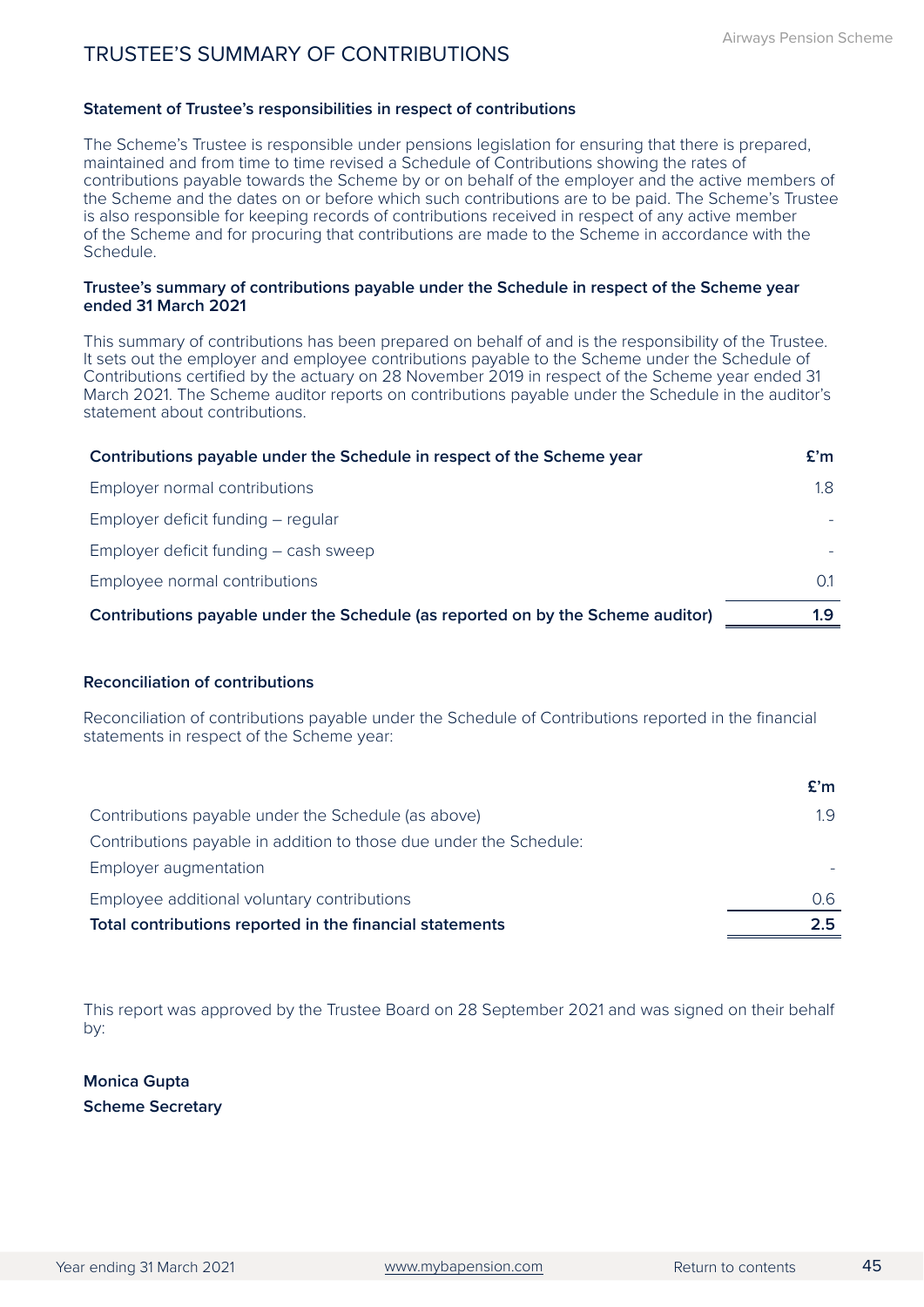### <span id="page-48-0"></span>SCHEDULE OF CONTRIBUTIONS

### **Airways Pension Scheme Schedule of Contributions (31 March 2018 actuarial valuation)**

**Period covered by this schedule:** Five years from the date of certification of this Schedule by the Actuary

### **Previous Schedule being replaced by this Schedule:**

For the avoidance of doubt, the Schedule of Contributions replaces the Schedule of Contributions pursuant to the 31 March 2015 actuarial valuation that was signed the same day with a reference date of 28 November 2019.

#### **Level of contributions payable: By members:**

- 
- Salary sacrifice members: Nil<br>Members who are not salary sacrifice members:

| % Pay for Contribution Purposes |       |  |  |  |
|---------------------------------|-------|--|--|--|
| <b>General Staff</b>            | 7.25% |  |  |  |
| <b>Air Cabin Crew</b>           | 8.50% |  |  |  |
| Pilots and Officers             | 8.50% |  |  |  |

In addition, for members under State Pension Age and who are not 2016 Lower Accrual Members, additional contributions of 3.1% of Band Earnings.

All rates subject to detailed variation as specified in the Scheme Rules.

### **By the Employers:**

• From 1 April 2018 until 31 December 2018, contributions at the following rate to cover the cost of accrual:

| % Pay for Contribution Purposes                                                                                                                                                                                                                                                                                                                                                                                                                                                                                                               |       |  |  |
|-----------------------------------------------------------------------------------------------------------------------------------------------------------------------------------------------------------------------------------------------------------------------------------------------------------------------------------------------------------------------------------------------------------------------------------------------------------------------------------------------------------------------------------------------|-------|--|--|
| All categories of Staff                                                                                                                                                                                                                                                                                                                                                                                                                                                                                                                       | 34.7% |  |  |
| From 1 January 2019, contributions at the following rate to cover the cost of accrual (for the<br>avoidance of doubt, as this Schedule of Contributions has come into force after 1 January 2019,<br>arrears will also be due reflecting the difference between the higher rate specified below and the<br>lower rate paid under previous schedules of contributions from 1 January 2019, such arrears falling<br>due for payment by the 19th of the month following this Schedule of Contributions being certified<br>by the Scheme Actuary) |       |  |  |
| % Pay for Contribution Purposes                                                                                                                                                                                                                                                                                                                                                                                                                                                                                                               |       |  |  |
| All categories of staff                                                                                                                                                                                                                                                                                                                                                                                                                                                                                                                       |       |  |  |

- In addition, for salary sacrifice members, an amount equal to the contributions that would be payable by the members if they were not salary sacrifice members.
- In addition, for those members who elect to link increases in their Pay for Pension Purposes to increases in their Pay, contributions will be paid at 4.5% of Pay for Contribution Purposes from the date the election is effective.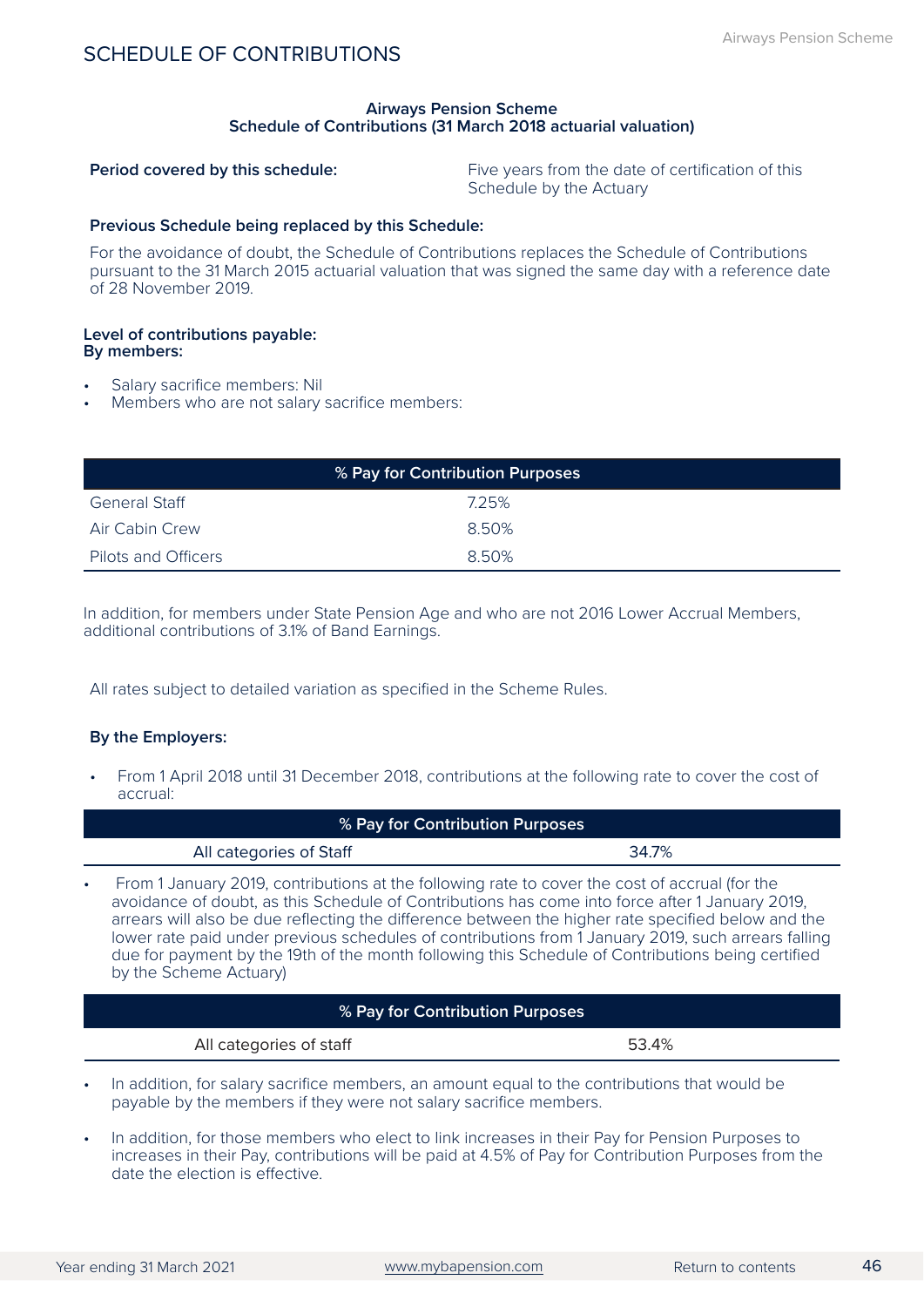- In addition to the above, contributions of £4,583,333 per month, for the period 1 April 2018 to 31 December 2018.
- BA has agreed to pay a contingent payment of up to £40 million to the Scheme in July 2028 under Clauses 5.9.2 and 5.9.3 of an agreement between British Airways Plc and Airways Pension Scheme Trustee Limited dated 8 April 2019 (the Settlement Agreement) only if the various conditions described in the Settlement Agreement for the relevant amount to become payable have previously been satisfied (including the resolution of any dispute as to whether they have been satisfied in accordance with the terms of the Settlement Agreement).

As a result of the Settlement Agreement, the Trustee and BA have agreed a package of additional measures, which are documented in separate legal agreements. As part of previous arrangements, a payment of £40.0m was paid in June 2018 as part of a cash sweep arrangement.

### **Due date for payment of contributions:**

All contributions (from both members and the Employers except for the Contingent Payment and where noted otherwise above) are payable monthly and are due to be paid to the Scheme by the 19th day of the month following that to which the contributions relate.

Note: This Schedule of Contributions relates to the payment of normal contributions to the Scheme payable under Rule 5 of Part VI and Rule 6 of Parts I-V; it does not relate to payment of any amounts under any separate legal agreement, nor to the payments of additional voluntary contributions (AVCs) under Rule 32 of Part VI and Rule 29 of Parts I-V, nor to contributions payable under Clause 24. Pension Protection levies are to be paid directly by BA Plc in addition to the amounts specified in this Schedule.

Date of Schedule (for reference purposes): 28 November 2019

| Signed on behalf of the Trustee of the |
|----------------------------------------|
| <b>Scheme</b>                          |

**Signed for and on behalf of the participating employer of the Scheme**

**R. P. Maynard Chairman**

**Rebecca Napier British Airways CFO**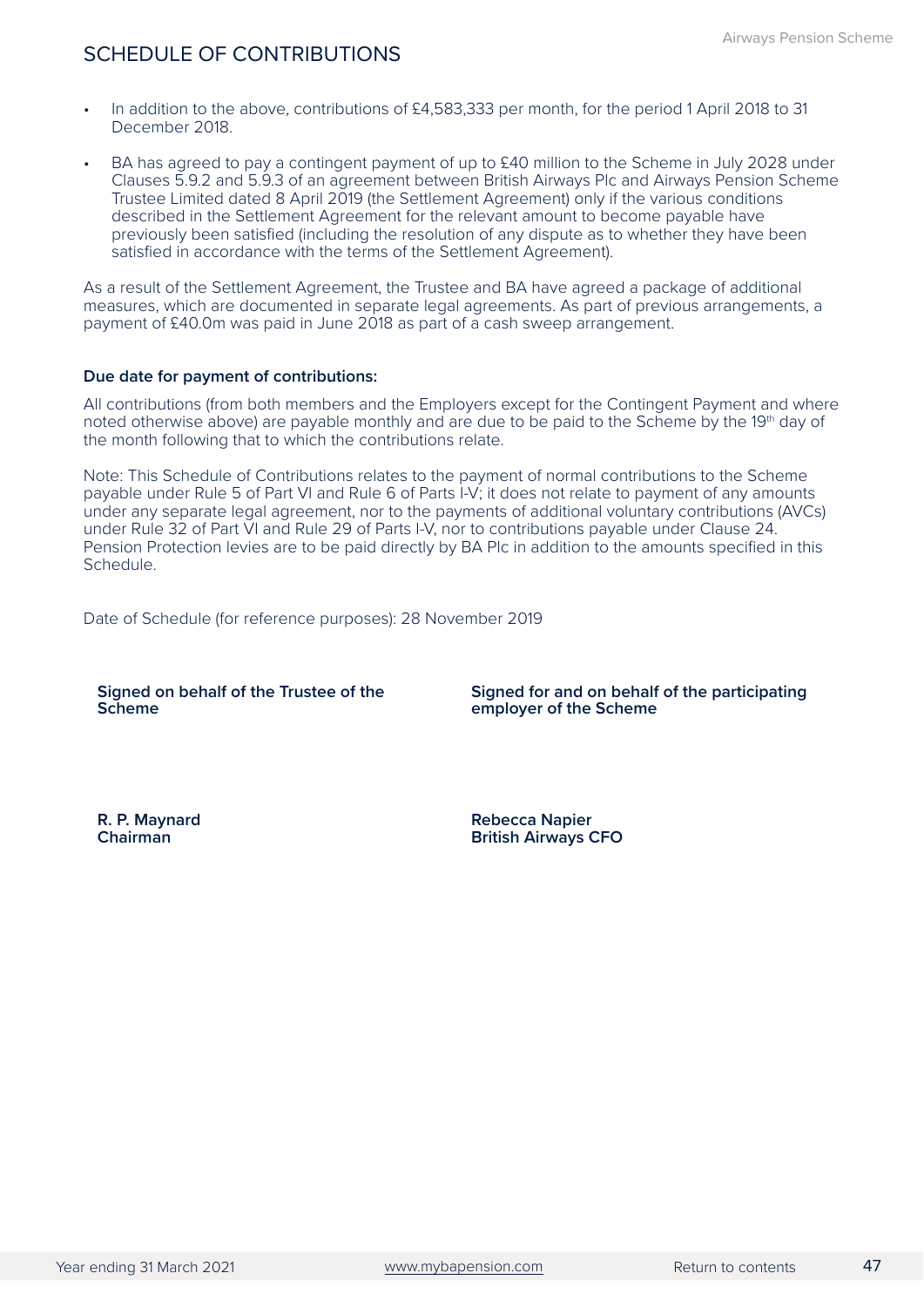### **Actuarial Certificate Schedule of Contributions**

<span id="page-50-0"></span>

### **Name of Scheme:** Airways Pension Scheme

### **Adequacy of rates of contributions**

- 1. I certify that, in my opinion, the rates of contributions shown in this Schedule of Contributions are such that the statutory funding objective could have been expected on 31 March 2018 to continue to be met for the period for which the Schedule is to be in force.
- 2. I also certify that any rates of contributions forming part of this Schedule which the Scheme requires me to determine are not lower than I would have provided for had I had responsibility for preparing or revising the Schedule, the Statement of Funding Principles and any Recovery Plan.

### **Adherence to Statement of Funding Principles**

3. I hereby certify that, in my opinion, this Schedule of Contributions is consistent with the Statement of Funding Principles dated 28 November 2019.

The certification of the adequacy of the rates of contributions for the purpose of securing that the statutory funding objective can be expected to be met is not a certification of their adequacy for the purpose of securing the scheme's liabilities by the purchase of annuities, if the scheme were to be wound up.

**Michael J Pardoe Fellow of the Institute and Faculty of Actuaries**

**Towers Watson Limited a Willis Towers Watson Company Watson House London Road Reigate Surrey RH2 9PQ**

**Date: 28 November 2019**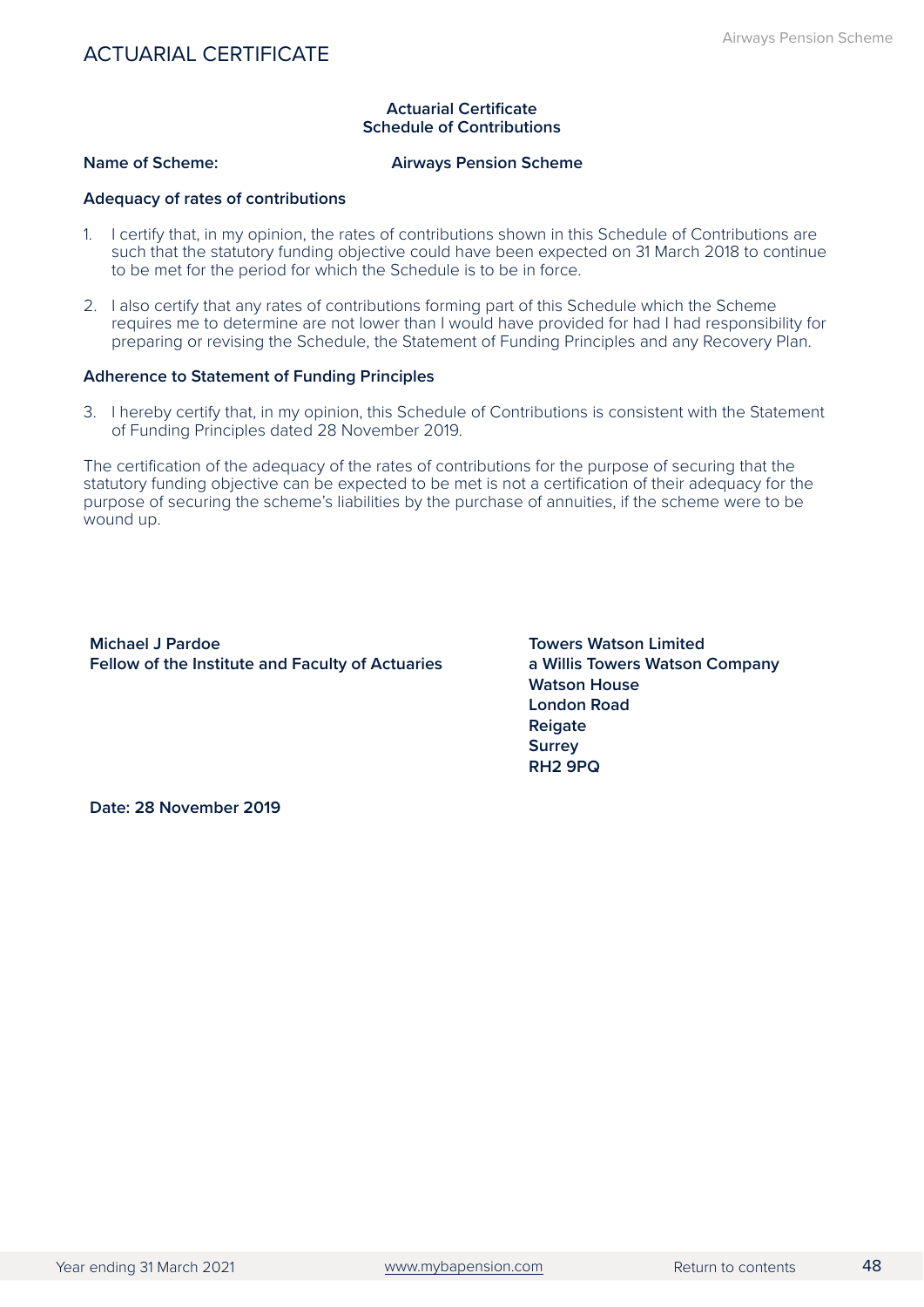### <span id="page-51-0"></span>REPORT ON ACTUARIAL LIABILITIES

(Forming part of the revised Trustee's Report)

### **Airways Pension Scheme Report on Actuarial Liabilities**

Under Section 222 of the Pensions Act 2004, every scheme is subject to the Statutory Funding Objective, which is to have sufficient and appropriate assets to cover its technical provisions. The technical provisions represent the present value of the benefits members are entitled to, based on their pensionable service to the valuation date. This is assessed using the assumptions agreed between the Trustee and the Employer and set out in the Statement of Funding Principles, which is available to Scheme members on request.

The most recent full actuarial valuation of the Scheme was carried out as of 31 March 2018. This showed that on that date:

The value of the technical provisions was: £7,079 million The value of the assets at that date was: £7,678 million

The upcoming actuarial valuation of the Scheme as of 31 March 2021 is in progress and due for completion by the statutory deadline of 30 June 2022.

The method and significant actuarial assumptions used to determine the technical provisions are as follows (all assumptions adopted are set out in the Appendix to the Statement of Funding Principles):

#### **Method**

The actuarial method to be used in the calculation of the technical provisions is the Projected Unit Method.

### **Significant actuarial assumptions**

| <b>Assumption</b>                                                                                                                                                    | Value                                                                                                              |
|----------------------------------------------------------------------------------------------------------------------------------------------------------------------|--------------------------------------------------------------------------------------------------------------------|
| Discount rate (past and future service)                                                                                                                              | Term-dependent rates equivalent to the full nominal<br>gilt yield curve                                            |
| Retail Prices Index (RPI) inflation                                                                                                                                  | Term-dependent rates derived from the difference<br>between the full index-linked and nominal gilt yield<br>curves |
| Salary increases (in addition to promotional scale)<br>for members who have elected to link their Pay for<br>Pension Purposes to increases in their Pay <sup>8</sup> | <b>RPI</b>                                                                                                         |
| Deferred pension revaluation <sup>9</sup>                                                                                                                            | RPI-1.1% p.a.                                                                                                      |
| Pension increases in payment <sup>9</sup><br>$-$ PIRO <sup>10</sup><br>- APS I-V (cap of 2.5% p.a.) <sup>10</sup><br>- Post 88 GMP (cap of 3.0% p.a.) <sup>10</sup>  | RPI-1.1% pa.<br>RPI-1.1% pa.<br>RPI-1.1% pa.                                                                       |
| GMP increases before GMP Payment Age                                                                                                                                 | RPI+1.5% p.a.                                                                                                      |

⁸ Pay increases for members who have not elected to link their Pay for Pension Purposes to increases in their Pay are assumed to be in line with PIRO

⁹ With relevant annual caps and floors applied to the forward rates.

10 The income streams in respect of pensions covered by the Artemis buy-in contract and Concerto longevity swap contracts are assumed to increase in line with RPI with no adjustment, subject (where relevant) to the annual floor applied to the forward rates.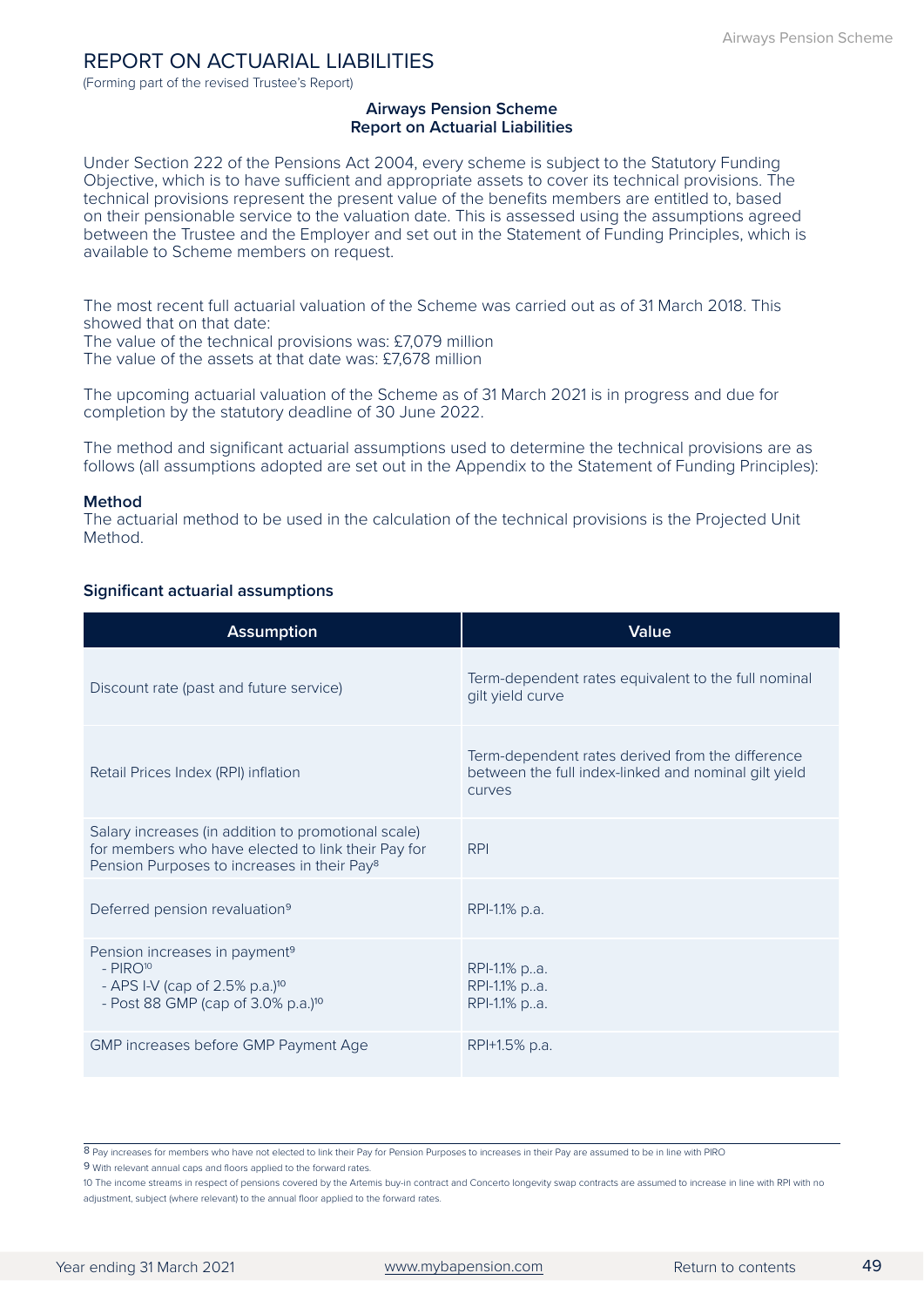### REPORT ON ACTUARIAL LIABILITIES

(Forming part of the revised Trustee's Report)

**Mortality:** the base table of mortality assumed at 31 March 2018 is summarised below. This is based on standardised tables of mortality rates which are determined by reference to historic experience of occupational pension schemes. The table is then calibrated, based on the results of a Generalised Linear Model (GLM) mortality analysis, to reflect the demographic profile of the Scheme (by reference to age, gender, category of membership, category of occupation, pension amount and postcode).

| Group                                                            |                                 |  |  |  |
|------------------------------------------------------------------|---------------------------------|--|--|--|
| Male non-pensioners with:<br>- Low pensions*<br>- High pensions* | 102% of S2PMA<br>64% of S2PMA L |  |  |  |
| Female non-pensioners                                            | 101% of S2PFA_L                 |  |  |  |
| Male dependents of non-pensioners                                | 82% of S2PMA_H                  |  |  |  |
| Female dependents of non-pensioners                              | 99% of S2DFA                    |  |  |  |
| Male pensioners with:<br>- Low pensions*<br>- High pensions*     | 105% of S2PMA<br>69% of S2PMA_L |  |  |  |
| Female pensioners                                                | 106% of S2PFA_L                 |  |  |  |
| Male dependents of pensioners                                    | 84% of S2PMA_H                  |  |  |  |
| Female dependents of pensioners                                  | 98% of S2DFA                    |  |  |  |

\*Low pensions are classed as being lower than £26,100 p.a. at 31 March 2018. High pensions are higher than the specified limit.

At 31 March 2018 an allowance for future reductions in mortality rates has been included based on the CMI's 2017 core projection model, with an explicit allowance for long-term trend reductions in mortality rates of 1.5% per annum.

Members are assumed to exchange 15% of their pension at retirement for a lump sum on terms 5% higher than rates based on a 2.5% per annum real (relative to RPI) discount rate.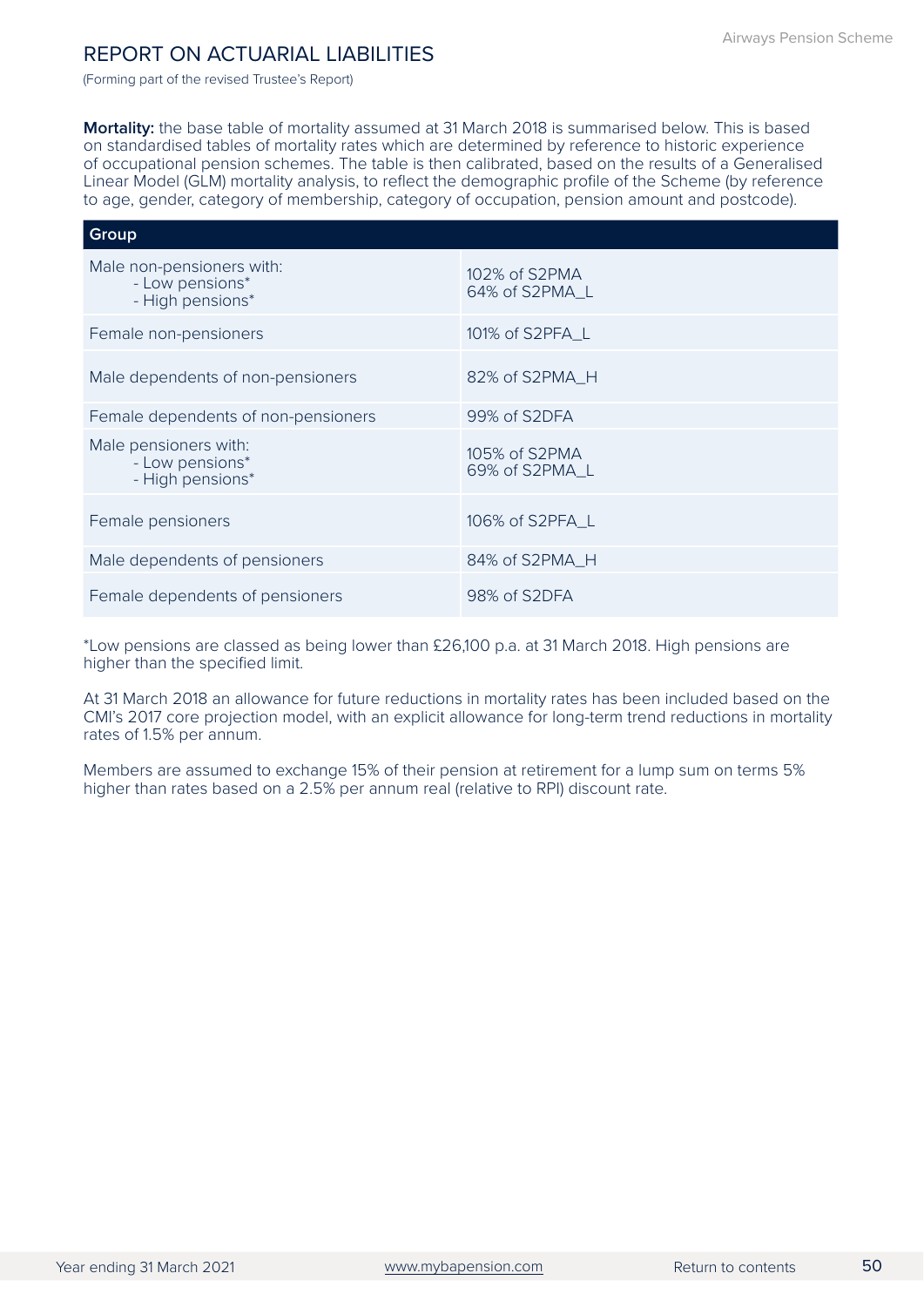### <span id="page-53-0"></span>MEMBERSHIP INFORMATION

(Forming part of the revised Trustee's Report)

|                       | 2021   | 2020   |
|-----------------------|--------|--------|
|                       |        |        |
| Active members        | 73     | 219    |
| Pensioners in payment | 14,986 | 15,583 |
| Dependant pensioners  | 5,713  | 5,918  |
| Deferred pensioners   | 547    | 617    |
|                       | 21,319 | 22,337 |



In addition to the above, there are approximately 19,400 (2020: 20,500) deferred pensioners with Equivalent Pension Benefits.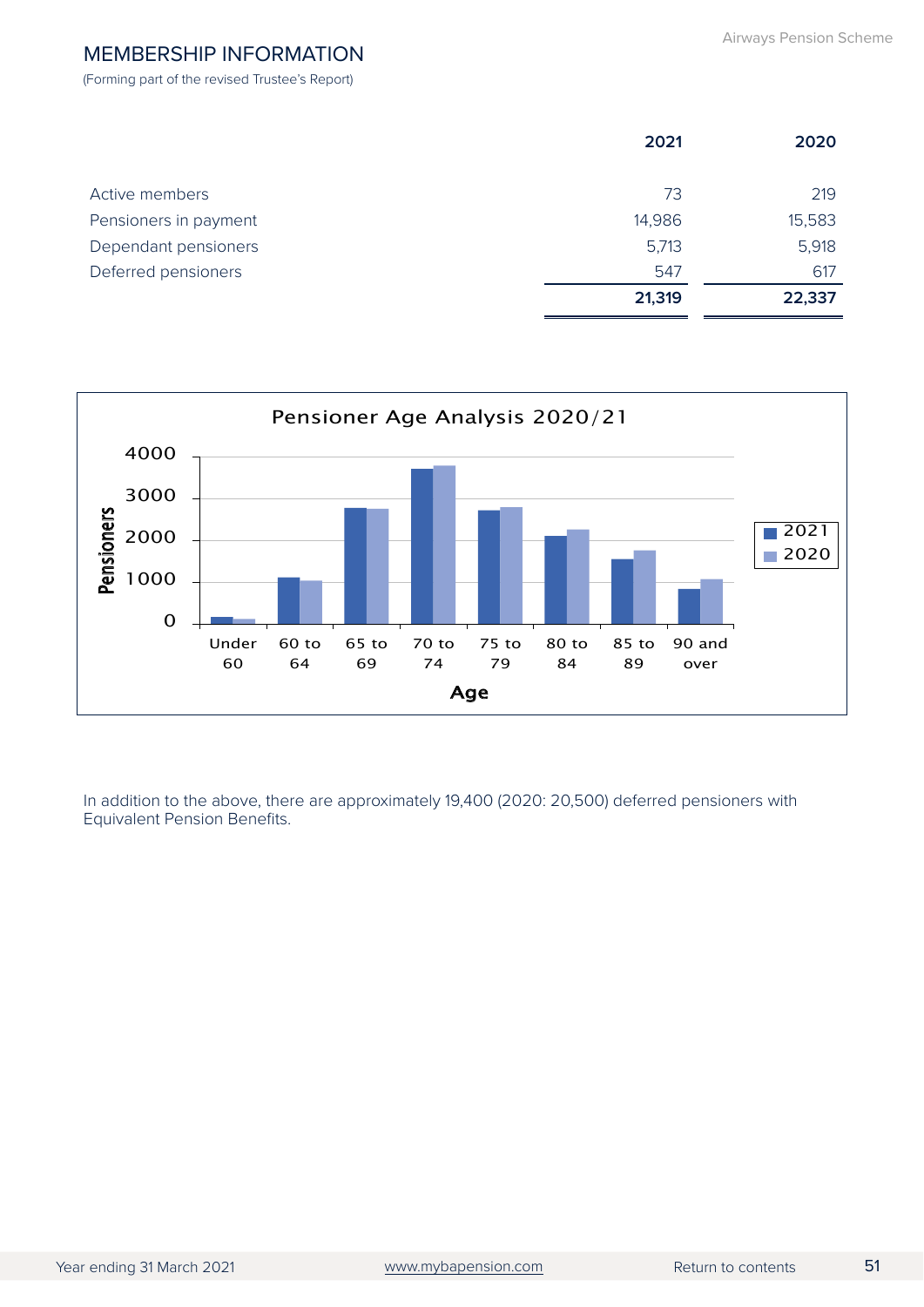### <span id="page-54-0"></span>COMPLIANCE STATEMENT

### **The Scheme**

The Scheme provides retirement benefits for employees of BA and some of its subsidiary and associated companies and benefits for dependants of members and pensioners who die.

The Scheme was established under a Trust Deed dated 8 October 1948 in accordance with Regulations made under Section 20 of the Civil Aviation Act 1946 and was closed to new members at 31 March 1984.

The Scheme was exempt approved by HM Revenue & Customs and is now a registered pension scheme under the Finance Act 2004. Parts V and VI of the Scheme were contracted-out of the State Second Pension (formerly known as the State Earnings-Related Pension Scheme) until contracting-out ceased with effect from 6 April 2016. Part IV of the Scheme was contracted-in to the State Second Pension.

### **Membership**

Membership of the Scheme is voluntary, and members can opt-out by giving one calendar months' notice in writing to the Trustee. Members of the Scheme who opt-out cannot re-join APS and may be auto enrolled into the British Airways Pension Plan, a defined contribution pension scheme offered by BA Plc.